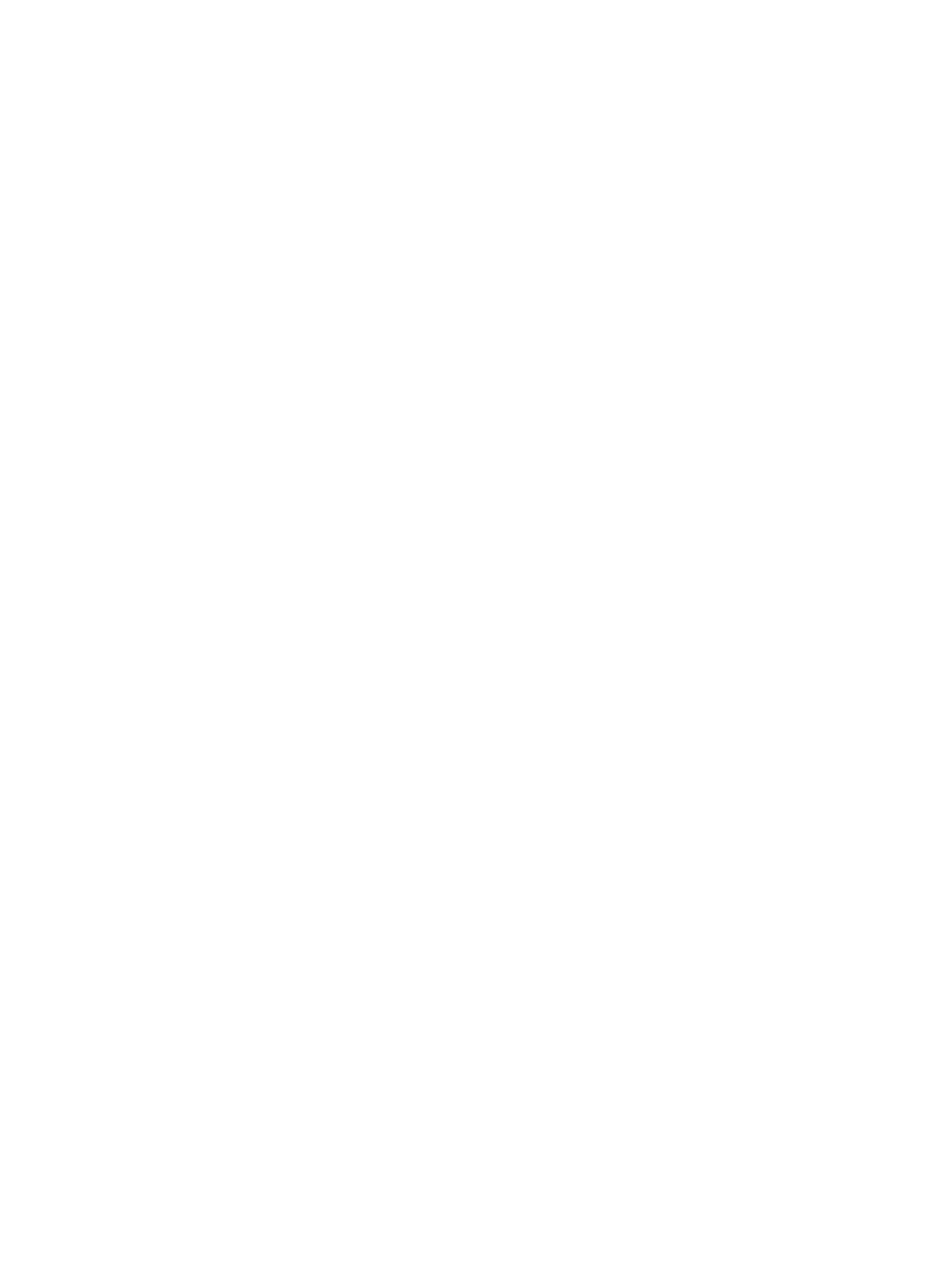

#### **BOARD OF DIRECTORS**

Shri. Govind Krishna Sharma **Director** Shri. Surya Prakash Pandey **Additional Director** Kum. Shruti Dinesh Sharma Woman Director (wef 30/05/2015) Shri. Ramchandra Dhondu Ghanekar Whole Time Director

#### **REGISTERED OFF. & FACTORY STATUTORY AUDITORS**

Plots Nos. D-21, D-22 and D-23, November 2012 Sayeed Khan & Associates MIDC Industrial Estate. The Chartered Accountants and Chartered Accountants Lote Parshuram, Taluka Khed, District: Ratnagiri - 415722 Maharashtra.

Smt. Snehlata Sharma Woman Director (wef 31/03/2015 upto 30/05/2015)

#### **CHIEF FINANCE OFFICER**

Shri. Rajesh Pareek (wef 30/05/2015)

#### **Registrar & Transfer Agents**

M/s. System Support Services 09, Shivai Industrial Estate, Near Parke Davis 89, Andheri - Kurla Road Sakinaka, Mumbai - 400 072

#### **th 26 ANNUAL GENERAL MEETING**

- Date :  $29<sup>th</sup>$  September 2015
- Day : Tuesday

Time : 11.30 A.M.

Place : D-21, D-22, D-23, M.I.D.C., Lote Parshuram, Taluka Khed, District Ranagiri-415722 Maharashtra

| <b>CONTENTS</b>         | Page No. |
|-------------------------|----------|
| Notice                  | $2-6$    |
| Directors' Report       | 7-26     |
| <b>Auditor's Report</b> | 27-31    |
| <b>Balance Sheet</b>    | 32       |
| Profit & Loss Account   | 33       |
| Cash Flow Statement     | 34       |
| Schedules               | $35-43$  |
| Balance Sheet Abstract  |          |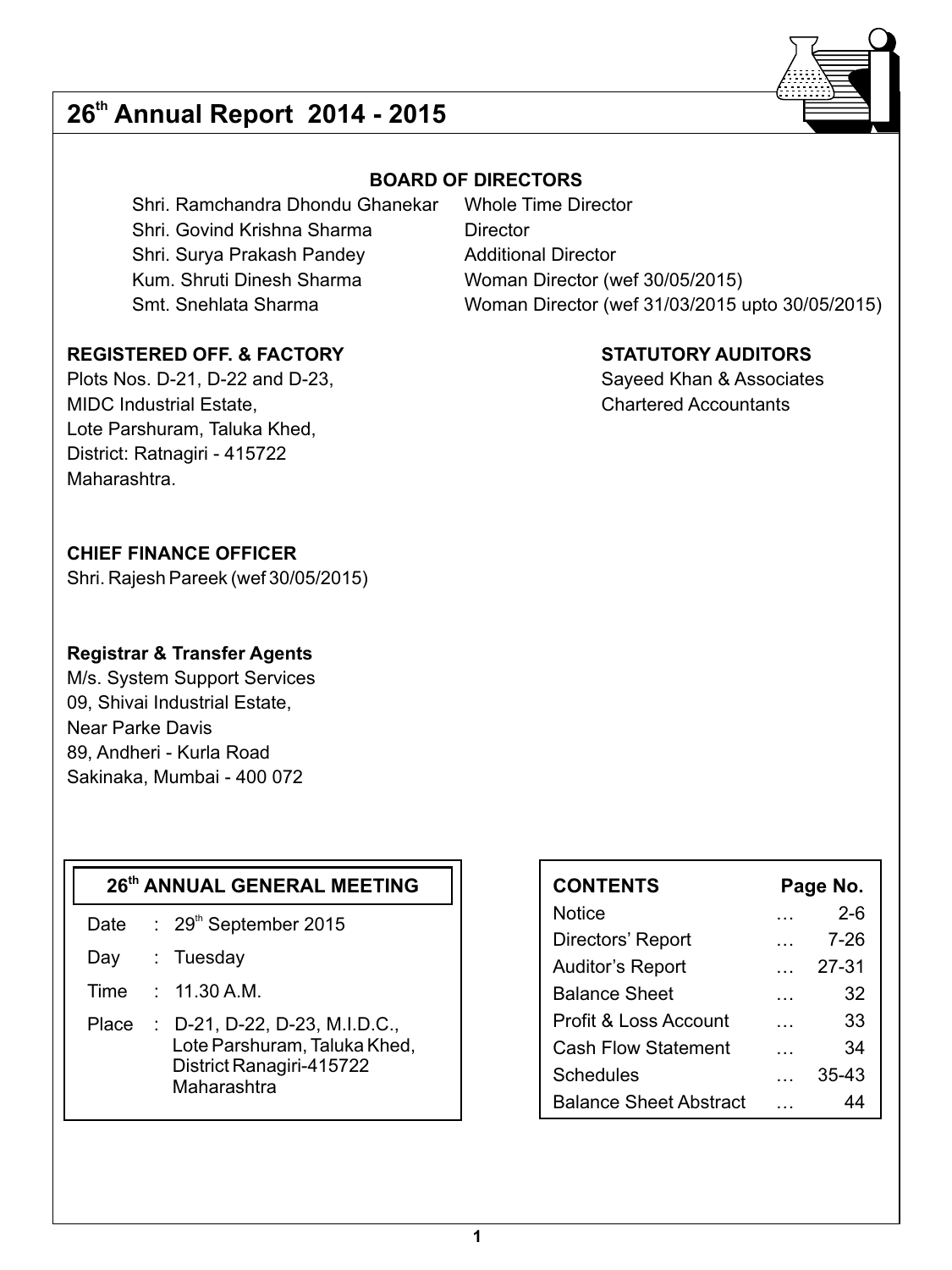

#### **NOTICE**

NOTICE is hereby given that the Twenty Sixth Annual General Meeting of the Members of Shreyas Intermediates Limited will be held on Tuesday, the 29 th September, 2015 at the Registered Office of the Company at Plots Nos. D-21, D-22 and D-23, MIDC Industrial Estate, Lote Parshuram, Taluka Khed, District Ratnagiri, Maharashtra-415722 at 11.30 a.m. to transact the following business.

#### **A) ORDINARY BUSINESS:**

- 1) To consider and adopt the Directors' Report, the audited Balance Sheet as at 31st March, 2015, and Profit and Loss Account for the period from 01/10/2014 to 31/03/2015 and Auditors' Report thereon.
- 2) To ratify the appointment of the Auditors of the Company and their remuneration fixed at the Twenty Sixth Annual General Meeting of the Company held on 29th September, 2015, and in this regard to consider and if thought fit, to pass, with or without modification(s), the following resolution as an Ordinary Resolution:

**"RESOLVED THAT,** pursuant to the first proviso to Section 139(1) of the Companies Act, 2013, read with the first proviso to Rule 3(7) of the Companies (Audit and Auditors) Rules, 2014, as amended from time to time, the appointment of M/s. Sayeed Khan & Associates, Chartered Accountants, Mumbai, (Firm Reg. No. 125227W) as the auditors of the Company to hold office from the conclusion of the Twenty Sixth Annual General Meeting until the conclusion of the Twenty Seventh Annual General Meeting of the Company, on such remuneration as may be decided by the Board of Directors of the Company, made at the Twenty Sixth Annual General Meeting of the Company held on 31st March, 2015, be and is hereby ratified."

#### **B) SPECIAL BUSINESS:**

3) **To consider and, if thought fit, to pass with or without modifications, the following resolution as an Ordinary Resolution:**

**"RESOLVED THAT** pursuant to the provisions of Section 152, 161 and any other applicable provisions of the Companies Act, 2013 and any rules made there under read with Schedule IV to the Act, Ms. Shruti D. Sharma, who was appointed as an Additional Director of the Company by the Board of Directors w.e.f. 30.05.2015 and who holds office up to the date of this Annual General meeting and in respect of whom the Company has received a notice in writing from a member proposing the candidature of Ms. Shruti D. Sharma for the office of the Director of the Company, be and is hereby elected and appointed as a Non-Executive Director, whose period of office shall be liable to determination by retirement of directors by rotation."

> **BY ORDER OF THE BOARD FOR SHREYAS INTERMEDIATES LTD.**

> > **RAMCHANDRA GHANEKAR WHOLE TIME DIRECTOR**

Place: Mumbai Date: 28/08/2015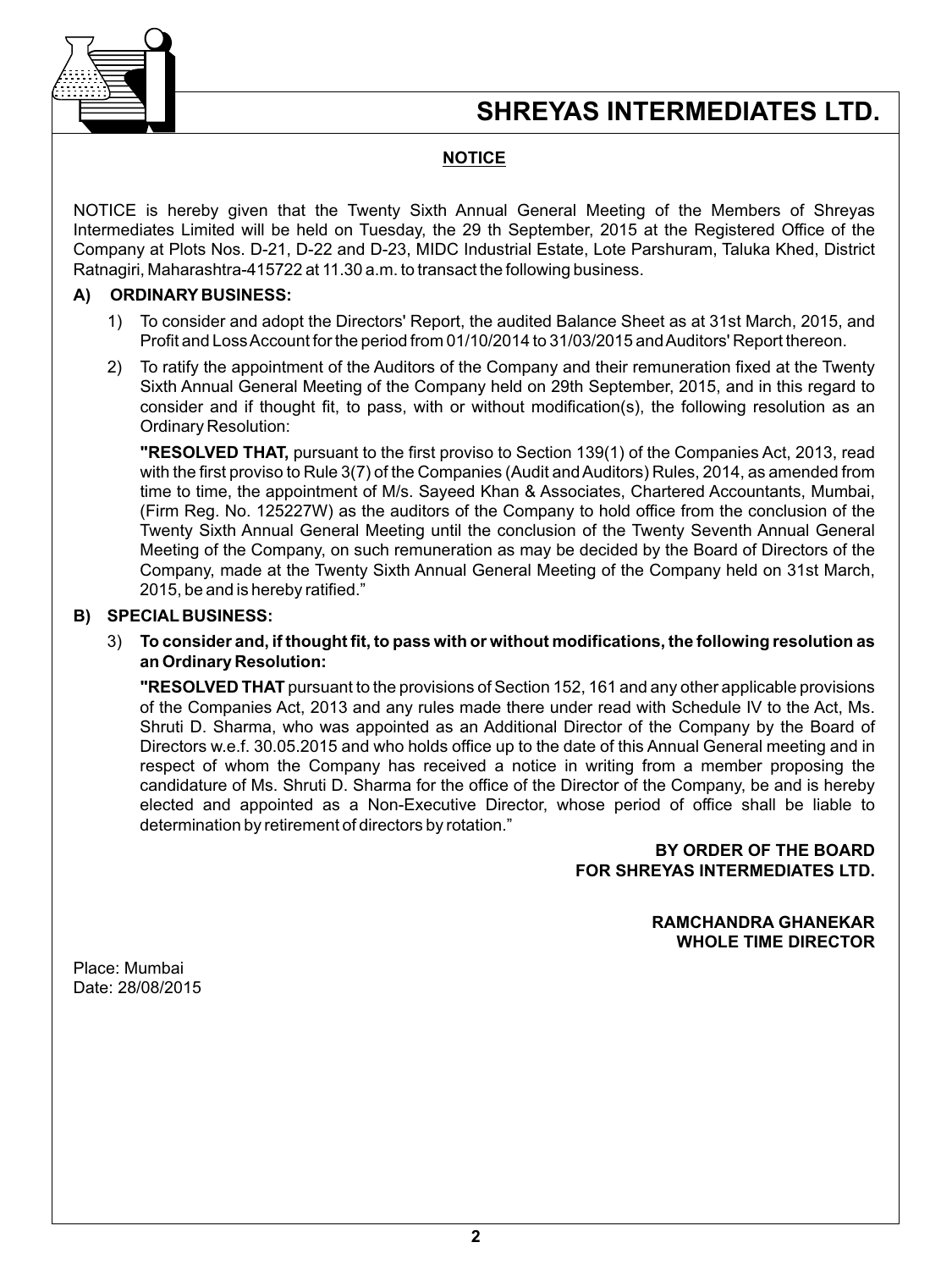

#### **NOTES :**

- 1) Member entitled to attend and vote is entitled to appoint a proxy to attend and vote instead of himself and the proxy need not be a member of the company. The proxy form to be effective must be duly executed and signed and must be lodged at the company's registered office at least 48 hours before the time of the meeting.
- 2) The instrument appointing a proxy must be deposited with the company at its Registered Office, not less than 48 hours before the time for holding the Annual General Meeting.
- 3) The notice of Annual General Meeting will be sent to those members, whose names appear on the register of members as on 22.09.2015.
- 4) The Register of Members of the Company and Share Transfer Books of the company will remain closed from 22.09.2015 to 29.09.2015 (Both days inclusive).
- 5) Members are requested to:
	- (a) Notify the change in address if any, with Pin Code Numbers immediately to the Company. (In Case of shares held in physical mode).
	- (b) Bring their copy of the Annual Report and Attendance Slip with them at the Annual General Meeting.
	- (c) All matters in connection with the Shares of the Company may be addressed to the Company's Registrars & Transfer Agents viz. M/s. SYSTEM SUPPORT SERVICE, 209, Shivai Industrial Estate, Near Parke Davis, 89, Andheri - Kurla Road, Sakinaka, Mumbai- 400 072. Members are requested to quote their respective folio numbers / D.P / I.D. numbers and also notify the change of address, if any, to the Company's Registrars & Transfer Agents.
- 6) Corporate members are requested to send a duly certified copy of board resolution/power of attorney authorizing their representative to attend and vote at the Annual General meeting.
- 7) Members having any question on accounts are requested to send their queries at least 10 days in advance to the company at its registered office address to enable the company to collect the relevant information.
- 8) All documents referred to in the accompanying Notice are open for inspection at the Registered Office of the company during office hours on all working days except Saturdays between 11.00 am and 1.00 pm up to the date of Annual General Meeting and the same will be available for inspection at the Annual General Meeting.
- 9) The Ministry of Corporate Affairs has taken a "Green Initiative in the Corporate Governance" by allowing paperless compliances by the Companies after considering Sections 2, 4, 5 and 81 of the Information Technology Act, 2000, for legal validity of compliances under Companies Act through electronic mode. Under the Information Technology Act, 2000, service of documents in electronic mode is permitted. Also the acceptable mode of service of documents under 'Certificate of Posting' has recently been discontinued by the Department of Posts.

The Ministry of Corporate Affairs has further clarified that a Company would have complied Section 20 of the Companies Act, 2013, if the service of the document has been made through electronic mode provided that the Company has obtained email addresses of its members for sending the notice/ documents through email by giving an advance opportunity to every shareholders to register their email address and changes therein from time to time with the company. In case where any member has not registered his email address with the company, the service of documents etc will be affected by other modes of service as provided under Section 20 of the Companies Act, 2013. (Reference: Ministry of Corporate Affairs Circular no. 17/2011, dated April 21, 2011)

Keeping in view of the theme underlying the circular issued by MCA, the company shall send documents like notice calling for Annual General Meeting, Audited Accounts, Directors Report, Auditors Report, etc. from the year ended March, 31st, 2015 onwards and other communications, in electronic form, to email addresses of those members which are available in the records of the company and/or made available to us by the Depositories. In case you desire to receive the documents mentioned above in physical form or change of register email address, you are requested to kindly send an e-mail to info@shreyasintermediates.com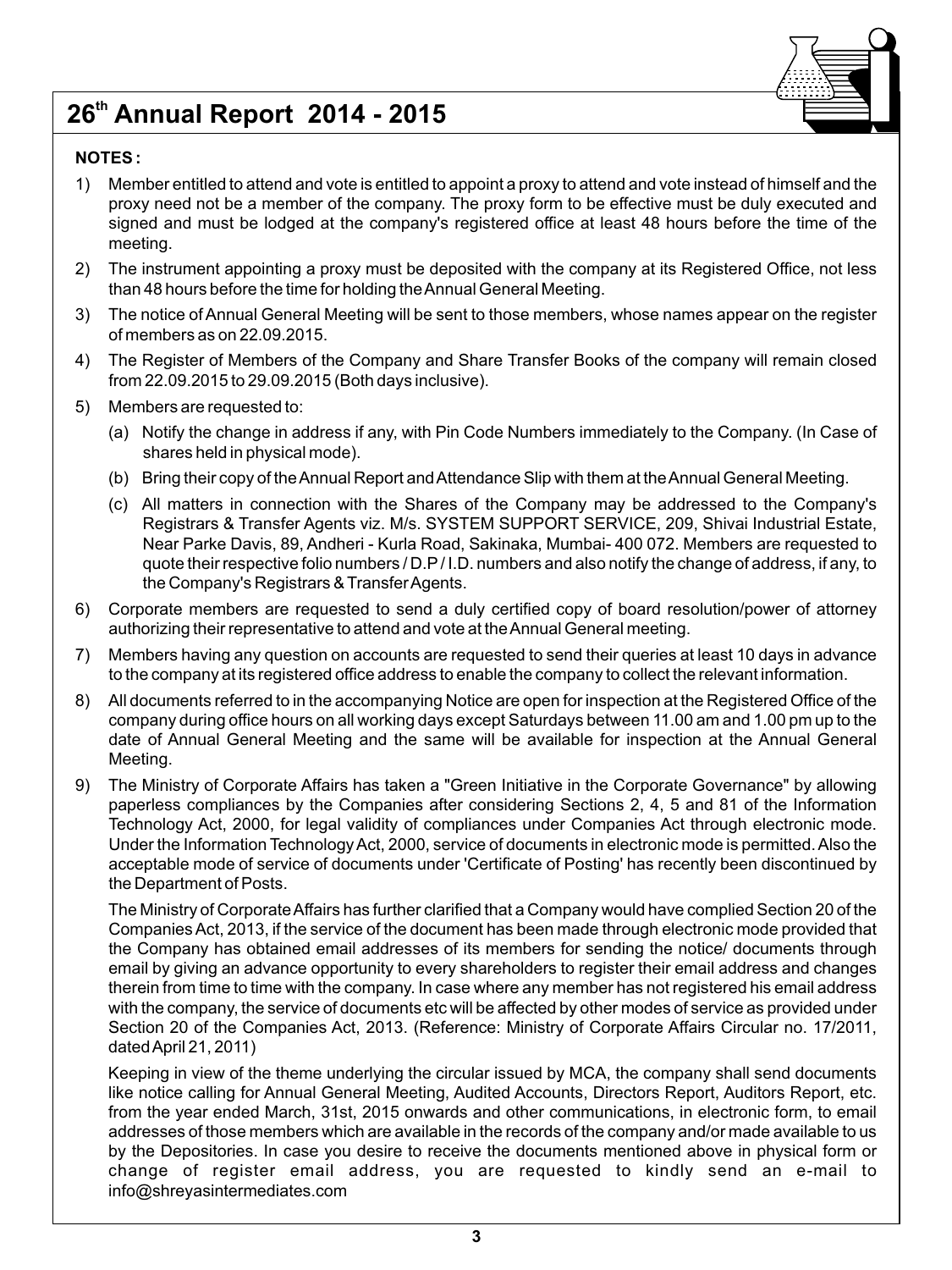

#### **10) Voting through Electronic Means:**

**A.** In compliance with provisions of Section 108 of the Companies Act, 2013 read with Rule 20 of the Companies (Management and Administration) Rules, 2014, the Company is pleased to offer e-voting facility as an alternative mode of voting which will enable the Members to cast their votes electronically on the resolutions mentioned in the notice of 26th Annual General Meeting of the Company.

The instructions for members for voting electronically are as under:-

In case of members receiving e-mail:

- i. Log on to the e-voting website www.evotingindia.com
- ii. Click on "Shareholders" tab.
- iii. Now, select the "SHREYAS INTERMEDIATES LIMITED" from the drop down menu and click on "SUBMIT".
- iv. Now Enter your User ID
	- a. For CDSL: 16 digits beneficiary ID.
	- b. For NSDL: 8 Character DPID followed by 8 Digits Client ID
	- c. Members holding shares in Physical Form should enter Folio Number registered with the Company.
- v. Next enter the Image Verification as displayed and Click on Login.
- vi. If you are holding shares in demat form and had logged on to www.evotingindia.com and voted on an earlier voting of any company, then your existing password is to be used.
- vii. If you are a first time user follow the steps given below:

|                  |                                                                                                                                                                                                                                 | For Members holding shares in Demat Form and Physical Form                                                                                                                                                                                                                 |  |  |  |  |
|------------------|---------------------------------------------------------------------------------------------------------------------------------------------------------------------------------------------------------------------------------|----------------------------------------------------------------------------------------------------------------------------------------------------------------------------------------------------------------------------------------------------------------------------|--|--|--|--|
| PAN <sup>*</sup> | Enter your 10 digit alpha-numeric *PAN issued by Income Tax Department (Applicable for both demat<br>shareholders as well as physical shareholders)                                                                             |                                                                                                                                                                                                                                                                            |  |  |  |  |
|                  | Members who have not updated their PAN with the Company / Depository Participant, are<br>٠<br>requested to use the first two letters of their name and the last 8 digits of the demat account/folio<br>number in the PAN Field. |                                                                                                                                                                                                                                                                            |  |  |  |  |
|                  | $\bullet$                                                                                                                                                                                                                       | In case, the folio number is less than 8 digits, enter the applicable number of 0's before the number<br>after the first two characters of the name in CAPITAL letters. eg. If your name is Ramesh Kumar<br>with folio number 100, then enter RA00000100 in the PAN Field. |  |  |  |  |
| DOB#             |                                                                                                                                                                                                                                 | Enter the Date of Birth as recorded in your demat account or in the company records for the said demat<br>account or folio in dd/mm/yyyy format.                                                                                                                           |  |  |  |  |
|                  |                                                                                                                                                                                                                                 | viii. After entering these details appropriately, click on "SUBMIT" tab.                                                                                                                                                                                                   |  |  |  |  |

- ix. Members, holding shares in physical form, will then reach directly the Company selection screen. However, members holding shares in demat form, will now reach 'Password Creation' menu wherein they are required to mandatorily enter their login password in the new password field. Kindly note that this password is also used by the demat holders for voting for resolutions of any other company on which they are eligible to vote, provided that company opts for e-voting through CDSL platform. It is strongly recommended not to share your password with any other person and take utmost care to keep your password confidential.
- x. For members holding shares in physical form, the details can be used only for e-voting on the resolutions contained in this Notice.
- xi. Click on the EVSN for the relevant "SHREYAS INTERMEDIATES LIMITED" on which you choose to vote.
- xii. On the voting page, you will see "RESOLUTION DESCRIPTION" and against the same, the option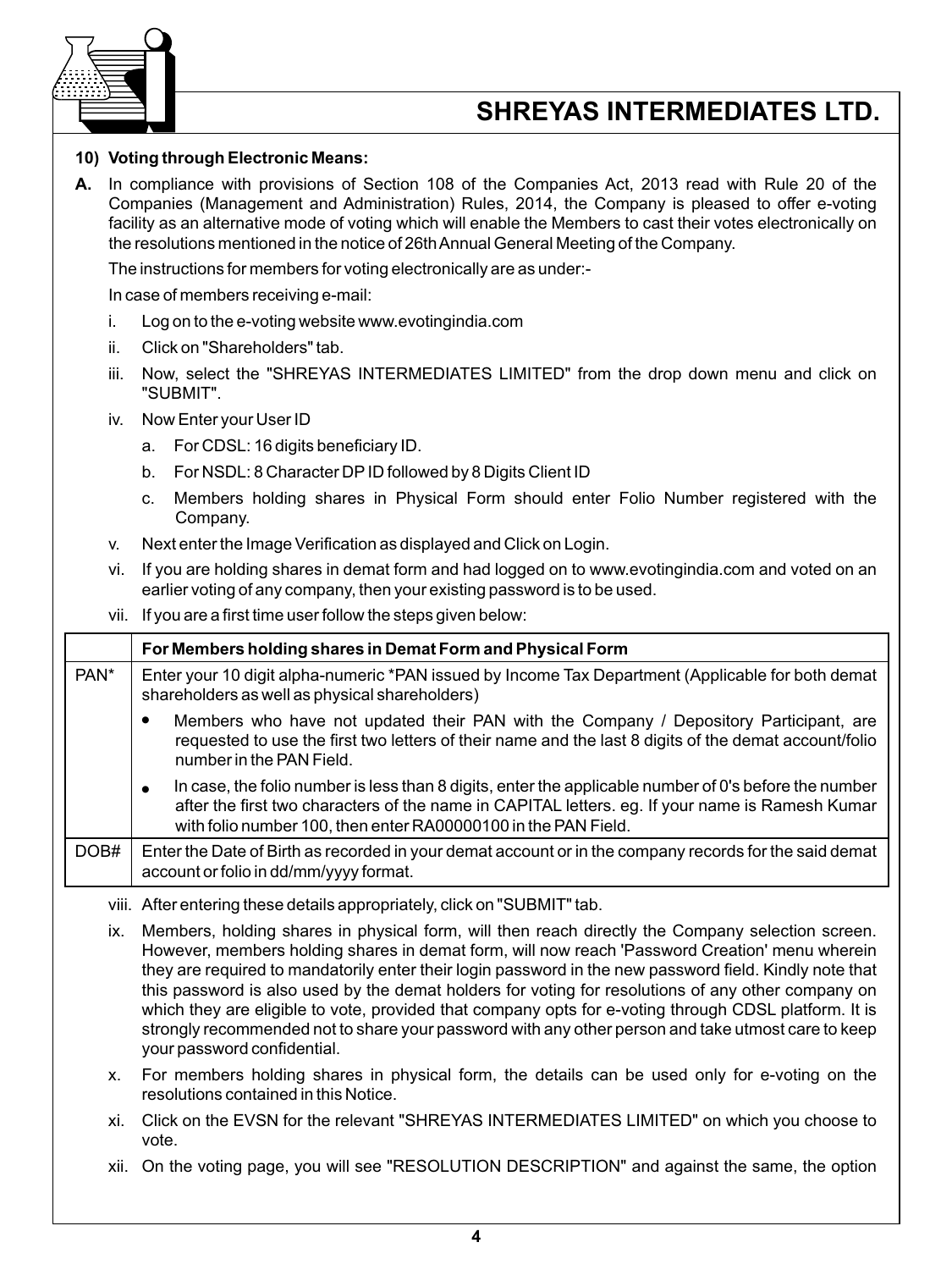"YES/NO" for voting. Select the option YES or NO as desired. The option YES implies that you assent to the Resolution and option NO implies that you dissent to the Resolution.

- xiii. Click on the "RESOLUTIONS FILE LINK" if you wish to view the entire Resolution details.
- xiv. After selecting the resolution you have decided to vote on, click on "SUBMIT". A confirmation box will be displayed. If you wish to confirm your vote, click on "OK", else to change your vote, click on "CANCEL" and accordingly modify your vote.
- xv. Once you "CONFIRM" your vote on the resolution, you will not be allowed to modify your vote.
- xvi. You can also take out print of the voting done by you by clicking on "Click here to print" option on the Voting page.
- xvii. If Demat account holder has forgotten the changed password then enter the User ID and the image verification code and click on Forgot Password & enter the details as prompted by the system.
- xviii.Non-Individual shareholders (i.e. other than Individuals, HUF, NRI etc.) are required to log on to https://www.evotingindia.co.in and register themselves as Corporates.
- xix. Note for Institutional Shareholders:<br>● They should submit a scanner
	- They should submit a scanned copy of the Registration Form bearing the stamp and sign of the entity to helpdesk.evoting@cdslindia.com.
	- After receiving the login details they have to create a user who would be able to link the account(s) which they wish to vote on.
	- The list of accounts should be mailed to helpdesk.evoting@cdslindia.com and on approval of the accounts they would be able to cast their vote.
	- They should upload a scanned copy of the Board Resolution and Power of Attorney (POA) which they have issued in favour of the Custodian, if any, in PDF format in the system for the scrutinizer to verify the same.
- xx. In case of members receiving the physical copy of Annual Report Please follow all steps from sr. no. (i) to sr. no. (xix) Above to cast vote.
- xxi. The voting period begins on Saturday the 26.09.2015 and ends on Monday the 28.09.2015. During this period shareholders' of the Company, holding shares either in physical form or in dematerialized form, as on the cut-off date of 22.09.2015, may cast their vote electronically. The e-voting module shall be disabled by CDSL for voting thereafter.
- xxii. In case you have any queries or issues regarding e-voting, you may refer the Frequently Asked Questions ("FAQs") and e-voting manual available at www.evotingindia.co.in under help section or write an email to helpdesk.evoting@cdslindia.com.
- **B.** The voting rights of shareholders shall be in proportion to their shares of the paid up equity share capital of the Company as on the cut-off date of 22.09.2015.
- **C.** Acopy of this notice has been placed on the website of the Company and website of CDSL.
- **D.** Mr. Pankaj S. Desai, Practicing Company Secretary (Certificate of Practice Number 4098) has been appointed as the Scrutinizer for conducting the e-voting process in a fair and transparent manner.
- **E.** The Scrutinizer shall, within a period not exceeding three (3) working days from the conclusion of the evoting period, unblock the votes in the presence of at least two (2) witnesses not in the employment of the Company and make a Scrutinizer's Report of votes cast in favor or against, if any, forthwith to the Chairman.
- **F.** The Results declared along with the Scrutinizer's Report shall be placed on the Company's website and on the website of CDSL within two days after conclusion of the Annual General Meeting of the Company and communicated to the Stock Exchanges.

In compliance with the provisions of Section 108 of the Act and the Rules framed there under, the Members are provided with the facility to cast their vote electronically, through the e-voting services provided by CDSL, on all resolutions set forth in this Notice.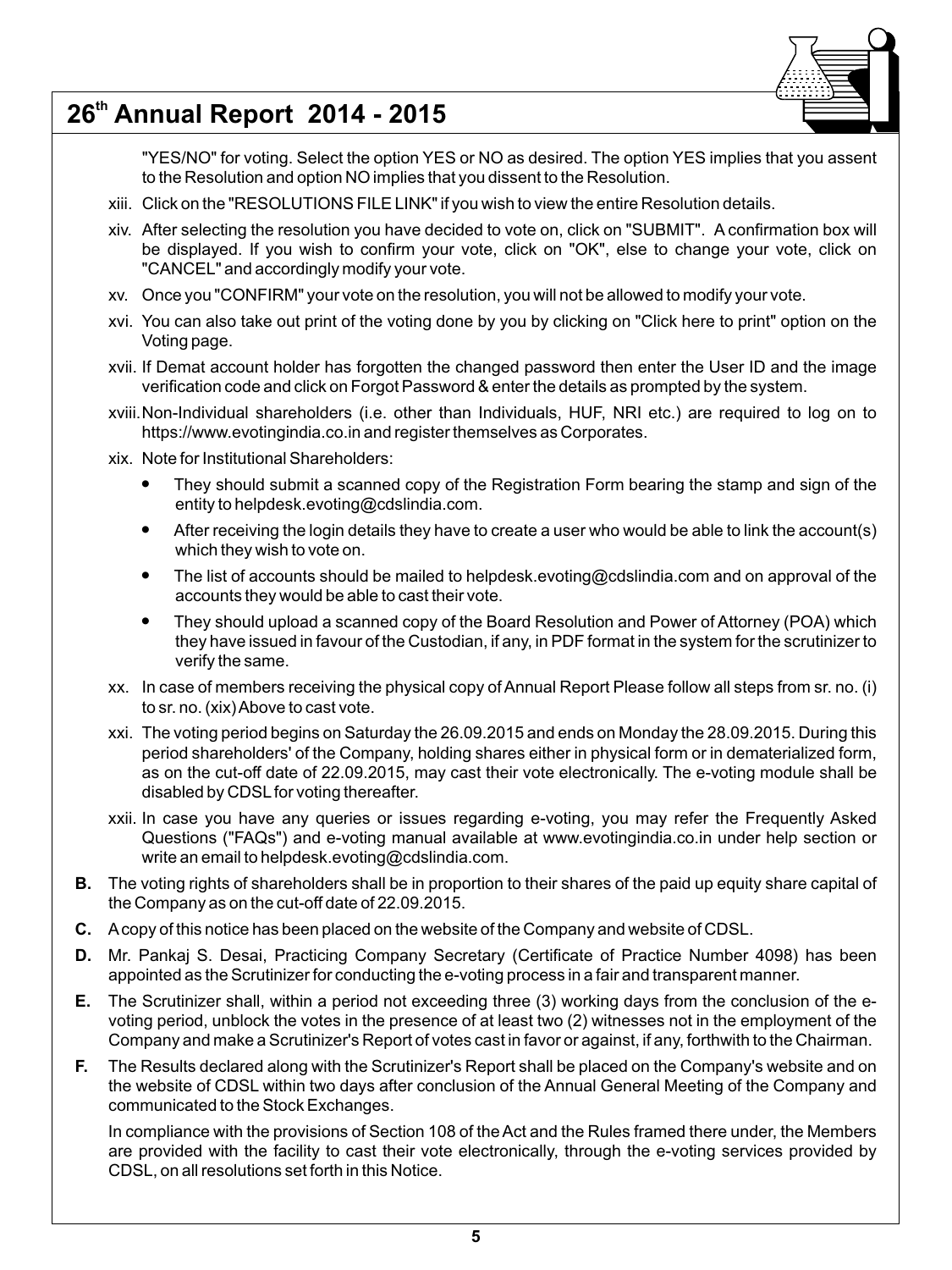

As required in terms of paragraph (IV) (G)(i) of clause 49 of the Listing Agreement, the details of Directors retiring by rotation and eligible for re-appointment are furnished below:-

|    | Name of the Director                    | Ms. Shruti Dinesh Sharma                                   |
|----|-----------------------------------------|------------------------------------------------------------|
|    | Date of Birth                           | 02/07/1992                                                 |
| 3. | Date of Appointment                     | 30.05.2015                                                 |
| 4. | Experience in specific Areas            | 3 years experience in Finance, Accounts and Internal Audit |
| 5  | Qualifications                          | B.com                                                      |
| 6. | Directorships in other Companies        | Malvika Herbopharma Private Limited                        |
|    | Membership / Chairmanship Of Committees | ΝA                                                         |

#### **EXPLANATORYSTATEMENT PURSUANT TO SECTON 102(1) OF THE COMPANIES ACT, 2013:**

The following statement sets outs all material facts relating to the Special Business mentioned in the accompanying Notice.

#### **Item No. 3:**

Ms. Shruti Dinesh Sharma was appointed as an Additional Director by the Board of Director w.e.f. 30.05.2015 in accordance with the provisions of Section 161 of the Companies Act, 2013. Pursuant to Section 152 of the Companies Act, 2013 the above director holds office up to the date of the ensuing Annual General Meeting. In this regard, the Company has received request in writing from a member of the company proposing her candidature for appointment as Director of the Company in accordance with the provisions of Section 160 and all other applicable provisions of the Companies Act, 2013. The Board feels that presence of Ms. Shruti Dinesh Sharma on the Board is desirable and would be beneficial to the company.

Your Directors recommend the resolution set out in item no.3 of the accompanying Notice.

None of the Directors, except Ms. Shruti Dinesh Sharma or Key Managerial Personnel of the Company or their relatives are, in any way, concerned or interested, financially or otherwise, in the Resolution.

#### **BY ORDER OF THE BOARD FOR SHREYAS INTERMEDIATES LTD.**

**Place: Mumbai Date: 28/08/2015**

> **RAMCHANDRA GHANEKAR WHOLE TIME DIRECTOR**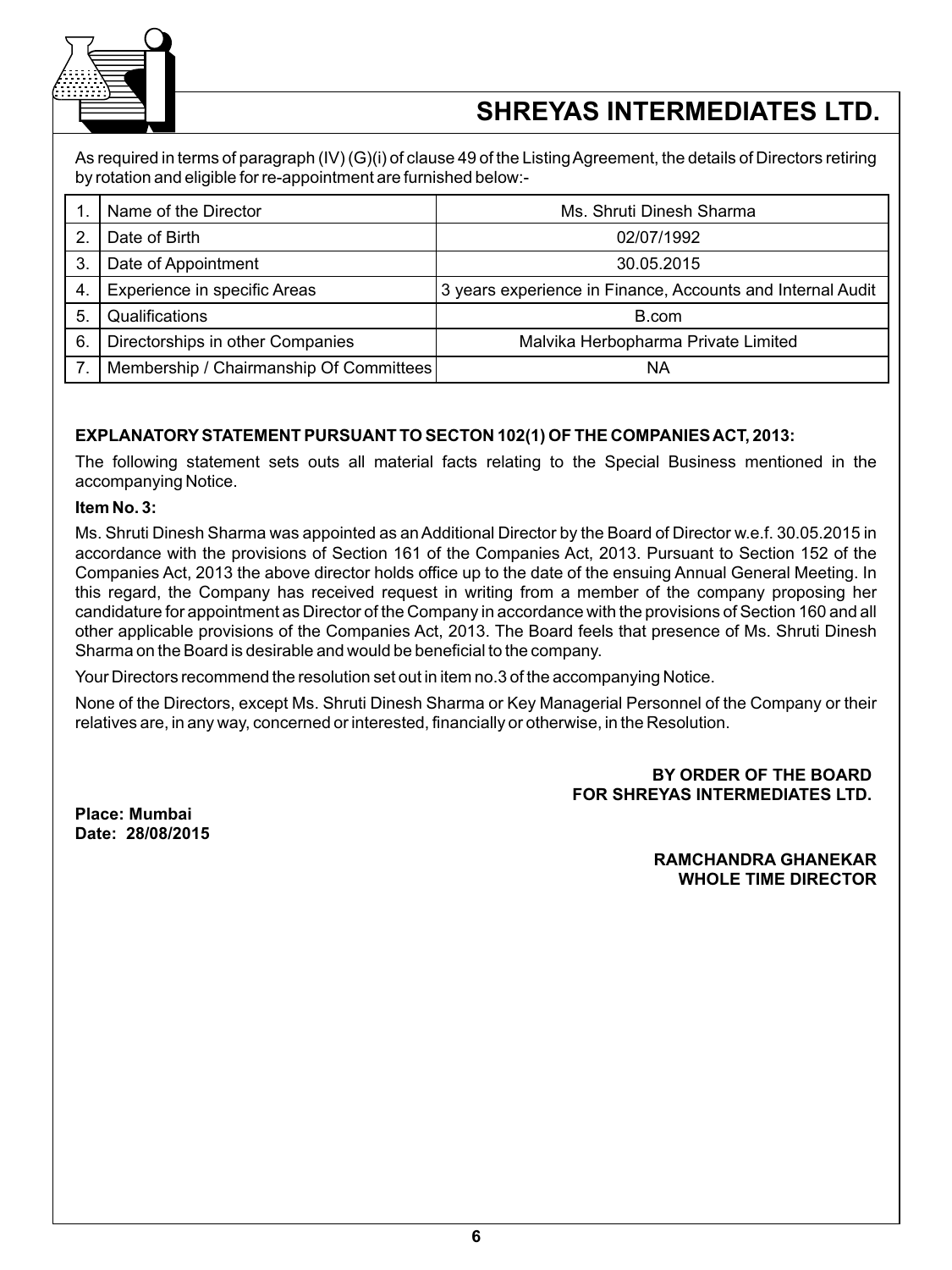#### **DIRECTORS' REPORT**

#### **THE MEMBERS, To,**

Your Directors submit herewith the Twenty Sixth Annual Report together with Audited statement of accounts for the period from 1/10/2014 to 31/03/2015.

#### **FINANCIAL RESULTS:- Amount in Rs. Lacs**

| <b>Financial Results</b>                       | 6 months from 1/10/2014<br>to 31/03/2015 | 12 months from 1/10/2013<br>to 30-09-2014 |
|------------------------------------------------|------------------------------------------|-------------------------------------------|
| Gross Income                                   | 4587.45                                  | 1363.12                                   |
| Profit/(Loss) before Interest and Depreciation | (487.69)                                 | (70.67)                                   |
| Less-Interest                                  | 1.23                                     | 906.15                                    |
| Profit/(Loss) before Depreciation              | (488.92)                                 | (976.82)                                  |
| Less-Depreciation                              | 277.34                                   | 561.03                                    |
| Profit/(Loss) before Tax                       | (766.26)                                 | (1537.85)                                 |
| Less-Provision for tax                         | 104.66                                   | 0                                         |
| Profit/ (loss) After Tax for the year          | (870.92)                                 | (1537.85)                                 |
| Less-Exceptional/ Extraordinary Item           | 3193.29                                  | 0                                         |
| Balance brought forward                        | 2531.69                                  | (9430.80)                                 |
| Profit available for Appropriation             | (8436.96)                                | (10968.65)                                |

#### **DIVIDEND:**

In view of the losses for the year, the directors of the company express their inability for any dividends on the equity shares.

#### **REVIEW OF OPERATIONS:**

As the net worth of the company has been eroded completely, the company is in the process of referring to BIFR as per The Sick Industrial Companies Act, 1985. Areference application under the act was made last year to BIFR (Board of Industrial Finance and Reconstruction), an apex body of SICA (The Sick Industrial Companies Act, 1985). The same was declined due to some technical issues and fresh reference was made to the BIFR. The notice was issued by the Secretariat for personal hearing on a date; however the notice was received after the hearing date. The company has represented its case and is awaiting further instruction from BIFR.

The directors are hopeful that the company will come out of current crisis and eventually come out from red on account of various cost reduction measures which are being implemented to improve productivity.

#### **PRODUCTION AND PERFORMANCE**

The Company was mainly challenged by the paucity of funds. The funds were drained out on account of Interest and repayments to banks and then the package given for rehabilitation also was not given by the Bankers. However with the loans now being assigned to the ARC the Company is hopeful that the operations will start.

#### **MARKET**

The demand for the product of the Company is moderate a because of the lowering of demand of the print media. However the Company has alternative plans to even produce the products at lower cost and survive in the market.

#### **EXPORTS**

Due to market conditions the exports are Nil.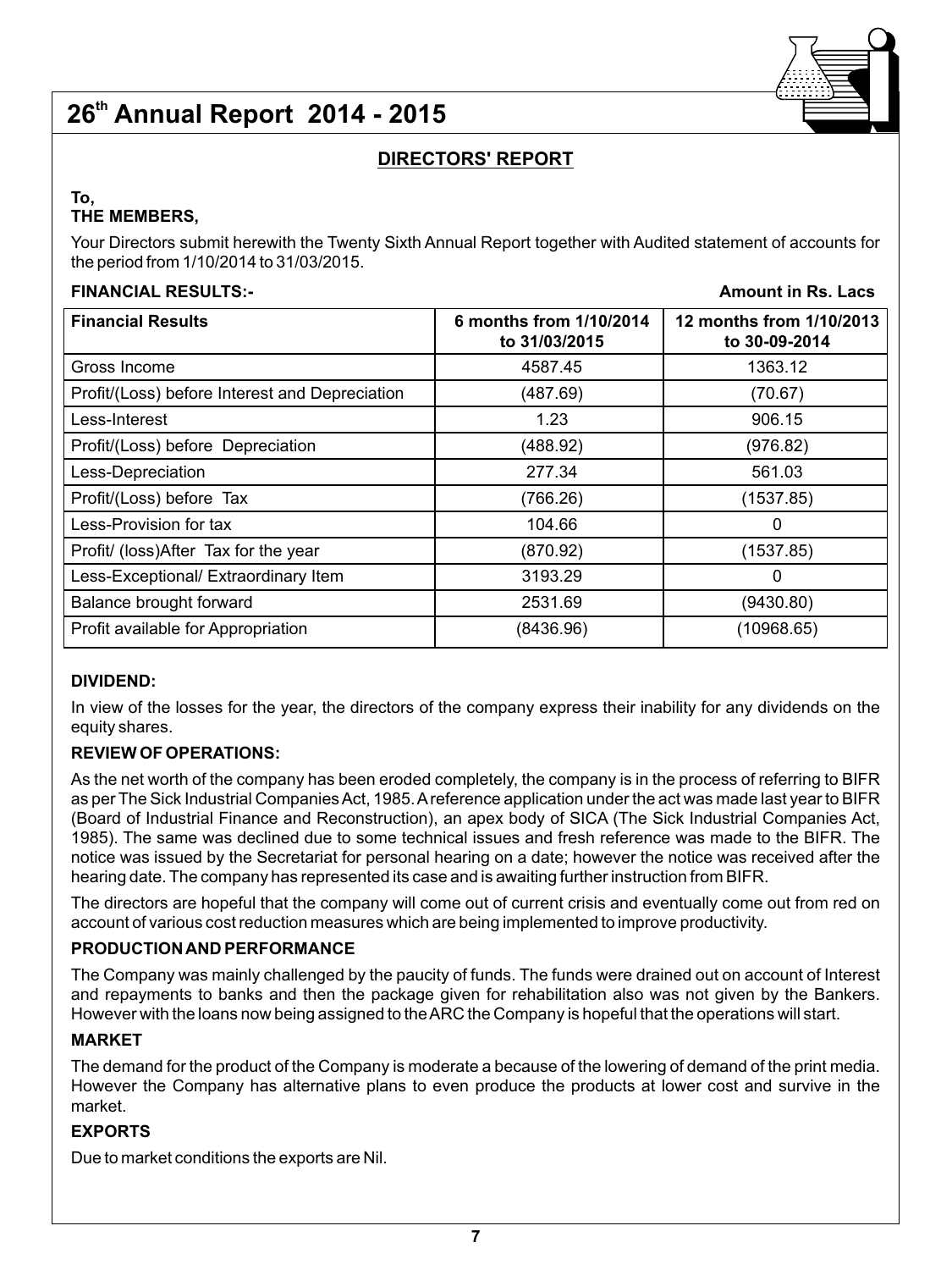

#### **LISTING**

The Company's Equity Shares continue to be listed on the Stock Exchange, Mumbai (BSE). The Company has paid the requisite Annual Listing Fees for the years 2014-15 to the above Exchange. The Company's Shares continue to be regularly traded on the exchange.

#### **COMPULSORY DEMATERIALISATION OF COMPANY'S SHARES**

The Company's Equity Shares were compulsorily dematerialized and as such the Company's Shares continue to be traded in the electronic form as per the relevant SEBI guidelines.

#### **DIRECTORS**

Ms. Shruti D. Sharma was appointed as a Director w e f 30th May, 2015 as per the new regulation in terms of SEBI guidelines for appointment of woman director.

Ms. Snehlata Dinesh Sharma was appointed as a additional Director of the company w e f 31st March, 2015 & tender her resignation from post of directorship w e f 30th May, 2015.

#### **DISCLOSURES**

The Company is in the process of appointing a suitable candidate for the post of Company Secretary at the affordable cost to the Company.

#### **DIRECTORS' RESPONSIBILITYSTATEMENT**

Pursuant to the requirement under Section 134(5) of the Companies Act, 2013 (erstwhile Section-217(2AA) of the Companies Act, 1956), with respect to Directors' Responsibility Statement is hereby confirmed:

- 1) That in the preparation of the accounts for the six months period ended 31st March, 2015; the applicable accounting standards have been followed along with proper explanation relating to material departures.
- 2) That the Directors have selected such accounting policies and applied them consistently and made judgments and estimates that are reasonable and prudent so as to give a true and fair view of the state of affairs of the Company at the end of the year and of the loss of the Company for the year under review.
- 3) That the Directors have taken proper and sufficient care for the maintenance of adequate accounting records in accordance with the provisions of the Companies Act, 2013, for safeguarding the assets of the Company and for preventing and detecting fraud and other irregularities.
- 4) That the Directors have prepared the accounts for the year ended 31st March, 2015, on a going concern basis.
- 5) Had laid down internal financial controls to be followed by the company and that such internal financial controls are adequate and were operating effectively; and
- 6) Had devised proper systems to ensure compliance with the provisions of all applicable laws and that such systems were adequate and operating effectively.

#### **CORPORATE GOVERNANCE**

The Company has complied with the requirements of Corporate Governance, as applicable to the Company, during the period under report, as per the amended Listing Agreement with the Bombay Stock Exchange. The Report on Corporate Governance together with the Auditor's Report thereon, is annexed hereto in accordance with Clause 49 of the Listing Agreement with the Bombay Stock Exchange.

#### **AUDITORS**

M/s. Sayeed Khan & Associates, Chartered Accountants, the Statutory Auditors of the Company, hold office until the ensuing Annual General Meeting. The said Auditors have furnished the Certificate of their eligibility for reappointment. Pursuant to the provisions of Section 139 of the Companies Act, 2013 and the Rules framed thereunder, the Audit Committee has proposed to appoint M/s. Sayeed Khan & Associates, Chartered Accountants, as Statutory Auditors of the Company from the conclusion of this Annual General Meeting for a period of 1 year, subject to the approval of shareholders and ratification of their appointment at every Annual General Meeting.

#### **AUDITORS REPORT**

i. Notes 24C (1) regarding Company being declared within the purview of the Sick Company's definition and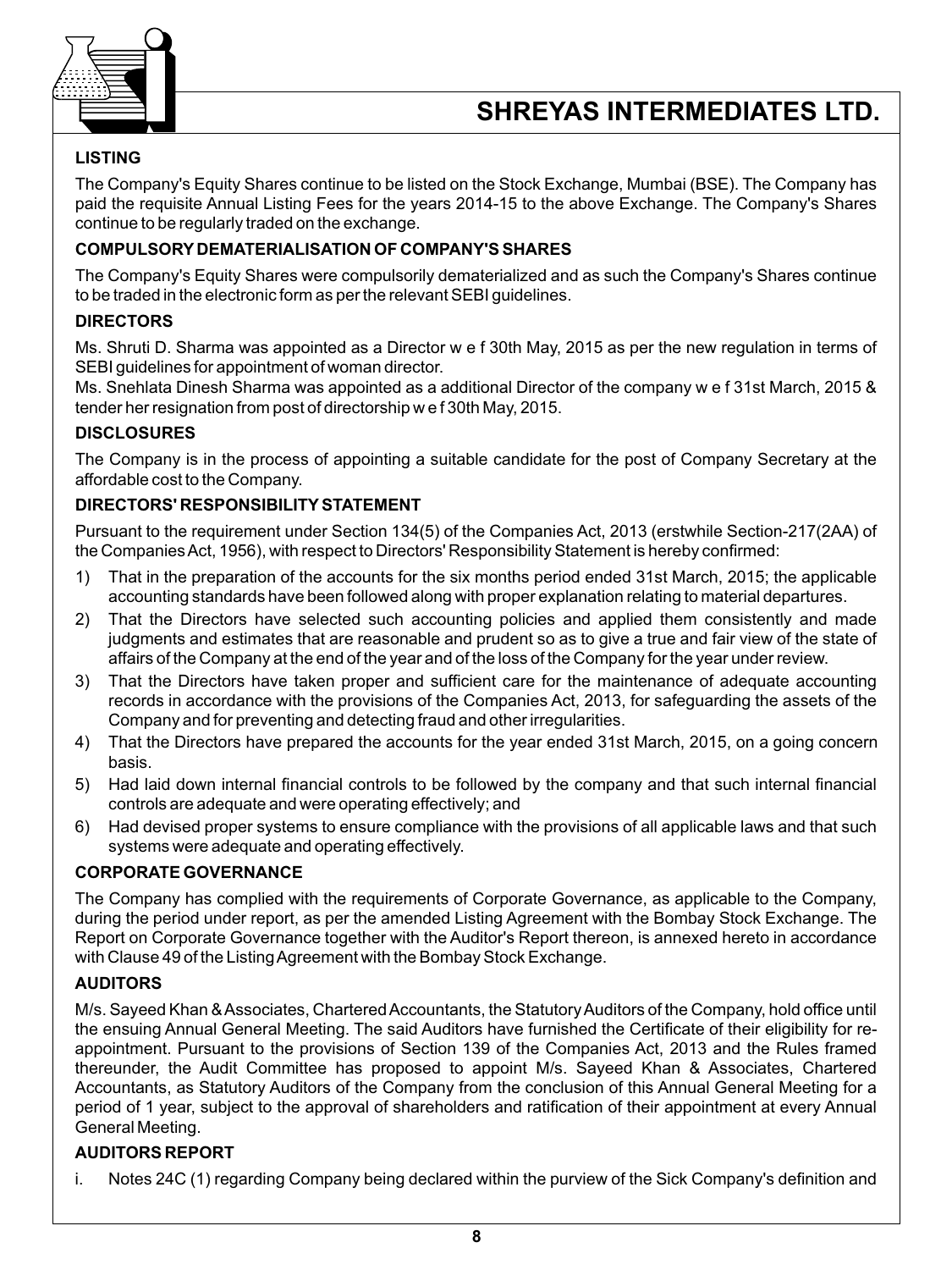the BIFR Regulations and the application with the board and other matters referred to there under.

- The company on observing erosion of net worth based on abstract as on 30 09.2014 filed a reference with the Board for Industrial and Financial Reconstruction (BIFR) under the provisions of the Sick Industrial Companies (Special Provisions) Act 1985. On dismissal of the reference by the Registrar, the company has filed an appeal before Secretary, BIFR. The company has received appeal hearing notice after due date of the hearing. The company has made suitable representation with request to relist the appeal for hearing. However the request the company is still pending for disposal by the secretary, BIFR.
- ii. Notes 24 C (2) regarding Secured Loans from Financial Institutions and other matters as referred to there under.
	- The Bank of Baroda has assigned their loan to Invent ARC SBI has also assigned their dues to Invent ARC on security receipt basis. The company has proposed to settle the dues of assignee of debts under scheme of settlement.
- iii. During the year, the company has reduced the carrying cost of its Plant & Machinery by the quantum of interest and principal which had been capitalized by the Company. An additional amount which represents the value of Capital Repairs undertaken in respect of the said plant & machineries during the production trial run period has been reduced and reclassified under Other Non-Current Assets, pursuant to the advice of the technical evaluation team. Accordingly, during the year the cost of Plant & Machinery have been decreased to account for the above reduction of carrying cost of the plant as also Capital Repairs to bring the value of the Plant at its reasonable realistic value as per the technical evaluation team.
	- The company has undertaken valuation of its Fixed Assets by a Registered Valuer and has also engaged a Technical Evaluation Team to value the same. In light of the advice of the technical evaluation team and valuer's opinion, the company has reduced the value of its plant & machinery by such sums including preoperative expenses and the capitalized interest on term loans which were never considered under the provisions of the Income tax act under its guiding principles.

#### **COST RECORDS AND COST AUDIT**

The cost audit is not applicable and the turnover is not falling within the specified limit. However Cost compliance audit report have been complied with.

Proper cost records as per sec 209 (1) (d) have been maintained.

#### **EMPLOYEES**

As on date, none of the employees of the company fall within the purview of the provision of the section 217(2A) of the Companies Act, 1956 read with the Companies (Particulars of Employees) Rules, 1975, and Companies (Particulars of Employees) Amendment Rules, 2011,

Relations between the management and its employees have been cordial. Your Directors place on record their appreciation of the efficient and loyal services rendered by the employees of the Company at all levels.

#### **ENERGY, TECHNOLOGYABSORPTION AND FOREIGN EXCHANGE**

The information required under Section 217(1)(e) of the Companies Act, 1956 read with the Companies (Disclosure of Particulars in the Report of the Board of Directors) Rules, 1988, with respect to conservation of energy, technology absorption and foreign exchange earnings and outgo is appended hereto as Annexure 'A' and forms part of this Report.

#### **ACKNOWLEDGEMENT**

Your Directors place on record their appreciation of the support received from the Company's Bankers and Shareholders and look forward to their continued support and goodwill.

> **BY ORDER OF THE BOARD For SHREYAS INTERMEDIATES LIMITED**

**Place: Mumbai th Date : 28 AUGUST, 2015 RAMCHANDRA GHANEKAR**

**WHOLE TIME DIRECTOR**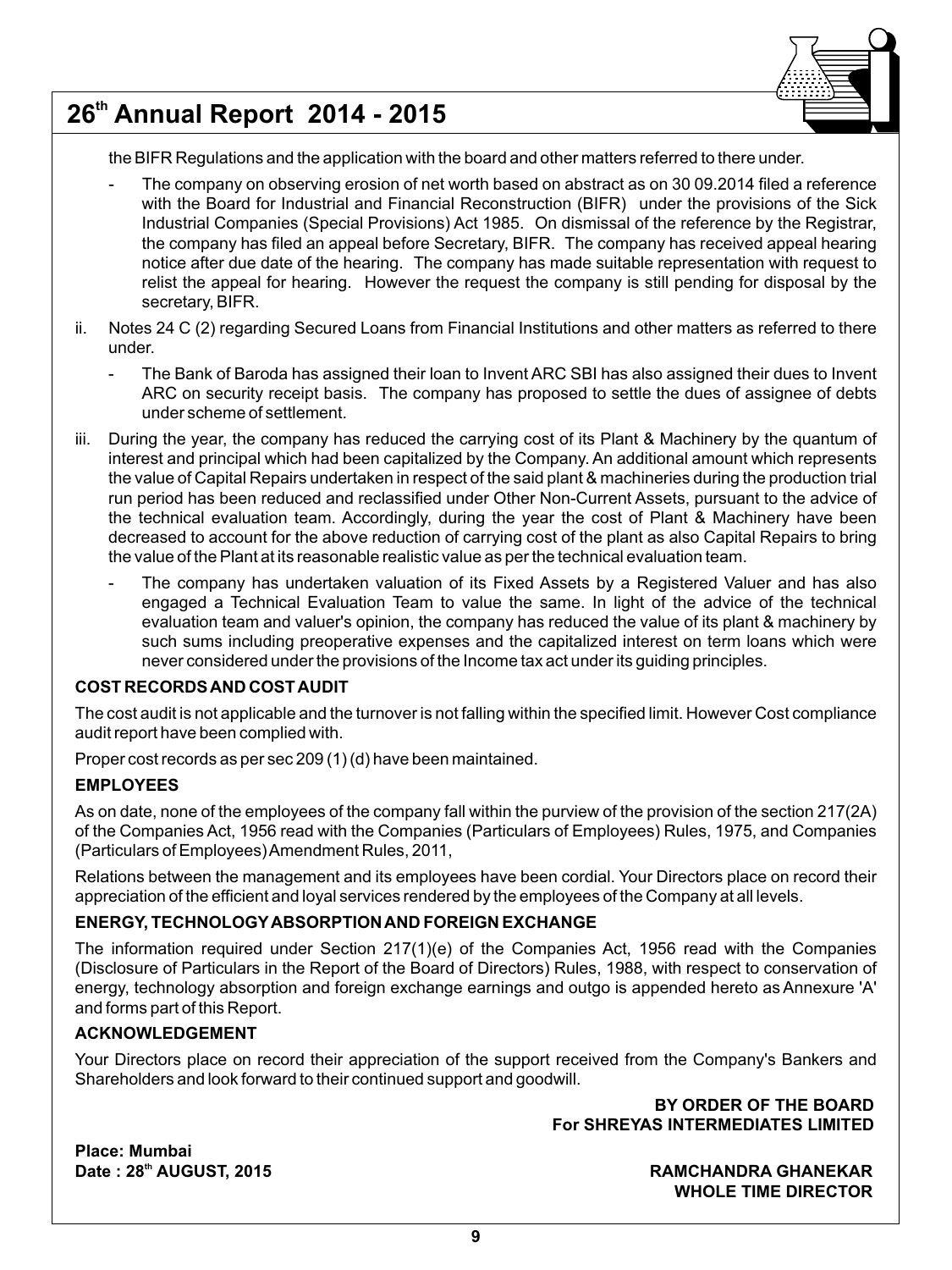

#### **ANNEXURE "A" - Disclosure of Particulars (Rules) 1988**

Information required under the Companies (Disclosure of particulars in the Report of the Board of Directors), Rules 1988.

#### **CONSERVATION OF ENERGY**

By detecting energy waste on the shop floor, furnace and implement remedial measures the energy was saved. Inefficient use of energy in utilities items like Pumps and Compressors etc. was checked.

#### **TECHNOLOGYABSORPTION:**

Continuous efforts are on to produce materials more efficiently. Efforts are being made for semi- automation of some of the machines. Continuous efforts are on to produce products creating less effluent and getting product of higher quality. New methods of drying have been installed in the factory resulting in the final products being of superior quality whereby the products of the Company enjoy a better image over other available in the market. Further efforts are on to minimize the levels of effluent and to get better quality still superior.

#### **FOREIGN EXCHANGE EARNINGS AND OUTGO:**

|                                                                              | (Rs. in Lacs) |         |  |
|------------------------------------------------------------------------------|---------------|---------|--|
|                                                                              | 2014-15       | 2013-14 |  |
| Total Foreign Exchange earned                                                | Nil           | Nil     |  |
| Total Foreign Exchange used                                                  | Nil           | Nil     |  |
| <b>FORM A</b><br>(See Rule 2)                                                |               |         |  |
| Form for disclosure of particulars with respects conservation of energy etc. |               |         |  |
| Power and fuel consumption                                                   |               |         |  |
|                                                                              | 2014-15       | 2013-14 |  |
| <b>Electricity:</b>                                                          |               |         |  |
| Unit Amount (Rs. in Lacs)                                                    | <b>NA</b>     | NA.     |  |
| Total Amounts (Rs. in Lacs)                                                  | <b>NA</b>     | NA.     |  |
| Rate / Unit                                                                  | <b>NA</b>     | NA.     |  |
| Coal:                                                                        |               |         |  |
| Quantity                                                                     | NA.           | NA.     |  |
| <b>Total Amount</b>                                                          | NA.           | NA.     |  |
| Rate / Unit                                                                  | <b>NA</b>     | NA.     |  |
| <b>Consumption per unit of Production</b>                                    |               |         |  |
| Electricity Unit/Kg                                                          | <b>NA</b>     | NA.     |  |
| Coal Kg/Kg                                                                   | <b>NA</b>     | NA.     |  |
| <b>FORM B (See Rule 2)</b>                                                   |               |         |  |

**TECHNOLOGYABSORPTION:**

Please see point B above

#### **By Order of the Board for SHREYAS INTERMEDIATES LTD**

**Place: Mumbai** Date: 28<sup>th</sup> AUGUST, 2015

#### **th 28 AUGUST, 2015 RAMCHANDRA GHANEKAR WHOLE TIME DIRECTOR**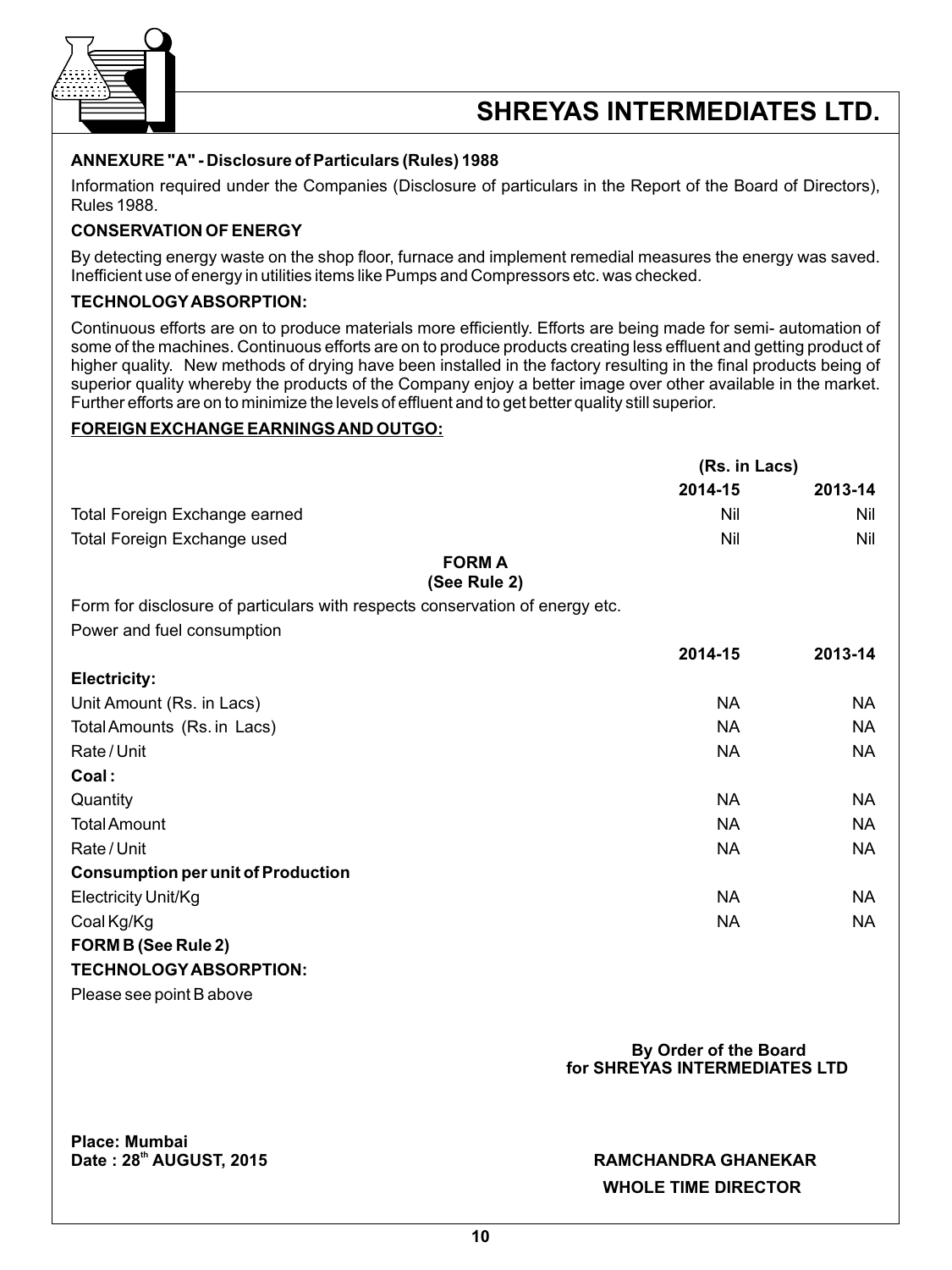#### **ANNEXURE 'B' FORM MR-3 SECRETARIAL AUDIT REPORT**

**For The Financial Year Ended On 31st March, 2015**

(Pursuant to section 204(1) of the Companies Act, 2013 and Rule No. 9 of the Companies (Appointment and Remuneration Personnel) Rules, 2014)

**SECRETARIAL AUDIT REPORT FOR THE PERIOD FROM 01/10/2014 TO 31/03/2015**

To,

The Members, Shreyas Intermediates Limited,

We have conducted the secretarial audit of the compliance of applicable statutory provisions and the adherence to good corporate practices by Shreyas Intermediates Limited (herein after called the company). Secretarial Audit was conducted in a manner that provided us a reasonable basis for evaluating the corporate conducts/ statutory compliances and expressing my opinion thereon.

Based on our verification of the Shreyas Intermediates Limited's books, papers, minute books, forms and returns filed and other records maintained by the Company and also the information provided by the Company, its officers, agents and authorized representatives during the conduct of secretarial audit, We hereby report that in our opinion, the company has, during the audit period covering from 01/10/2014 to 31/03/2015 complied with the statutory provisions listed hereunder and also that the Company has proper Board-processes and compliance mechanism in place to the extent, in the manner and subject to the reporting made hereinafter:

We have examined the books, papers, minute books, forms and returns filed and other records maintained by Shreyas Intermediates Limited's ("the Company") for the period from 01/10/2014 to 31/03/2015 according to the provisions of:

- (i) The Companies Act, 2013 (the Act) and the rules made thereunder;
- (ii) The Securities Contracts (Regulation) Act, 1956 ('SCRA') and the rules made thereunder;
- (iii) The Depositories Act, 1996 and the Regulations and Bye-laws framed thereunder;
- (iv) The following Regulations and Guidelines prescribed under the Securities and Exchange Board of India Act, 1992 ('SEBI Act'):-
	- (a) The Securities and Exchange Board of India (Substantial Acquisition of Shares and Takeovers) Regulations, 2011;
	- (b) The Securities and Exchange Board of India (Prohibition of Insider Trading) Regulations, 1992;
	- (c) The Securities and Exchange Board of India (Registrars to an Issue and Share Transfer Agents) Regulations, 1993 regarding the Companies Act and dealing with client;
- (v) The specific laws which are applicable to company are listed below. With regard to the compliances for the specific laws, we will depend on the management representation letter given by the Company. The audit for the specific laws is not done by us as the records for the same were not provided to us by the Company.

#### **LIST OF OTHER SPECIFIC LAWS APPLICABLE TO COMPANY:**

- 1. Environmental (Protection) Act, 1986 read with Environmental Protection Rules, 1986;
- 2. Water/Air (Prevention and control of pollution) Act, 1974;
- 3. Factories Act, 1948 and rules made there under;
- 4. Industrial Dispute Act, 1947 and rules made there under;
- 5. The Manufacture, Storage and Import of Hazardous Chemical Rules, 1989;
- 6. The Hazardous Waste (Management, Handling and Transboundary Movement) Rules, 2008;
- 7. The Payment of Wages Act, 1936 and rules made there under;
- 8. Minimum Wages Act, 1948 and the rules made there under;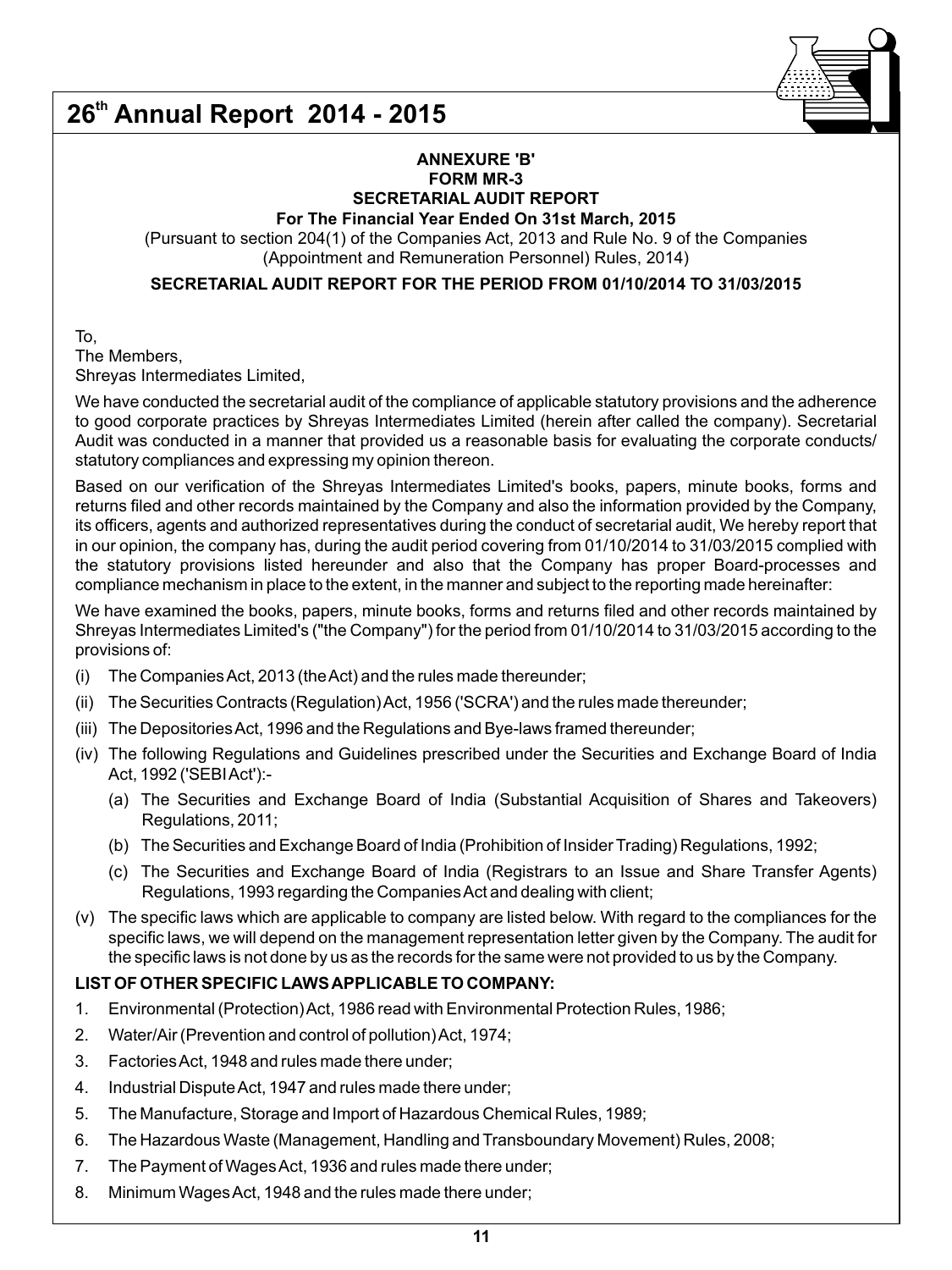

- 9. Employees' State Insurance Act, 1948 and rules made there under;
- 10. The Employees Provident Fund and Miscellaneous Provisions Act, 1952 and the rules made there under;
- 11. Payment of Bonus Act, 1965 and rules made there under;
- 12. The Payment of Gratuity Act, 1972 and rules made there under;
- 13. The Contract Labour (Regulation and Abolition) Act, 1970 and rules made there under;
- 14. The Apprentice Act, 1961;
- 15. The Equal Remuneration Act, 1976 and rules made there under;
- 16. Trade Union Act, 1926 and rules made there under;
- 17. The Employees Compensation Act, 1923 and rules made there under;
- 18. Maharashtra Mathadi Hamal & Other Manual Workers (Regulation of Employment & Welfare) Act, 1969;

We have also examined compliance with the applicable clauses of the Listing Agreements entered into by the Company with Bombay Stock Exchange (BSE Limited);

During the period under review the Company has complied with the provisions of the Act, Rules, Regulations, Guidelines, Standards, etc. mentioned above subject to the following observations:

Section 203 of the Companies Act, 2013 requires Appointment of Key Managerial Personnel (KMP) by the Company. As on 31st March, 2015, Chief Financial Officer was not appointed by the Company but before signing the Report the same was complied but Company Secretary was not appointed till date.

Form MGT-14 for Unaudited Financial Results for the quarter ended 30.06.2014 was not filed.

Section 138 requires appointment of an Internal Auditor. As of 31st March, 2015, Internal Auditor was not appointment by the Company but the same was complied by the Company before signing the Report.

#### **We further report that**

The Board of Directors of the Company was not duly constituted with proper balance of Executive Directors, Non-Executive Directors and Independent Directors but the Company has duly constituted the same before signing of the said report. The changes in the composition of the Board of Directors that took place during the period under review were carried out in compliance with the provisions of the Act.

We also report that as regards the provisions of notices of board meeting, sending of agenda papers, holding of board meetings as laid down in the Act, are concerned, they are not strictly and properly followed by the company.

Majority decisions are carried through while the dissenting members' views are captured and recorded as part of the minutes.

We further report that there are adequate systems and processes in the company commensurate with the size and operations of the company to monitor and ensure compliance with applicable laws, rules, regulations and guidelines.

We further report that during the audit period there were some major specific events/actions having a major bearing on the company's affairs such as:

Special Resolutions was passed by the Company under Section 180 (1) (a) and Section 180 (1) (c) of the Companies Act, 2013 at the 25th Annual General Meeting held on 31.03.2015.

The New Articles of Associations was adopted by the Company in conformity with the Companies Act, 2013 at the 25th Annual General Meeting held on 31.03.2015.

Shri. Surya Prakash Pandey and Shri. Govind Krishna Sharma were appointed as an Independent Director of the Company for a term of five years at the Annual General Meeting held on 31.03.2015.

Compounding of offences were made by the Company under various sections i.e. under Section 224(8), 136, 193(1), 211, 217, 383A, 209(1) of the Companies Act, 1956 and the Compounding charges levied by RD was paid in full whereas the said charges were partly-paid in case of CLB.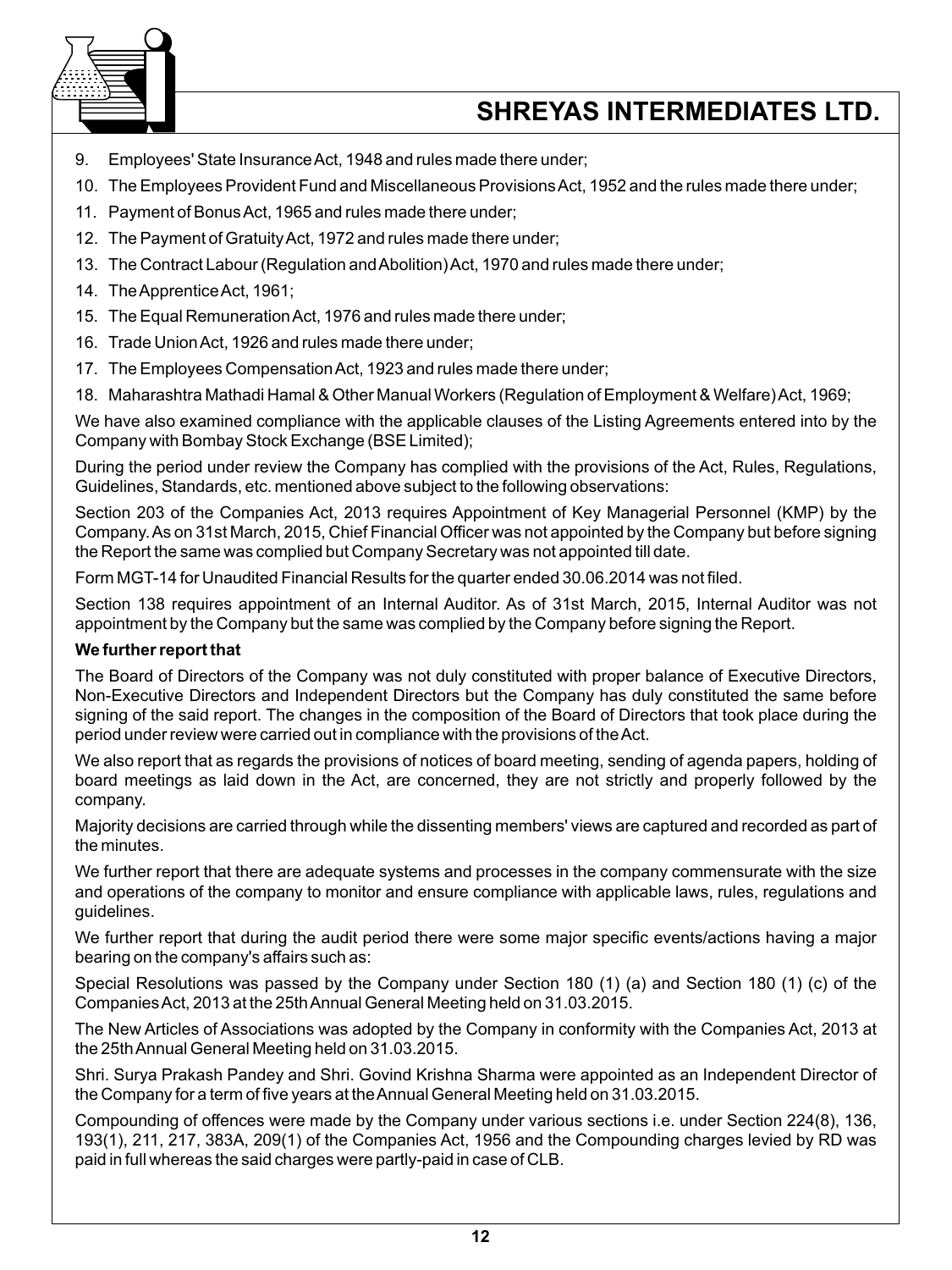

Registrar of Companies, Pune has filed a case against Company for non- compliance of the Section 143 of the Companies Act, 1956.

> **Pankaj S. Desai Practicing Company Secretary: ACS No:. 3398 C.P.No.: 4098**

#### **Place:- Mumbai Date:- 28.08.2015**

This report is to be read with our letter of even date which is annexed as Annexure I and forms an integral part of this report.

#### **Annexure I (Integral part of Secretarial Audit Report)**

To, The Members, Shreyas Intermediates Limited,

Our report of even date is to be read along with this letter.

- 1. Maintenance of Secretarial records is the responsibility of the management of the company. Our responsibility is to express an opinion on these secretarial records based on our audit.
- 2. We have followed the audit practices and processes as were appropriate to obtain responsible assurance about the correctness of the contents of secretarial records. The verification was done on test basis to ensure that correct facts are reflected in secretarial records. We believe that the processes and practices, we follow provide a responsible basis for our opinion.
- 3. We have not verified the correctness and appropriateness of financial records and books of accounts of the company.
- 4. Wherever required, we have obtained the management representation about the compliance of laws, rules and regulations and happening of events etc.
- 5. The compliance of the provision of corporate and other applicable laws, rules, regulations, standards is the responsibility of management. Our examination was limited to verification of procedures on test basis.
- 6. The secretarial audit report is neither an assurance as to the future viability of the company nor the efficacy or effectiveness with which the management has conducted the affairs of the company.

**Pankaj S. Desai Practicing Company Secretary: ACS No:. 3398 C.P.No.: 4098**

**Place:- Mumbai Date:- 28.08.2015**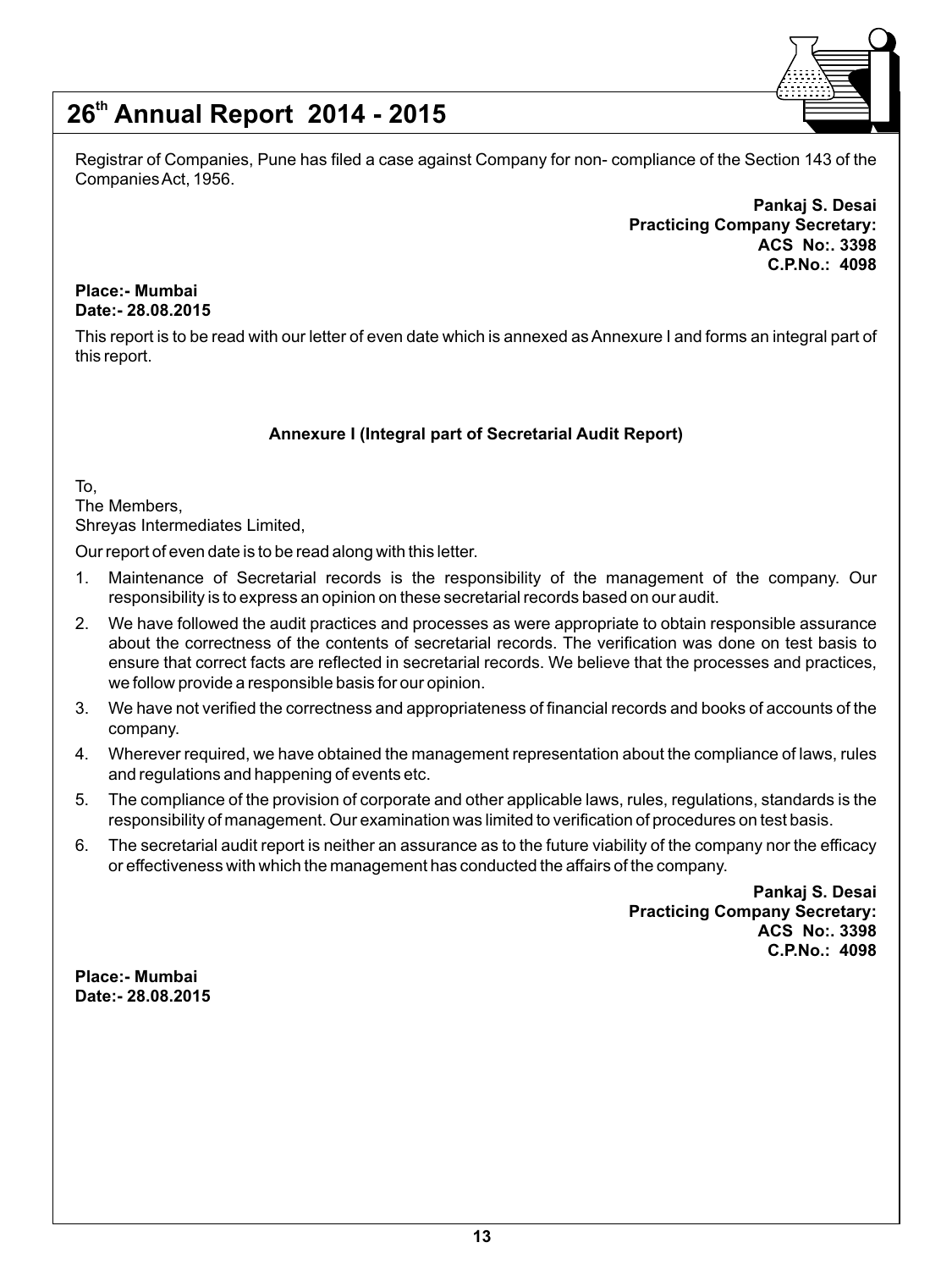

#### **ANNEXURE 'C' FORM NO. MGT-9 EXTRACT OF ANNUAL RETURN As on the financial year ended on 31st March, 2015 [Pursuant to section 92(3) of the Companies Act, 2013 and rule 12(1) of the Companies (Management and Administration) Rules, 2014]**

#### **Form No. MGT-9 EXTRACT OF ANNUAL RETURN**

As on the financial year ended on 31st March, 2015 of SHREYAS INTERMEDIATES LIMITED [Pursuant to Section 92(1) of the Companies Act, 2013 and rule 12(1) of the Companies (Management and Administration) Rules, 2014]

#### **I REGISTRATION AND OTHER DETAILS**

- 
- ii. Registration Date 06/11/1989
- 
- iv. Category / Sub-Category of the Company Company Limited By Shares
- v. Address of the Registered office and contact details D-21-24, MIDC, Lote Parshuram,
- vi. Whether listed company views and the Yes
- vii. Name, Address and Contact details of Registrar and Transfer Agent, if any M/s. System Support Services

i. CIN L24120PN1989PLC145047

iii. Name of the Company Shreyas Intermediates Ltd.

Ratnagiri-415722

Address: 09, Shivai Industrial Estate, Near Parke Davis, 89, Andheri - Kurla Road, Sakinaka, Mumbai - 400 072. Tel Nos.: 28500835 (5 lines) E-mail: syss72@yahoo.com

#### **II PRINCIPAL BUSINESS ACTIVITIES OF THE COMPANY**

All the business activities contributing 10 % or more of the total turnover of the company shall be stated:-

| Sr. No. | Name and Description of   | NIC Code of the        | % to total turnover of |
|---------|---------------------------|------------------------|------------------------|
|         | main products / services  | <b>Product/service</b> | the company            |
|         | Petroproducts & Chemicals | 3204                   | 100.00%                |

#### **III PARTICULARS OF HOLDING, SUBSIDIARY AND ASSOCIATE COMPANIES**

| Sr. No.       | Name and Address of<br>the Company | <b>CIN/GLN</b> | Holding/<br>Subsidiary/<br><b>Associates</b> | % of shares<br>held | Applicable<br><b>Section</b> |  |  |
|---------------|------------------------------------|----------------|----------------------------------------------|---------------------|------------------------------|--|--|
| <b>N</b> . A. |                                    |                |                                              |                     |                              |  |  |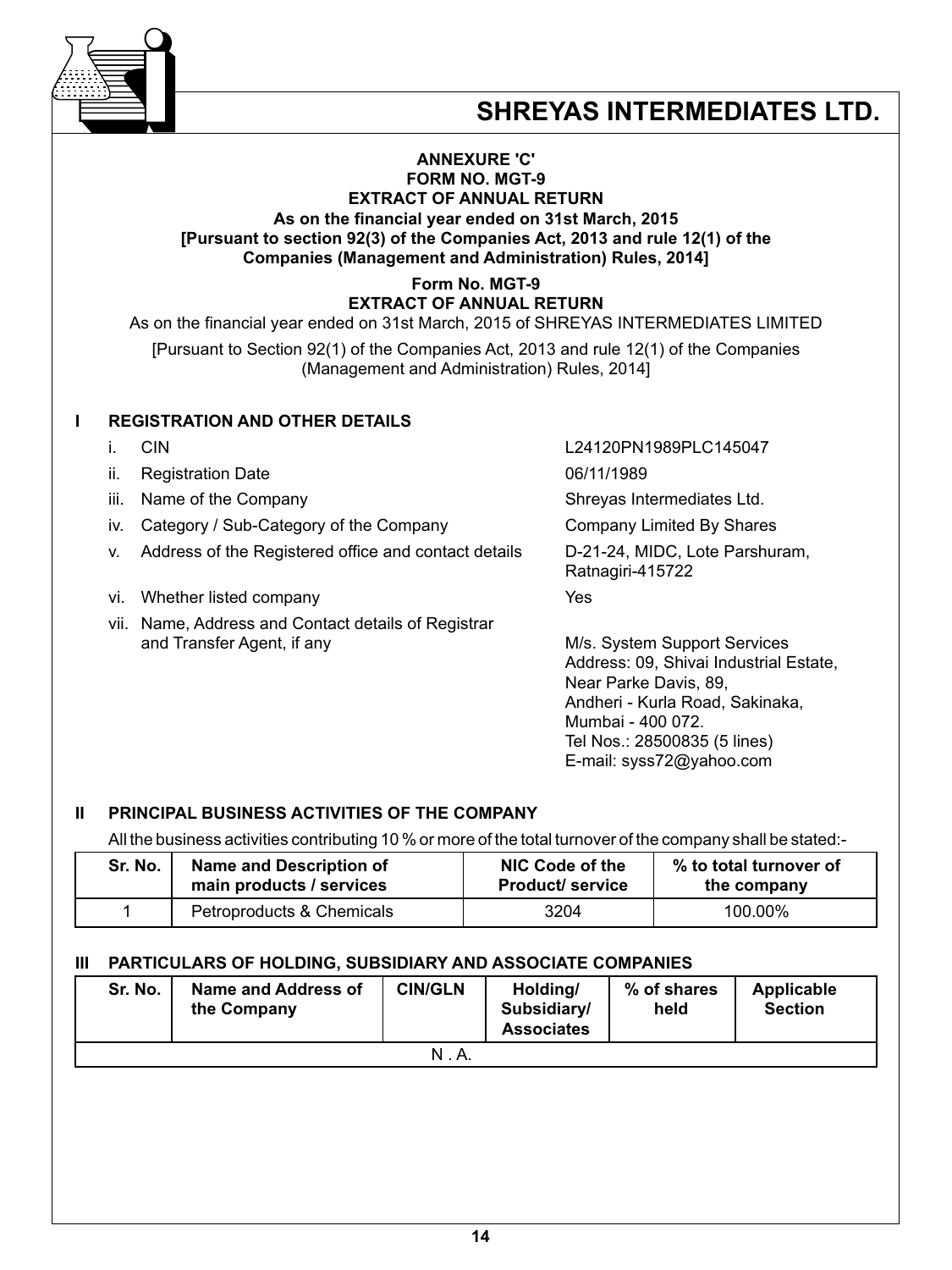

### **IV SHARE HOLDING PATTERN (Equity Share Capital Breakup as percentage of Total Equity)**

### **i. Category-wise Share Holding**

| Category of<br><b>Shareholders</b>                  |           | No. of Shares held at the | beginning of the year |                             | No. of Shares held at the<br>end of the year |          |           | % Change<br>during   |          |
|-----------------------------------------------------|-----------|---------------------------|-----------------------|-----------------------------|----------------------------------------------|----------|-----------|----------------------|----------|
|                                                     | Demat     | Physical                  | Total                 | % of Total<br><b>Shares</b> | Demat                                        | Physical | Total     | % of Total<br>Shares | the year |
| A. Promoters                                        |           |                           |                       |                             |                                              |          |           |                      |          |
| (1) Indian                                          |           |                           |                       |                             |                                              |          |           |                      |          |
| a) Individual/HUF                                   | 3868250   | 2150550                   | 6018800               | 37.37                       | 3868250                                      | 2150550  | 6018800   | 37.37                | 0        |
| b) Central Govt                                     | 0         | 0                         | 0                     | 0.00                        | 0                                            | 0        | 0         | 0.00                 | 0        |
| c) State Govt (s)                                   | 0         | 0                         | 0                     | 0.00                        | 0                                            | 0        | 0         | 0.00                 | 0        |
| d) Bodies Corp.                                     | 3809700   | 0                         | 3809700               | 23.66                       | 3809700                                      | 0        | 3809700   | 23.66                | 0        |
| e) Banks / Fl                                       | 0         | 0                         | 0                     | 0.00                        | 0                                            | 0        | 0         | 0.00                 | 0        |
| f) Other -                                          |           |                           |                       |                             |                                              |          |           |                      |          |
| (i) Directors &                                     |           |                           |                       |                             |                                              |          |           |                      |          |
| Relatives                                           | 0         | 0                         | 0                     | 0.00                        | 0                                            | 0        | 0         | 0.00                 | 0        |
| Sub-Total (A)(1):-                                  | 7677950   | 2150550                   | 9828500               | 61.03                       | 7677950                                      | 2150550  | 9828500   | 61.03                | 0        |
| (2) Foreign                                         |           |                           |                       |                             |                                              |          |           |                      |          |
| a) NRIs-Individuals                                 | 0         | 0                         | 0                     | 0.00                        | 0                                            | 0        | 0         | 0.00                 | 0        |
| b) Other- Individuals                               | 0         | 0                         | 0                     | 0.00                        | 0                                            | 0        | 0         | 0.00                 | 0        |
| c) Bodies Corp.<br>d) FII                           | 0<br>0    | 0<br>0                    | 0                     | 0.00                        | 0                                            | 0<br>0   | 0<br>0    | 0.00<br>0.00         | 0        |
|                                                     | 0         | 0                         | 0<br>0                | 0.00                        | 0                                            | 0        | 0         |                      | 0<br>0   |
| e) Any Other                                        | 0         | 0                         | 0                     | 0.00                        | 0                                            | 0        | 0         | 0.00                 | 0        |
| Sub - Total (A) (2) :-<br><b>Total Shareholding</b> |           |                           |                       | 0.00                        | 0                                            |          |           | 0.00                 |          |
| of Promoter (A)=                                    |           |                           |                       |                             |                                              |          |           |                      |          |
| $(A)(1)+(A)(2)$                                     | 7677950   | 2150550                   | 9828500               | 61.03                       | 7677950                                      | 21505500 | 9828500   | 61.03                | 0        |
| <b>B. Public</b>                                    |           |                           |                       |                             |                                              |          |           |                      |          |
| Shareholding                                        |           |                           |                       |                             |                                              |          |           |                      |          |
| 1. Institutions                                     |           |                           |                       |                             |                                              |          |           |                      |          |
| a) Mutual Funds                                     | 0         | 2100                      | 2100                  | 0.01                        | 0                                            | 2100     | 2100      | 0.01                 | 0        |
| b) Banks / Fll                                      | 0         | 2800                      | 2800                  | 0.02                        | 0                                            | 2800     | 2800      | 0.02                 | 0        |
| c) Central Govt                                     | 0         | 0                         | 0                     | 0.00                        | 0                                            | 0        | 0         | 0.00                 | 0        |
| d) State Govt(s)                                    | 0         | 0                         | 0                     | 0.00                        | 0                                            | 0        | 0         | 0.00                 | 0        |
| e) Venture Capital                                  |           |                           |                       |                             |                                              |          |           |                      |          |
| Funds                                               | 0         | 0                         | 0                     | 0.00                        | 0                                            | 0        | 0         | 0.00                 | 0        |
| f) Insurance                                        |           |                           |                       |                             |                                              |          |           |                      |          |
| Companies                                           | 0<br>0    | 0                         | 0                     | 0.00                        | 0                                            | 0<br>0   | 0         | 0.00                 | 0        |
| g) Flls                                             |           | 0                         | 0                     | 0.00                        | 0                                            |          | 0         | 0.00                 | 0        |
| h) Foreign Venture<br>Capital Funds                 | $\pmb{0}$ | 0                         | $\pmb{0}$             | 0.00                        | $\pmb{0}$                                    | 0        | $\pmb{0}$ | 0.00                 | 0        |
| i) Others (specify)                                 | 0         | 0                         | 0                     | 0.00                        | 0                                            | 0        | 0         | 0.00                 | 0        |
| Sub- Total (B)(1) :-                                | $\pmb{0}$ | 4900                      | 4900                  | 0.03                        | $\pmb{0}$                                    | 4900     | 4900      | 0.03                 | 0        |
| 2. Non-Institutions                                 |           |                           |                       |                             |                                              |          |           |                      |          |
| a) Bodies Corp.                                     |           |                           |                       |                             |                                              |          |           |                      |          |
| i) Indian                                           | 252270    | 685050                    | 937320                | 5.82                        | 252270                                       | 685050   | 937320    | 5.82                 | 0        |
| ii) Overseas                                        | 0         | 0                         | 0                     | 0.00                        | 0                                            | 0        | 0         | 0.00                 | 0        |
|                                                     |           |                           |                       |                             |                                              |          |           |                      |          |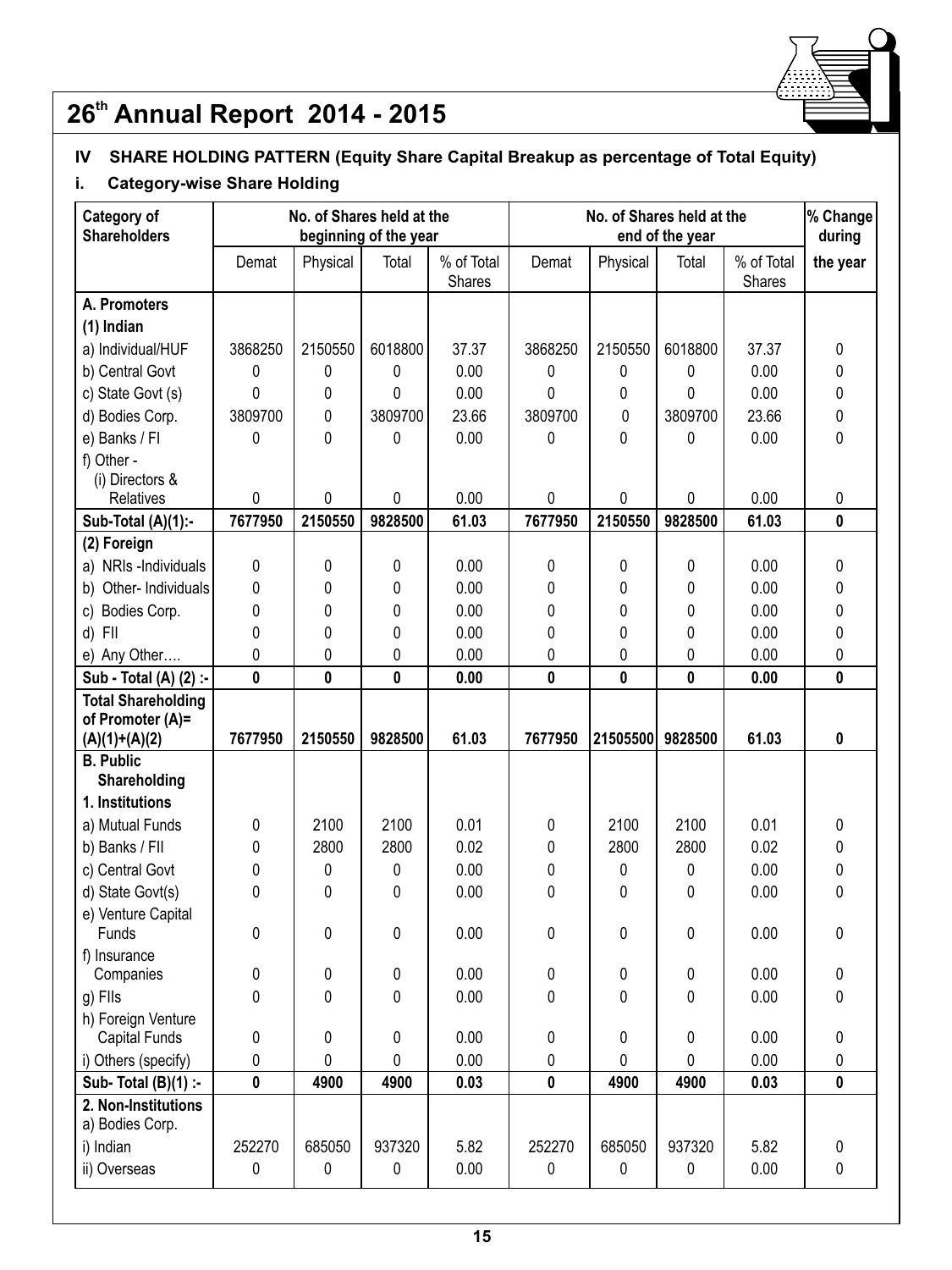

| Category of<br><b>Shareholders</b>                                                         |          |          | No. of Shares held at the<br>beginning of the year |                      | No. of Shares held at the<br>end of the year |          |          |                      | % Change<br>during |
|--------------------------------------------------------------------------------------------|----------|----------|----------------------------------------------------|----------------------|----------------------------------------------|----------|----------|----------------------|--------------------|
|                                                                                            | Demat    | Physical | Total                                              | % of Total<br>Shares | Demat                                        | Physical | Total    | % of Total<br>Shares | the year           |
| b) Individuals                                                                             |          |          |                                                    |                      |                                              |          |          |                      |                    |
| i) Individual<br>shareholders holding<br>nominal share capital<br>upto Rs. 1 lakh          | 1797700  | 441015   | 2238715                                            | 13.90                | 1797700                                      | 441015   | 2238715  | 13.90                | 0                  |
| ii) Individual share-<br>holders holding<br>nominal share capita<br>in excess of Rs 1 lakh | 2790108  | 258600   | 3048708                                            | 18.93                | 2790108                                      | 258600   | 3048708  | 18.93                | <sup>0</sup>       |
| C) Others-NRI                                                                              | 45257    | 500      | 45757                                              | 0.28                 | 45257                                        | 500      | 45757    | 0.28                 |                    |
| Sub- Total (B)(2):-                                                                        | 4885335  | 1384665  | 6270500                                            | 38.94                | 4885335                                      | 1384665  | 6270500  | 38.94                | 0                  |
| <b>Total Public Share-</b><br>holding $(B)=$<br>$(B)(1)+(B)(2)$                            | 4885335  | 1389565  | 6275400                                            | 38.97                | 4885335                                      | 1389565  | 6275400  | 38.97                | 0                  |
| C) Shares held by<br>Custodian for                                                         |          |          |                                                    |                      |                                              |          |          |                      |                    |
| <b>GDRs &amp; ADRs</b>                                                                     | 0        | 0        | 0                                                  | 0.00                 | $\Omega$                                     | 0        | 0        | 0.00                 | $\Omega$           |
| Grand Total(A+B+C)                                                                         | 12563285 | 3540115  | 16103900                                           | 100.00               | 12563285                                     | 3540115  | 16103900 | 100.00               | 0                  |

#### **(ii) Shareholding of Promoters**

| Sr.<br><b>No</b> | <b>Shareholder's Name</b>           | Shareholding at the beginning<br>of the year (As on 01.04. 2014) |                                                  |                                                             | Share holding at the end of the<br>year (As on 31.03.2015) | % change<br>in share                             |                                                             |                               |
|------------------|-------------------------------------|------------------------------------------------------------------|--------------------------------------------------|-------------------------------------------------------------|------------------------------------------------------------|--------------------------------------------------|-------------------------------------------------------------|-------------------------------|
|                  |                                     | No. of<br><b>Shares</b>                                          | % of total<br><b>Shares</b><br>of the<br>company | %of Shares<br>Pledged /<br>encumbered<br>to total<br>shares | No. of<br><b>Shares</b>                                    | % of total<br><b>Shares</b><br>of the<br>company | %of Shares<br>Pledged /<br>encumbered<br>to total<br>shares | holding<br>during<br>the year |
| $\mathbf 1$      | <b>ARUN SHARMA</b>                  | 25000                                                            | 0.155242                                         | 0                                                           | 25000                                                      | 0.155242                                         | $\Omega$                                                    | 0                             |
| $\mathfrak{p}$   | CYAN FORMULATORS PVT. LTD.          | 1926700                                                          | 11.964183                                        | 98.43                                                       | 1926700                                                    | 11.964183                                        | 98.43                                                       | 0                             |
| 3                | DEFT HOLDINGS PVT. LIMITED          | 1867300                                                          | 11.595328                                        | 100                                                         | 1867300                                                    | 11.595328                                        | 100                                                         | 0                             |
| 4                | DINESH SHANKARLAL SHARMA            | 139900                                                           | 0.868734                                         | U                                                           | 139900                                                     | 0.868734                                         | <sup>0</sup>                                                | 0                             |
| 5                | <b>DINESH SHARMA</b>                | 207500                                                           | 1.288508                                         | U                                                           | 207500                                                     | 1.288508                                         | 0                                                           | 0                             |
| 6                | DR ARUN SHARMA                      | 75000                                                            | 0.465726                                         | 0                                                           | 75000                                                      | 0.465726                                         | 0                                                           | 0                             |
| 7                | MALVIKA HARBO PHARMA PVT.LTD. 15700 |                                                                  | 0.097492                                         | 0                                                           | 15700                                                      | 0.097492                                         | <sup>0</sup>                                                | 0                             |
| 8                | PADMA SHARMA                        | 20000                                                            | 0.124194                                         | 0                                                           | 20000                                                      | 0.124194                                         | 0                                                           | 0                             |
| 9                | SHANKARLAL SHARMA                   | 553200                                                           | 3.435193                                         | 0                                                           | 553200                                                     | 3.435193                                         | 0                                                           | N                             |
| 10               | SHREYAS SHARMA                      | 1001250                                                          | 6.217438                                         | 0                                                           | 1001250                                                    | 6.217438                                         | 0                                                           | N                             |
| 11               | <b>SHRUTI SHARMA</b>                | 1000000                                                          | 6.209676                                         | U                                                           | 1000000                                                    | 6.209676                                         | U                                                           | <sup>0</sup>                  |
| 12               | SNEHLATA SHARMA                     | 2614450                                                          | 16.234887                                        | 11.51                                                       | 2614450                                                    | 16.234887                                        | 11.51                                                       | U                             |
| 13               | <b>SOHINI SHARMA</b>                | 382500                                                           | 2.375201                                         | 0                                                           | 382500                                                     | 2.375201                                         | $\Omega$                                                    | 0                             |
|                  | Total                               | 9828500                                                          | 61.031802                                        | 41.36                                                       | 9828500                                                    | 61.031802                                        | 41.36                                                       | 0                             |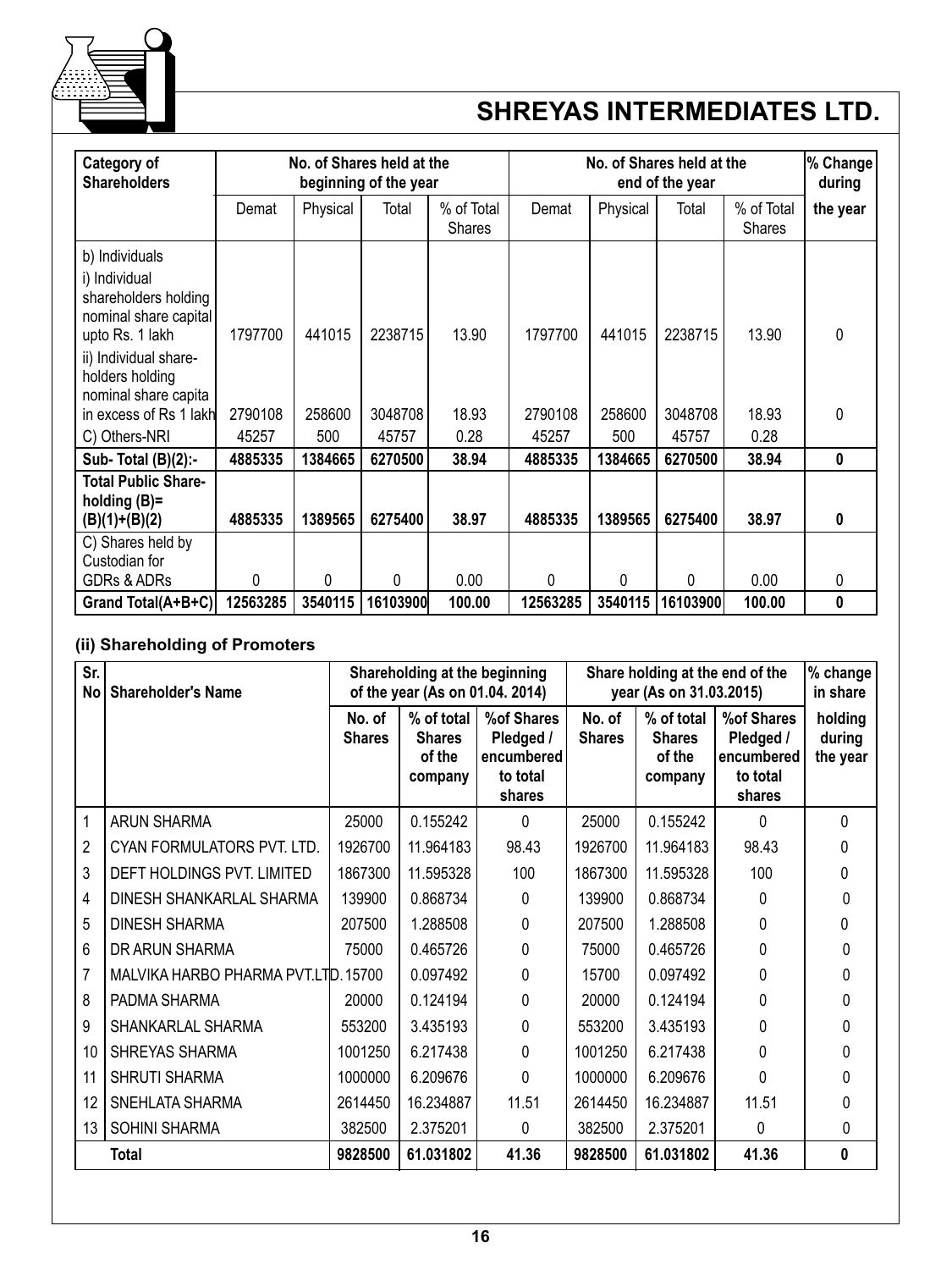| (iii)      | Change in Promoters' Shareholding (please specify, if there is no change)                                                                                                               |                                              |                                                  |                         |                                                  |  |  |  |
|------------|-----------------------------------------------------------------------------------------------------------------------------------------------------------------------------------------|----------------------------------------------|--------------------------------------------------|-------------------------|--------------------------------------------------|--|--|--|
| Sr.<br>No. |                                                                                                                                                                                         | Shareholding at the beginning<br>of the year |                                                  | during the year         | <b>Cumulative Shareholding</b>                   |  |  |  |
|            |                                                                                                                                                                                         | No. of<br><b>Shares</b>                      | % of total<br><b>Shares</b><br>of the<br>company | No. of<br><b>Shares</b> | % of total<br><b>Shares</b><br>of the<br>company |  |  |  |
|            | At the beginning of the year (01.04.2014)                                                                                                                                               | 982850                                       | 61.032                                           | 982850                  | 61.03                                            |  |  |  |
|            | Date wise Increase / Decrease in Promoters Share<br>holding during the year specifying the reasons for<br>increase / decrease (e.g. allotment / transfer / bonus/<br>sweat equity etc): | There is no change in the Promoters holding  |                                                  |                         |                                                  |  |  |  |
|            | At the End of the year (31.03.2015)                                                                                                                                                     | 982850                                       | 61.032                                           | 982850                  | 61.03                                            |  |  |  |

#### **(iv) Shareholding Pattern of top ten Shareholder**

(other than Directors, Promoters and Holders of GDRs and ADRs

| Sr. | No. For Each of the Top 10 Shareholders |                         | Shareholding at the beginning<br>of the year     | <b>Cumulative Shareholding</b><br>during the year |                                                  |  |
|-----|-----------------------------------------|-------------------------|--------------------------------------------------|---------------------------------------------------|--------------------------------------------------|--|
|     |                                         | No. of<br><b>Shares</b> | % of total<br><b>Shares</b><br>of the<br>company | No. of<br><b>Shares</b>                           | % of total<br><b>Shares</b><br>of the<br>company |  |
|     | LLOYDS SECURITIES LIMITED               | 472600                  | 2.93                                             | 472600                                            | 2.93                                             |  |
|     | RAJ KUMAR                               | 300000                  | 1.86                                             | 300000                                            | 1.86                                             |  |
|     | RINA SATISH SANGHVI                     | 223021                  | 1.38                                             | 223021                                            | 1.38                                             |  |
|     | DIPAK KANAYALAL SHAH                    | 200000                  | 1.24                                             | 227000                                            | 1.41                                             |  |
|     | MANSUKH HARAKHCHAND SHAH                | 195000                  | 1.21                                             | 107000                                            | 0.66                                             |  |
|     | ANEES BANOO ABDUL RAZZAK KAPADIA        | 156400                  | 0.97                                             | 156400                                            | 0.97                                             |  |
|     | LLOYDS BROKERAGE LIMITED                | 111700                  | 0.69                                             | 111700                                            | 0.69                                             |  |
|     | RAM GOPAL RAMGARHIA HUF                 | 95992                   | 0.60                                             | 163223                                            | 1.01                                             |  |
|     | <b>BILKIS ZUBAIR HAWA</b>               | 88279                   | 0.55                                             | 88279                                             | 0.55                                             |  |
|     | V NARAYANAN                             | 81200                   | 0.50                                             | 81200                                             | 0.50                                             |  |

| Sr.<br>No.        | For Each of the Directors and KMP                                                                                                                                          |                         | Shareholding at the beginning<br>of the year (01.04.2014) | <b>Cumulative Shareholding</b><br>during the year |                                                  |
|-------------------|----------------------------------------------------------------------------------------------------------------------------------------------------------------------------|-------------------------|-----------------------------------------------------------|---------------------------------------------------|--------------------------------------------------|
|                   |                                                                                                                                                                            | No. of<br><b>Shares</b> | % of total<br><b>Shares</b><br>of the<br>company          | No. of<br><b>Shares</b>                           | % of total<br><b>Shares</b><br>of the<br>company |
| Shruti<br>Sharmal | At the beginning of the year (01.04.2014)                                                                                                                                  | 1000000                 | 6.21                                                      | 1000000                                           | 6.21                                             |
|                   | Date wise Increase / Decrease in Share holding during<br>the year specifying the reasons for increase / decrease<br>(e.g. allotment / transfer / bonus/ sweat equity etc): |                         |                                                           | ΝA                                                |                                                  |
|                   | At the End of the year (31.03.2015)                                                                                                                                        | 1000000                 | 6.21                                                      | 1000000                                           | 6.21                                             |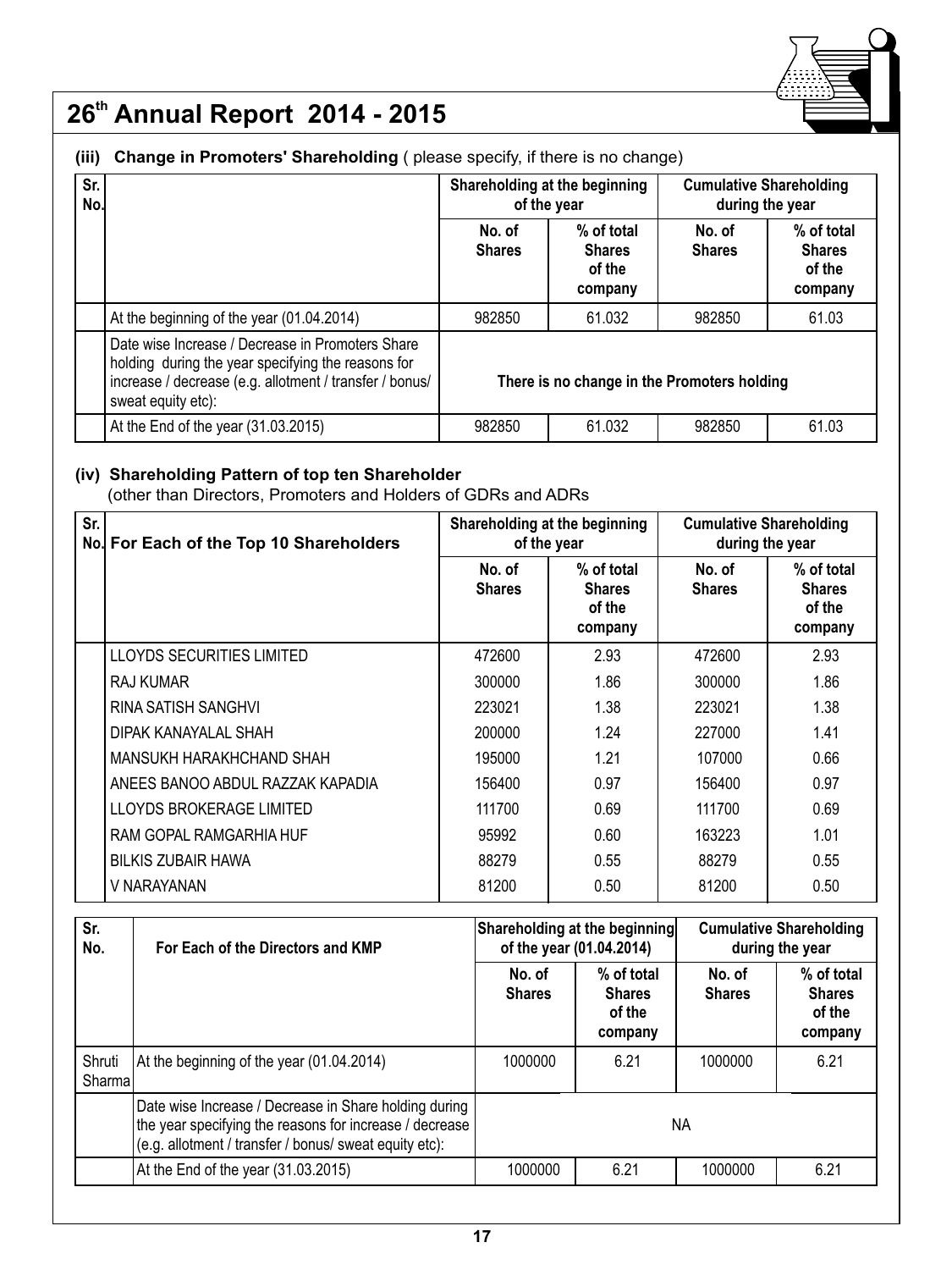

#### **V. INDEBTEDNESS**

Indebtedness of the Company including interest outstanding/accrued but not due for payment

|                                                                  | Secured Loans<br>excluding<br>deposits | <b>Unsecured</b><br>Loans | <b>Deposits</b> | Total<br><b>Indebtedness</b> |
|------------------------------------------------------------------|----------------------------------------|---------------------------|-----------------|------------------------------|
| Indebtedness at the beginning of the financial year (01.04.2014) |                                        |                           |                 |                              |
| i) Principal Amount                                              | 1,061,978,868                          | 98,573,888                | 0               | 1,150,552,756                |
| ii) Interest due but not paid                                    | 90,598,526                             |                           |                 |                              |
| iii) Interest accrued but not due                                |                                        |                           |                 |                              |
| Total (i+ii+iii)                                                 | 1,152,577,394                          | 98,573,888                | 0               | 1,251,151,282                |
| Change in Indebtedness during the financial year                 |                                        |                           |                 |                              |
| Addition                                                         |                                        |                           |                 |                              |
| Reduction                                                        |                                        |                           |                 |                              |
| Net Change                                                       |                                        |                           |                 |                              |
| Indebtedness at the end of the financial year (31.03.2015)       |                                        |                           |                 |                              |
| i) Principal Amount                                              | 991,102,796                            | 19,997                    |                 | 991,122,793                  |
| ii) Interest due but not paid                                    |                                        |                           |                 |                              |
| iii) Interest accrued but not due                                |                                        | N                         | 0               |                              |
| Total (i+ii+iii)                                                 | 991,102,796                            | 19,997                    | 0               | 991,122,793                  |

#### **VI. REMUNERATION OF DIRECTORS AND KEY MANAGERIAL PERSONNEL**

**A. Remuneration to Managing Director, Whole-time Directors and/or Manager:**

| SI <sub>No.</sub> | <b>Particulars of Remuneration</b>                                                  | <b>Name of Director</b> | <b>Total Amount</b> |
|-------------------|-------------------------------------------------------------------------------------|-------------------------|---------------------|
| 1                 | Gross salary                                                                        | Shri R D Ghanekar       | 4,80,000            |
|                   | (a) Salary as per provisions contained in section 17(1) of the Income-tax Act, 1961 |                         |                     |
|                   | (b) Value of perquisites u/s 17(2) Income-tax Act, 1961                             |                         |                     |
|                   | (c) Profits in lieu of salary under section 17(3) Incometax Act, 1961               |                         |                     |
| $\overline{2}$    | <b>Stock Option</b>                                                                 |                         |                     |
| 3                 | <b>Sweat Equity</b>                                                                 |                         |                     |
| 4                 | Commission<br>as % of profit<br>others, specify                                     |                         |                     |
| 5                 | Others, please specify                                                              |                         |                     |
|                   | Total (A)                                                                           |                         | 4,80,000            |
|                   | Ceiling as per the Act                                                              |                         |                     |

#### **B. Remuneration to other directors:**

3. Independent Directors

|           | Total (1)                                    |  |
|-----------|----------------------------------------------|--|
| $\bullet$ | Others, please specify                       |  |
| $\bullet$ | Commission                                   |  |
| $\bullet$ | Fee for attending board / committee meetings |  |

#### 4. Other Non-Executive Directors

| Fee for attending board / committee meetings |  |
|----------------------------------------------|--|
| Commission                                   |  |
| Others, please specify                       |  |
| Total (2)                                    |  |
| $Total (B)=(1+2)$                            |  |
| Total Managerial Remuneration                |  |
| <b>Overall Ceiling as per the Act</b>        |  |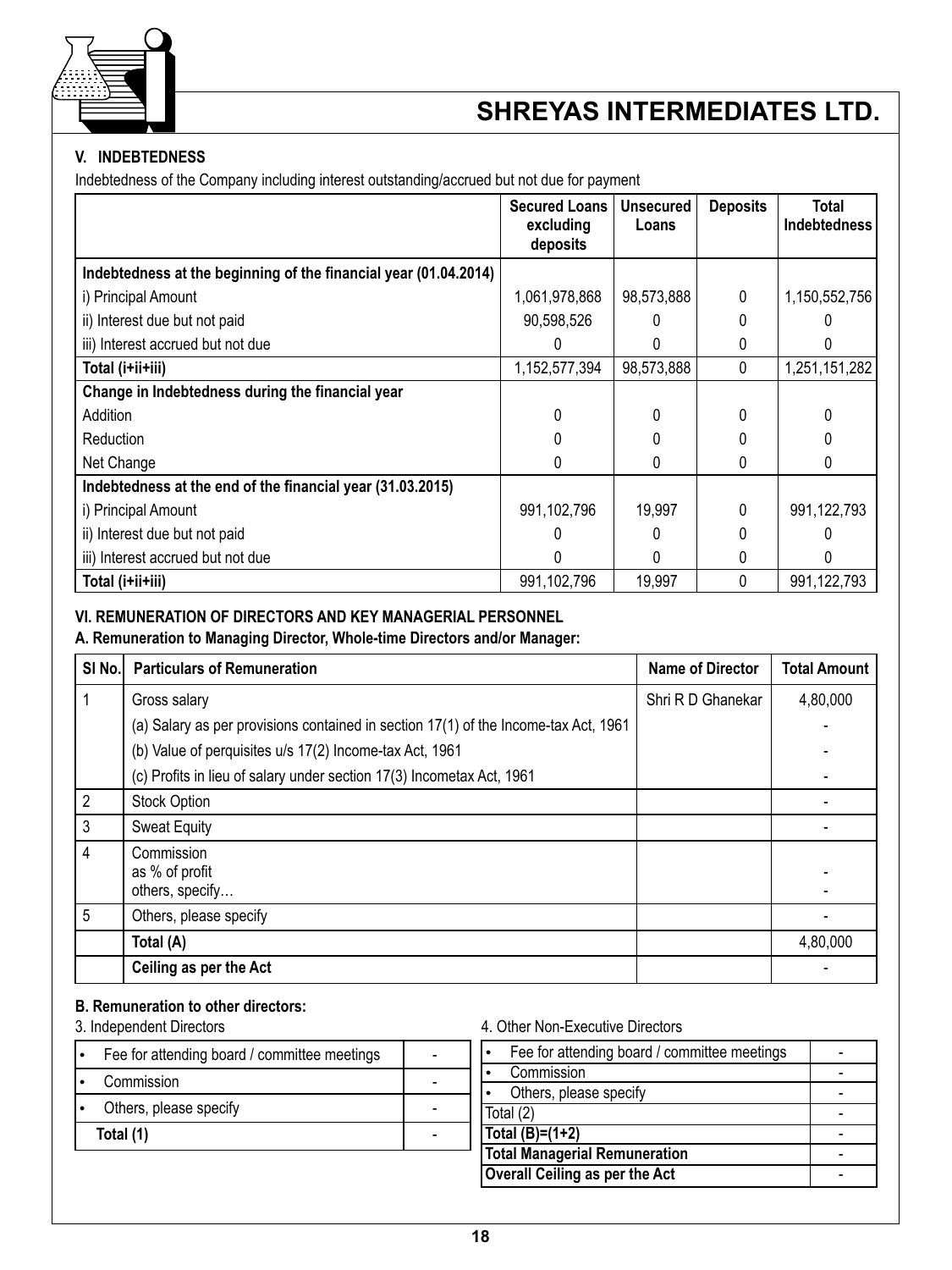

#### **C. REMUNERATION TO KEY MANAGERIAL PERSONNEL OTHER THAN MD/MANAGER/WTD**

|     | <b>Sr. Particulars of Remuneration</b>                                                 |            |                             | <b>Key Managerial Personnel</b> |              |
|-----|----------------------------------------------------------------------------------------|------------|-----------------------------|---------------------------------|--------------|
| No. |                                                                                        | <b>CEO</b> | Company<br><b>Secretary</b> | <b>CFO</b>                      | <b>Total</b> |
| 1   | Gross salary                                                                           |            |                             |                                 |              |
|     | (a) Salary as per provisions contained in section 17(1)<br>of the Income-tax Act, 1961 |            |                             |                                 |              |
|     | (b) Value of perquisites u/s 17(2) Income-tax Act, 1961                                |            |                             |                                 |              |
|     | (c) Profits in lieu of salary under section 17(3)<br>Incometax Act, 1961               |            |                             |                                 |              |
| 2   | Stock Option                                                                           |            |                             |                                 |              |
| 3   | <b>Sweat Equity</b>                                                                    |            |                             |                                 |              |
| 4   | Commission                                                                             |            |                             |                                 |              |
|     | as % of profit                                                                         |            |                             |                                 |              |
|     | others, specify                                                                        |            |                             |                                 |              |
| 5   | Others, please specify                                                                 |            |                             |                                 |              |
|     | Total                                                                                  |            |                             |                                 |              |

#### **VII. PENALTIES / PUNISHMENT/ COMPOUNDING OF OFFENCES:**

| <b>Type</b>        | Section of the<br><b>Companies Act</b> | <b>Brief Description</b>                                                       | Details of<br>Penalty /<br><b>Punishment/</b><br>Compounding<br>fees imposed | <b>Authority</b><br><b>IRD / NCLT/</b><br><b>COURTI</b> | Appeal made,<br>if any<br>(give Details) |
|--------------------|----------------------------------------|--------------------------------------------------------------------------------|------------------------------------------------------------------------------|---------------------------------------------------------|------------------------------------------|
| <b>A. COMPANY</b>  |                                        |                                                                                |                                                                              |                                                         |                                          |
| Penalty            | 0                                      | 0                                                                              | 0                                                                            | $\mathbf{0}$                                            | 0                                        |
| Punishment         | $\overline{0}$                         | 0                                                                              | $\overline{0}$                                                               | $\overline{0}$                                          | $\overline{0}$                           |
| Compounding        | 224(8)                                 | Remuneration of Auditor.                                                       | 25000                                                                        | CLB                                                     | ΝA                                       |
|                    | 136                                    | Insrtument of Charge not produce<br>at time of Inspection.                     | 25000                                                                        | CLB                                                     | N٨                                       |
|                    | 143                                    | Full details of charges not entered<br>in the Register of Charges.             | Not Levied                                                                   | Pune Metro-<br>politan Court                            | N٨                                       |
|                    | $+93(1)$                               | Pages on the Minutes Book were not<br>maintained and interpolated.             | <del>9200</del>                                                              | <del>RD</del>                                           | AA                                       |
|                    | 211                                    | Non-Disclsoure of some of the particulars<br>in the Balance Sheet.             | 3000                                                                         | GLR                                                     | NА                                       |
|                    | 217                                    | Auditors Remarks Observation not explained<br>by the Director in their report. | 4000                                                                         | CLR                                                     | <b>NA</b>                                |
|                    | 383A                                   | Non-Apponitment of Company Secretary.                                          | 250000                                                                       | <b>CLB</b>                                              | <b>NA</b>                                |
|                    | 209(1)                                 | Books of account to be kept by company.                                        | 1000                                                                         | <b>CLB</b>                                              | <b>NA</b>                                |
| <b>B.DIRECTORS</b> |                                        |                                                                                |                                                                              |                                                         |                                          |
| Penalty            | 0                                      | 0                                                                              | $\Omega$                                                                     | $\mathbf{0}$                                            |                                          |
| Punishment         | U                                      |                                                                                | U                                                                            |                                                         |                                          |
| Compounding        | 224(8)<br>136                          | Remuneration of Auditor.<br>Insrtument of Charge not produce                   | 25000                                                                        | <b>CLB</b>                                              | <b>NA</b>                                |
|                    |                                        | at time of Inspection.                                                         | 25000                                                                        | CLB                                                     | <b>NA</b>                                |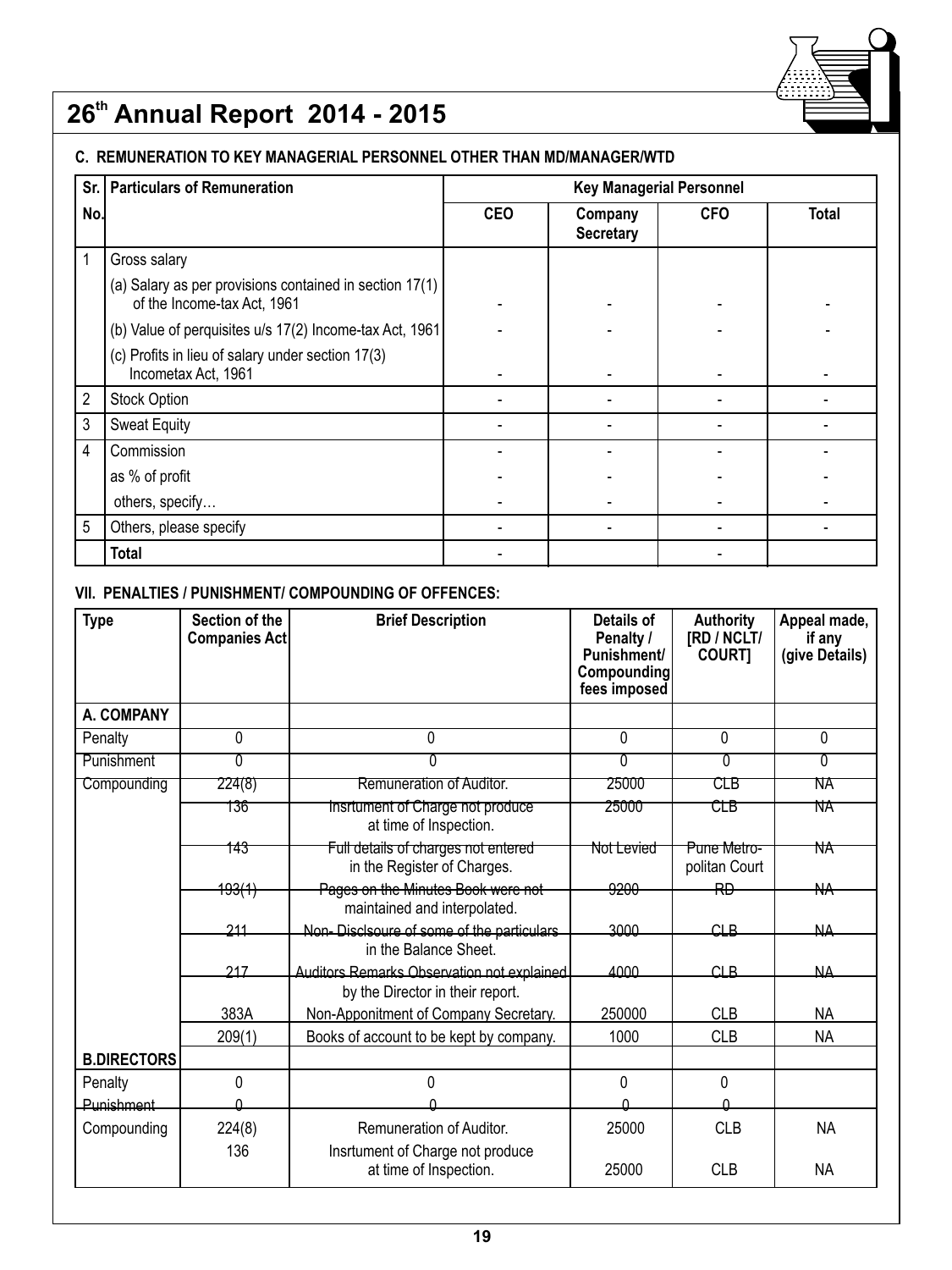

|             | 143                                 | Full details of charges not entered<br>in the Register of Charges.             | Not Levied | Pune Metro-<br>politan Court | <b>NA</b> |
|-------------|-------------------------------------|--------------------------------------------------------------------------------|------------|------------------------------|-----------|
|             | 193(1)                              | Pages on the Minutes Book were not<br>maintained and interpolated.             | 9200       | RD.                          | <b>NA</b> |
|             | 211                                 | Non-Disclsoure of some of the<br>particulars in the Balance Sheet.             | 3000       | <b>CLB</b>                   | <b>NA</b> |
|             | 217                                 | Auditors Remarks Observation not<br>explained by the Director in their report. | 4000       | <b>CLB</b>                   | <b>NA</b> |
|             | 383A                                | Non-Apponitment of Company Secretary.                                          | 250000     | <b>CLB</b>                   | <b>NA</b> |
|             | 209(1)                              | Books of account to be kept by company.                                        | 1000       | <b>CLB</b>                   | NA.       |
|             | <b>C. OTHER OFFICERS IN DEFAULT</b> |                                                                                |            |                              |           |
| Penalty     |                                     |                                                                                | U          | U                            |           |
| Punishment  | 0                                   |                                                                                | N          | O                            |           |
| Compounding | 0                                   |                                                                                |            |                              |           |

**For and on behalf of the Board of Directors**

**Place: MUMBAI th Date: 28 AUGUST, 2015**

 **Wholetime Director Director**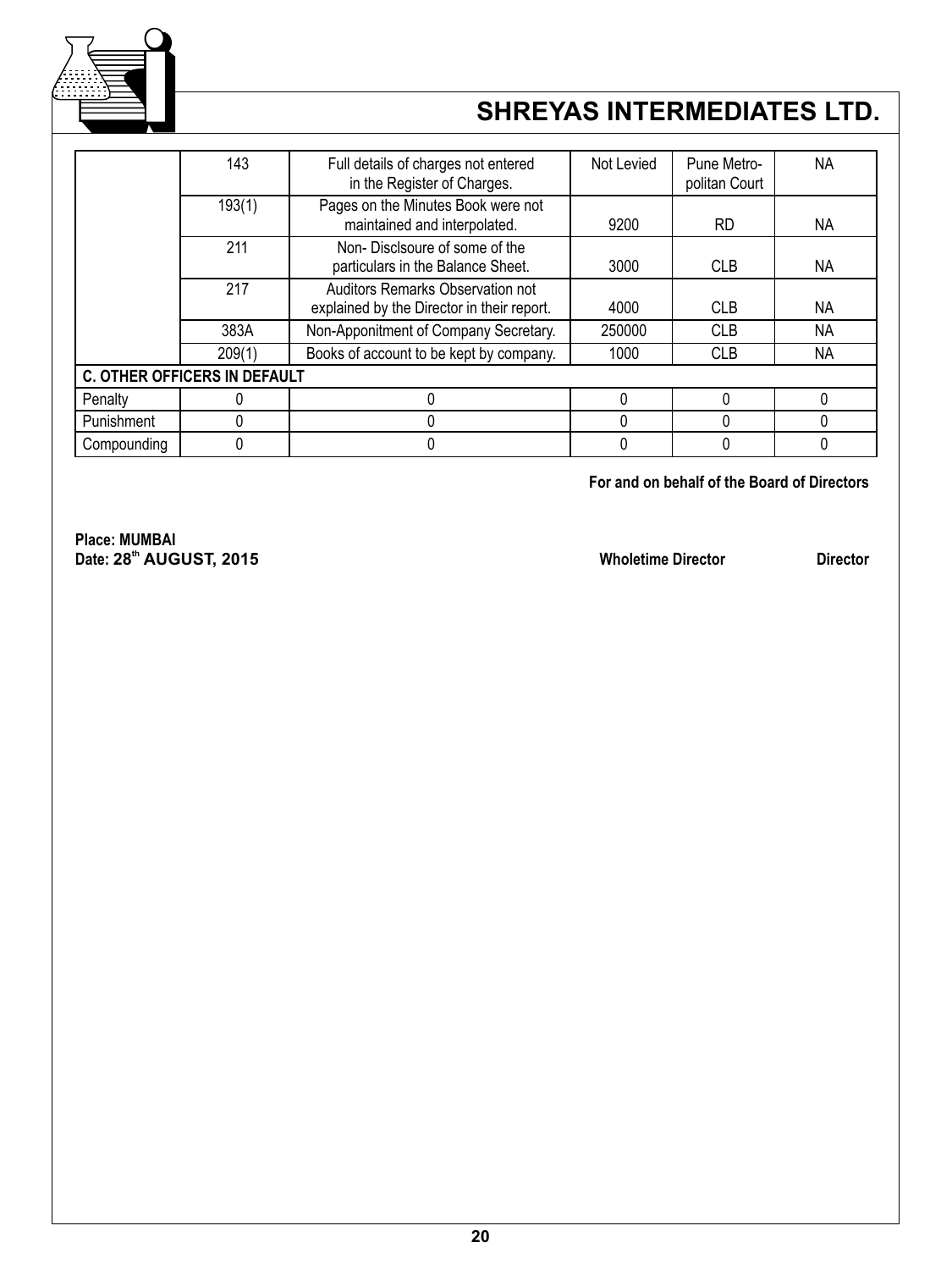### **ANNEXURE 'D'**

#### **CORPORATE GOVERNANCE**

The Board of Directors of the Company supports the broad principles of Corporate Governance. Given below is the Report on Corporate Governance in respect for the period from 01/10/2014 to 31/03/2015.

#### **1. Company's Philosophy on Code of Governance**

The Company's philosophy on Corporate Governance lays strong emphasis on transparency, accountability and integrity. All employees are guided by the Company's policies on important issues, including our relationship with consumers, shareholders and Government.

#### **2. Composition of Board**

The Board comprises of the Executive Director and Non-executive Directors. Accordingly, the composition of the Board is in conformity with the Listing Agreements with the Stock Exchanges. The composition of the Board and other relevant details relating to Directors are given below :

| Sr. | Name of Director                          | Category                                  | No. of other | No. of                  | No. of Board                             |
|-----|-------------------------------------------|-------------------------------------------|--------------|-------------------------|------------------------------------------|
| No  |                                           |                                           | Directorship | Memberships<br>of Board | Committees of which<br>the Director is a |
|     |                                           |                                           |              | Committees              | Chairman/Chairperson                     |
|     | Mr. Ramchandra Dhondu Ghanekar            | Executive                                 |              |                         |                                          |
| 2   | Mr. Surya Prakash Pandey                  | Non-Executive and<br>Independent Director |              |                         |                                          |
| 3   | Mr. Govind Krishna Sharma                 | Non-Executive and<br>Independent Director |              | 3                       | 3                                        |
| 4.  | Ms. Shruti D. Sharma<br>(from 30.05.2015) | Non-Executive                             |              |                         |                                          |

#### **3. Board Meetings, Committee meetings and the 26th Annual General Meeting:**

During the year 2014-15, 11 (Eleven) Board Meetings, 4 (Four) Meetings of the Audit Committee and 4 meetings of the Stake Holders Relationship Committee were held. 1 Meeting of the Nomination & Remuneration Committee was held. The last Annual General Meeting of the Company was held on 31st March, 2015. All the Directors were present at all the Board meetings and at all the General meetings.

During the year 2013-14, 15 Board Meetings on the following dates:

11.11.2014, 11.02.2015, 07.03.2015 and 31.03.2015.

#### **ATTENDANCE OF DIRECTORS AT MEETINGS OF THE BOARD AND OF COMMITTEES OF THE BOARD**

| Name of the Director                      | Category of<br><b>Director</b>            | at Board<br>Meetings | Audit<br>Committee<br>Meeting | <b>Stakeholders</b><br>relationship<br>Committee | Attendance lAttendance at lAttendance at lAttendance at lAttendance at<br>Nomination &<br>IRemuneration<br>Committee | last AGM |
|-------------------------------------------|-------------------------------------------|----------------------|-------------------------------|--------------------------------------------------|----------------------------------------------------------------------------------------------------------------------|----------|
| Mr. Ramchandra Dhondu Ghanekar            | Executive                                 | 4                    | 2                             | 2                                                |                                                                                                                      | Yes      |
| Mr. Surya Prakash Pandey                  | Non-Executive and<br>Independent Director | 4                    | 2                             | 2                                                |                                                                                                                      | Yes      |
| Mr. Govind Krishna Sharma                 | Non-Executive and<br>Independent Director | 4                    | 2                             | 2                                                |                                                                                                                      | Yes      |
| Ms. Shruti D. Sharma<br>(from 30.05.2015) | Non-Executive                             | Nil                  | Nil                           | Nil                                              | Nil                                                                                                                  | No       |

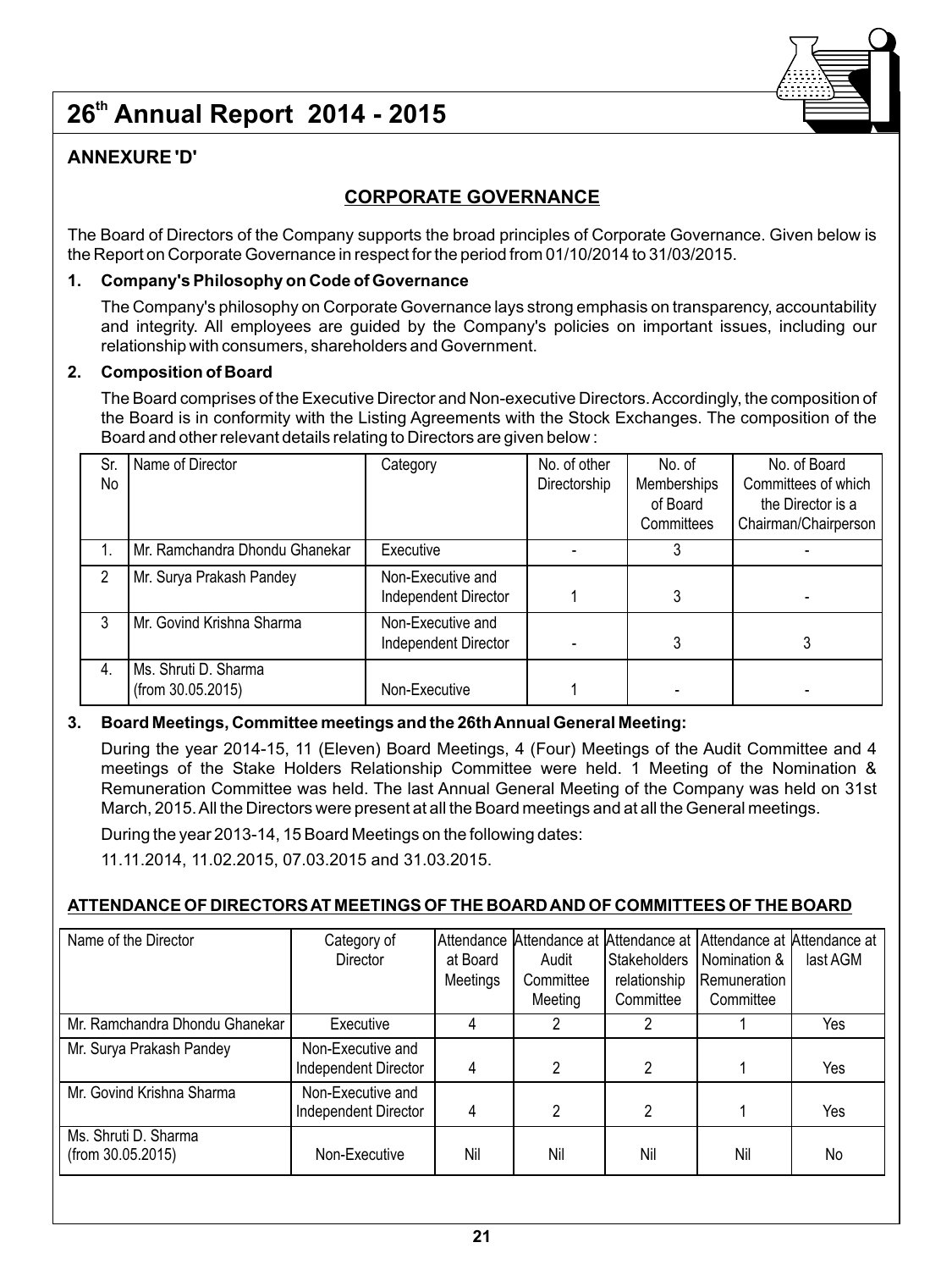

#### **A. AUDIT COMMITTEE**

The Audit Committee constituted by the Board of Directors consists of Directors namely Mr. Govind Krishna Sharma, Mr. Surya Prakash Pandey and Mr. Ramchandra Dhondu Ghanekar. The constitution of Audit Committee meets with the requirements of the Section 177 of Companies Act, 2013 (erstwhile Section 292A of the Companies Act, 1956) and Clause 49 of the Listing Agreement; Mr. Govind Krishna Sharma, Mr. Surya Prakash Pandey are Independent, non-executive Directors. Mr. Govind Krishna Sharma was the Chairman of Audit Committee.

The terms of reference of the Audit Committee include:

- 1. Oversight of the company's financial reporting process and the disclosure of its financial information to ensure that the financial statement is correct, sufficient and credible;
- 2. Recommendation for appointment, remuneration and terms of appointment of auditors of the company;
- 3. Approval of payment to statutory auditors for any other services rendered by the statutory auditors;
- 4. Reviewing, with the management, the annual financial statements and auditor's report thereon before submission to the board for approval, with particular reference to:
	- a. Matters required to be included in the Director's Responsibility Statement to be included in the Board's report in terms of clause (c) of sub-section 3 of section 134 of the Companies Act, 2013
	- b. Changes, if any, in accounting policies and practices and reasons for the same
	- c. Major accounting entries involving estimates based on the exercise of judgment by management
	- d. Significant adjustments made in the financial statements arising out of audit findings
	- e. Compliance with listing and other legal requirements relating to financial statements
	- f. Disclosure of any related party transactions
	- g. Qualifications in the draft audit report
- 5. Reviewing, with the management, the quarterly financial statements before submission to the board for approval;
- 6. Reviewing, with the management, the statement of uses / application of funds raised through an issue (public issue, rights issue, preferential issue, etc.), the statement of funds utilized for purposes other than those stated in the offer document / prospectus / notice and the report submitted by the monitoring agency monitoring the utilization of proceeds of a public or rights issue, and making appropriate recommendations to the Board to take up steps in this matter;
- 7. Review and monitor the auditor's independence and performance, and effectiveness of audit process;
- 8. Approval or any subsequent modification of transactions of the company with related parties;
- 9. Scrutiny of inter-corporate loans and investments;
- 10. Valuation of undertakings or assets of the company, wherever it is necessary;
- 11. Evaluation of internal financial controls and risk management systems;
- 12. Reviewing, with the management, performance of statutory and internal auditors, and adequacy of the internal control systems;
- 13. Reviewing the adequacy of internal audit function, if any, including the structure of the internal audit department, staffing and seniority of the official heading the department, reporting structure coverage and frequency of internal audit;
- 14. Discussion with internal auditors of any significant findings and follow up there on;
- 15. Reviewing the findings of any internal investigations by the internal auditors into matters where there is suspected fraud or irregularity or a failure of internal control systems of a material nature and reporting the matter to the board;
- 16. Discussion with statutory auditors before the audit commences, about the nature and scope of audit as well as post-audit discussion to ascertain any area of concern;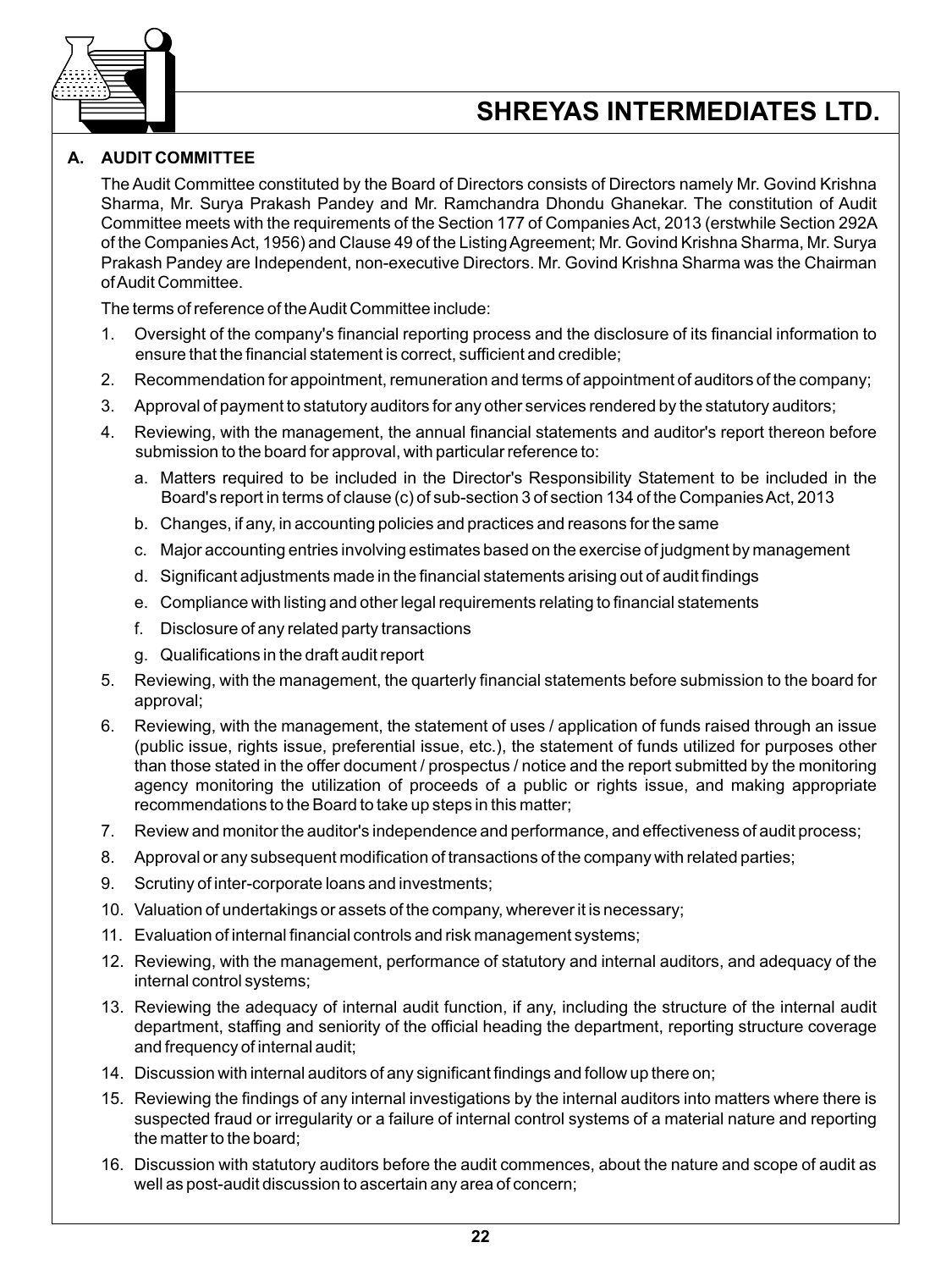

- 17. To look into the reasons for substantial defaults in the payment to the depositors, debenture holders, shareholders (in case of non-payment of declared dividends) and creditors;
- 18. To review the functioning of the Whistle Blower mechanism;
- 19. Approval of appointment of CFO (i.e., the whole-time Finance Director or any other person heading the finance function or discharging that function) after assessing the qualifications, experience and background, etc. of the candidate;
- 20. Carrying out any other function as is mentioned in the terms of reference of the Audit Committee.

During the financial year 2014-15, the Audit Committee Meetings were held on 14.05.2014, 11.08.2014 11.11.2014 and 11.02.2015.

#### **B. NOMINATION & REMUNERATION COMMITTEE**

The Committee held 1 (One) meeting during the financial year. The remuneration policy is directed towards rewarding performance. It is aimed at attracting and retaining talent. The Company's incentive plan is linked to performance and achievement of the Company's objectives. No remuneration was paid / payable to Directors of the Company during the year ended March 31, 2015.

#### **C. STAKEHOLDERS RELATIONSHIP COMMITTEE**

The Stakeholders Relationship Committee consists of Directors Mr. Govind Krishna Sharma, Mr. Surya Prakash Pandey and Mr. Ramchandra Dhondu Ghanekar. Mr. Govind Krishna Sharma was the Chairman of Investor Grievance Committee.

The Committee held 4 (four) meetings on 14.05.2014, 11.08.2014 11.11.2014 and 11.02.2015.

at quarterly intervals, and considered, inter alia, Shareholders'/investors' complaints relating to non-receipt of certificates after transfer, delay in confirmation/ rejection of requests for DEMAT of Shares, etc. During the period from 01/10/2014 to 31/03/2015, no complaint was received from shareholders/ investors. All complaints have been generally been solved to the satisfaction of the complainants except for dispute cases and sub-judice matters, which would be solved on final disposal by the Courts.

The Company has acted upon all valid share transfers received during the period from 01/10/2014 to 31/03/2015 and there were no pending transfers as on 31.03.2015.

Mr. R.V. Srinivasan continues to be the Compliance Officer of the Company.

#### **4. ANNUALGENERAL MEETING**

The last three Annual General Meetings of the Company were held as under:

| Year    | Location                                                                                             | Date       | Time       |
|---------|------------------------------------------------------------------------------------------------------|------------|------------|
| 2013-14 | D-21, D-22, D-23, M.I.D.C., Lote Parshuram, Taluka Khed,<br>District Ranagiri - 415722, Maharashtra. | 31-03-2015 | 10.00 a.m. |
| 2012-13 | D-21, D-22, D-23, M.I.D.C., Lote Parshuram, Taluka Khed,<br>District Ranagiri - 415722, Maharashtra. | 30.03.2015 | 10.00 a.m  |
| 2011-12 | D-21, D-22, D-23, M.I.D.C., Lote Parshuram, Taluka Khed,<br>District Ranagiri - 415722, Maharashtra. | 30-03-2013 | 12.00 p.m. |

a) The quarterly and full year results are published in 'Asian Age' in English and 'Daily Sagar.' in Marathi.

- b) These results together with the Company's official statement are also displayed on BSE website.
- c) Presentations are also made from time to time to analysts and institutional investors.

#### **5. DISCLOSURES**

a) Disclosure on materially significant related party transactions i.e. transaction of the company of material nature with its promoters, the Directors or Management or relatives etc. that may have potential conflicts with the interest of the company.

The Company has received all relevant disclosures; there is no conflict of interest. There was no transaction with any parties in which Directors of the Company were interested that may have potential conflict with the interest of company at large.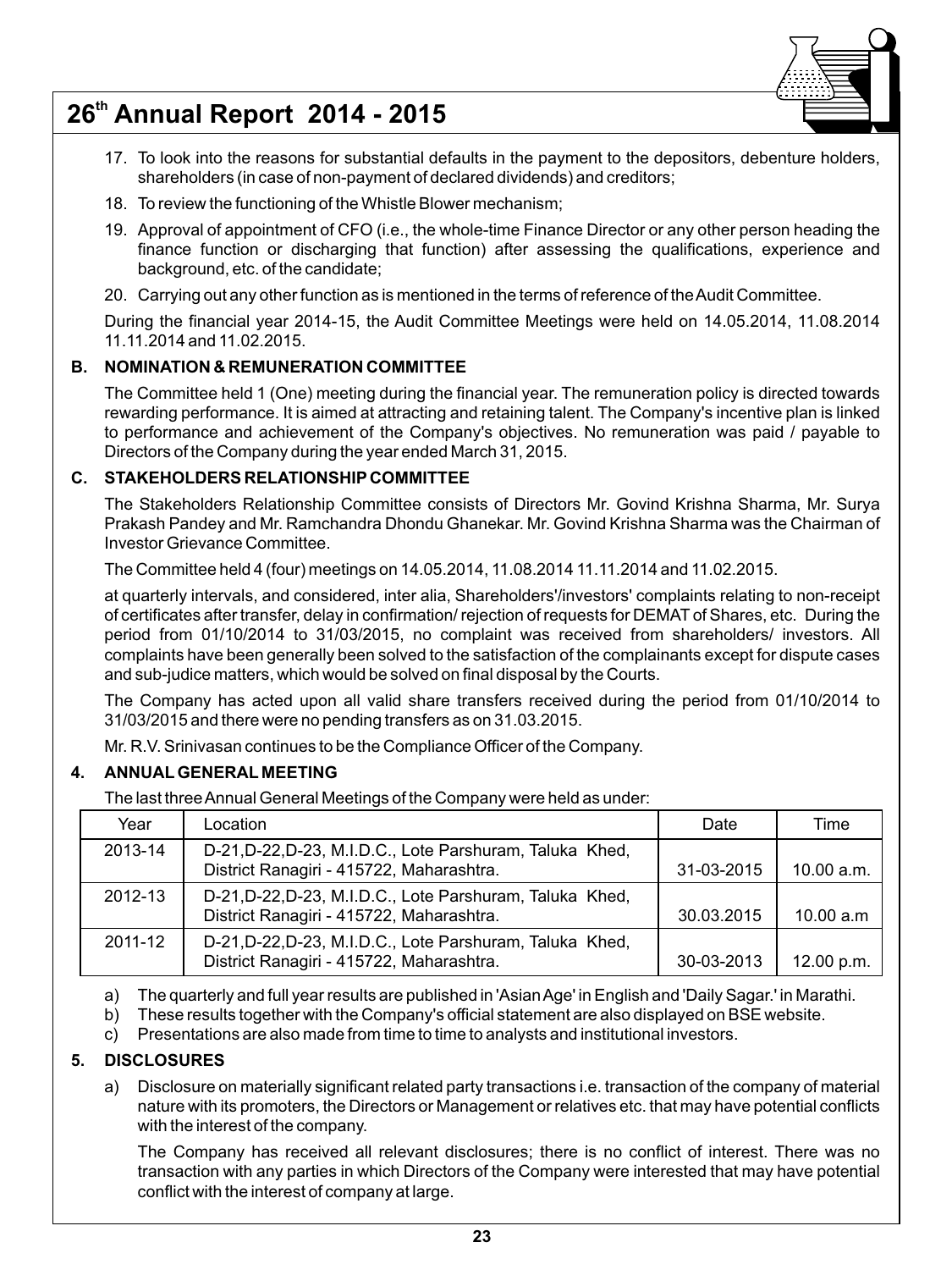

b) Details of non-compliance by the company penalties, strictures imposed on the company by Stock Exchange or SEBI or any Statutory Authority or any matter related to capital market during the last three years are NIL - The Company has complied with all the requirements of the regulatory authorities on capital markets and no penalty / stricture were imposed on the Company in the last three years. The Company has made an Application for Compounding of certain offences which has been stated in the "Annexure C point VII"

#### **6. MEANS OF COMMUNICATION**

- a) The Company does not send its quarterly report to each household of shareholders.
- b) The quarterly and full year results are published in 'Asian Age' in English and 'Daily Sagar.' in Marathi.
- c) These results together with the Company's official statement are also displayed on BSE website.
- d) Presentations are also made from time to time to analysts and institutional investors.

#### **7. MANAGEMENT DISCUSSION AND ANALYSIS**

(Within the limits set by the Company's competitive position)

The Company is engaged in the business of manufacture and sale of Pigments and Pigment intermediates and bi-products. Substantial revenues come from the sale of these products to various segments across various industries including corporate and business houses. The Company continues to take several steps to expand the markets in India as well as overseas; the industry is continuing its efforts to get the Government support both at the Central and the State levels to have a lower rate of Excise duty on its products.

The outlook for the industry is positive given the size of the opportunity. The Company is hopeful that with the combination of market development and expansion activity, there will be a healthy market growth over the next few years.

The Company has good internal control systems, the adequacy of which has been reported by its Auditors in their report as required by the Companies (Auditor's Report) Order, 2003. The discussion on financial performance of the Company is covered in the Directors' Report. The number of employees as on 31.03.2015 was 300.

#### **8. SHAREHOLDRES' INFORMATION**

26<sup>th</sup> Annual General Meeting

| Date & Time | 11.30 AM, on Tuesday 29th September 2015.          |
|-------------|----------------------------------------------------|
|             | At D-21, D-22, D-23, M.I.D.C., Lote Parshuram,     |
|             | Taluka Khed, District Ranagiri-415722 Maharashtra. |

#### **9. FINANCIAL CALENDAR**

The Company was having its financial year so far, from Oct-Sept every year, however in view of the requirement of uniform accounting year under the Companies Act, 2013; the company has decided to change its financial year to close on 31/03/2015. In view of this, the financial year under consideration would be of 6 months from 01/10/2014 to 31/03/2015. The results for every quarter beginning from October are declared within 45 days from the end of the quarter, as permitted by the Listing Agreement.

#### **10. DATES OF BOOK CLOSURE**

Book Closure dates Tuesday, the 22.09.2015 to Tuesday, the  $29.09.2015$  (Both days inclusive).

**11. DIVIDEND PAYMENT DATE :** Not Applicable

#### **12. LISTING OF EQUITYSHARES**

The Company's Equity Shares continued to be listed on the Mumbai Stock Exchange. The Company has paid annual listing fees. The Company's Shares continue to be traded on the BSE.

#### **13. STOCK CODE**

The Stock Exchange, Mumbai (Physical) : Code: 526335 The Stock Exchange, Mumbai (Demat) : Code: INE 115F01017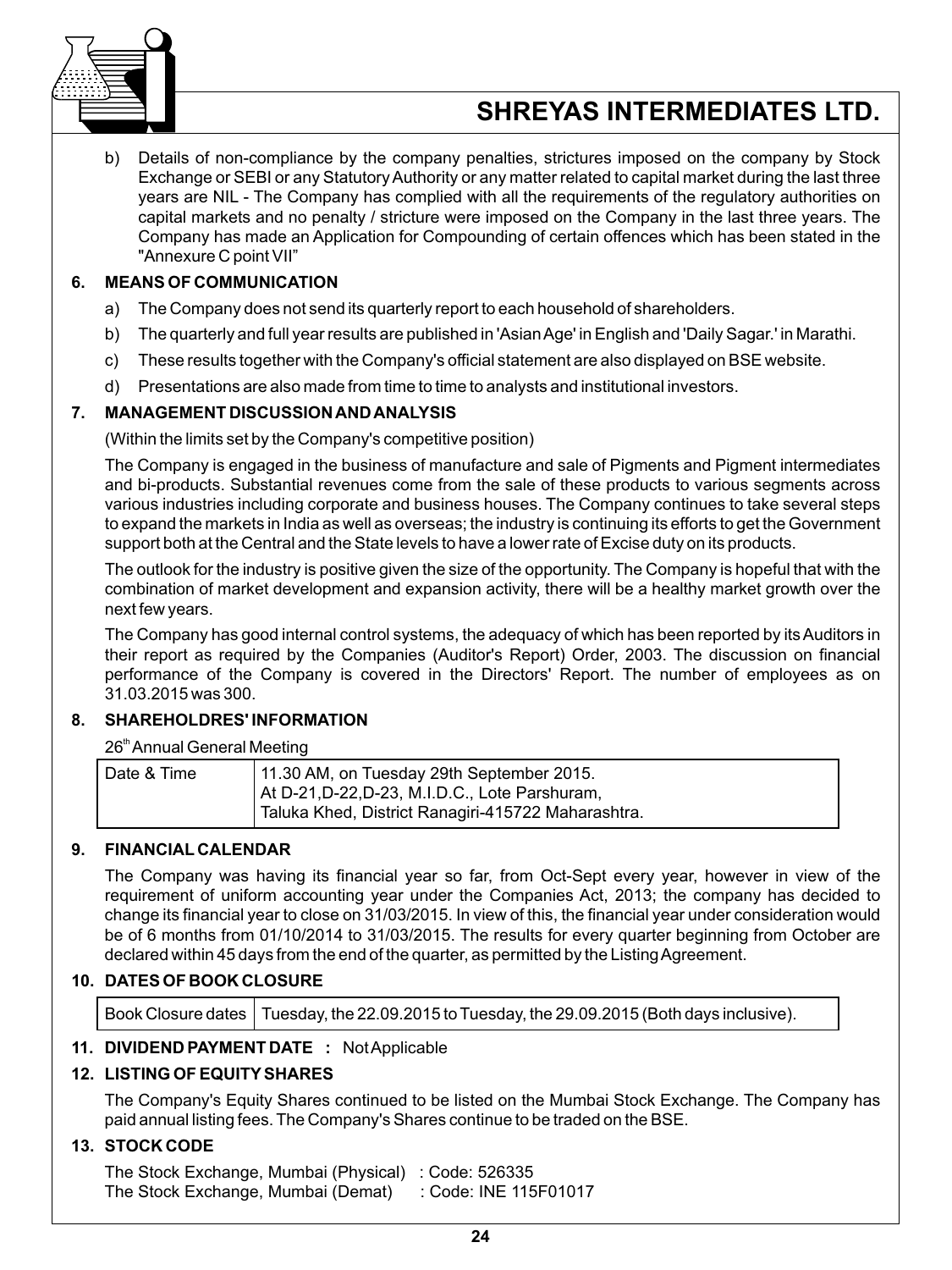

#### **14. MARKET PRICE DATA**

The monthly high and low quotations of shares traded on the Stock Exchange, Mumbai are as follows:

| <b>MONTH</b>   | HIGH (Rs.) | LOW (Rs.) | <b>BSE INDEX HIGH (Rs.)</b> | <b>BSE INDEX LOW (Rs.)</b> |
|----------------|------------|-----------|-----------------------------|----------------------------|
| October, 2014  | 7.98       | 4.82      | 27894.32                    | 25910.77                   |
| November, 2014 | 6.72       | 5.42      | 27739.56                    | 28693.99                   |
| December, 2014 | 6.33       | 4.15      | 28809.64                    | 26469.42                   |
| January, 2015  | 7.30       | 4.54      | 29844.16                    | 26776.12                   |
| February, 2015 | 6.67       | 5.00      | 29560.32                    | 28044.49                   |
| March, 2015    | 7.76       | 5.76      | 30024.74                    | 27248.45                   |

#### **15. REGISTRAR AND SHARE TRANSFER AGENTS**

M/s. SYSTEM SUPPORT SERVICE, 209, Shivai Industrial Estate, Near Parke Davis 89, Andheri - Kurla Road, Sakinaka, MUMBAI 400 072.

#### **16. SHARE TRANSFER SYSTEM**

Applications for transfer of shares held in physical form are received at the office of the Registrars and Share Transfer Agents of the Company, The Board Committee attends to share transfer formalities at least once in 15 days.

Shares held in the dematerialized form are electronically traded in the Depository and the Registrars and Share Transfer Agents of the Company periodically receive from the Depository, the beneficiary holdings so as to enable them to update their records and to send all corporate communications, dividend warrants etc.

Physical shares received for dematerialization are processed and completed within a period of 15 days from the date of receipt, provided they are in order in every respect. Bad deliveries are immediately returned to Depository Participants under advice to the shareholders.

#### **17. THE SHAREHOLDING PATTERN AND DISTRIBUTION OF SHAREHOLDING (AS AT 31st MARCH, 2015)**

#### **I. EQUITY SHARES**

|    |               | Category                                                                                                               | No. of Equity<br>shares held | Percentage of<br>shareholding |
|----|---------------|------------------------------------------------------------------------------------------------------------------------|------------------------------|-------------------------------|
| А. |               | <b>Promoters</b>                                                                                                       |                              |                               |
|    | 1.            | Indian Promoters                                                                                                       | 9828500                      | 61.03                         |
|    | 2.            | <b>Foreign Promoters</b>                                                                                               | <sup>0</sup>                 | 0                             |
|    | 3.            | Persons acting in Concert                                                                                              | $\Omega$                     | $\Omega$                      |
| В. |               | <b>Non-Promoters Holding</b>                                                                                           |                              |                               |
|    | $1_{-}$       | Institutional Investors                                                                                                |                              |                               |
|    | A             | Mutual Funds and UTI                                                                                                   | 2100                         | 0.01                          |
|    | B             | Banks, Financial Institutions, Insurance Companies (Central/<br>State Govt. Institutions/Non- Government Institutions) | 2800                         | 0.02                          |
|    | C.            | Flis                                                                                                                   | <sup>0</sup>                 | 0                             |
|    | $\mathcal{P}$ | Others                                                                                                                 |                              |                               |
|    | A             | Corporate Bodies                                                                                                       | 937320                       | 5.82                          |
|    | B             | Individuals                                                                                                            | 5287423                      | 32.83                         |
|    | C             | Clearing Members (Shares in Transit)                                                                                   | O                            | 0                             |
|    | D             | NRIs/OCBs/Foreign Nationals                                                                                            | 45757                        | 0.29                          |
|    |               | <b>TOTAL</b>                                                                                                           | 16103900                     | 100                           |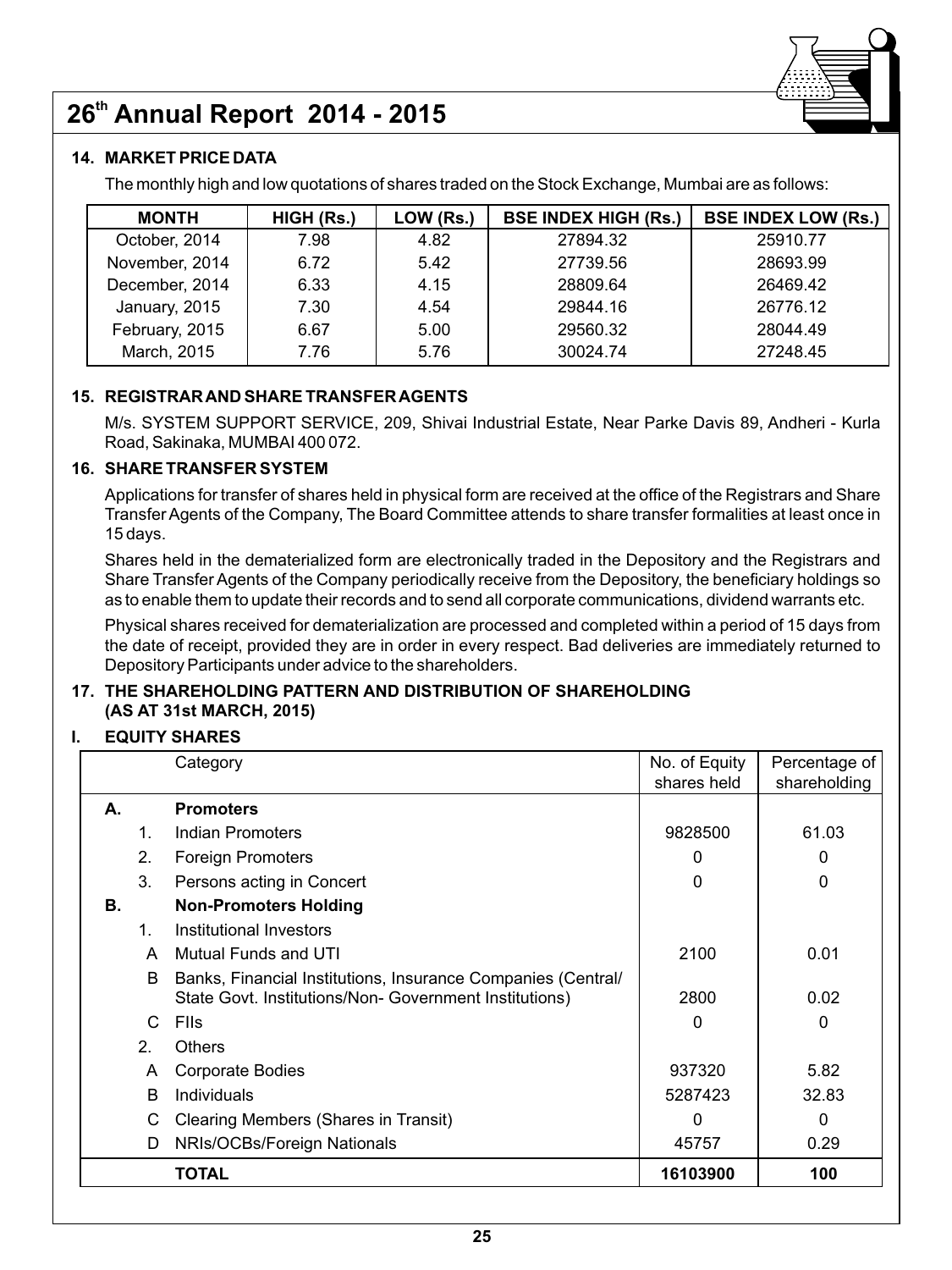

| <b>Shareholding of Nominal</b> |                          |        |                             | <b>Shareholders</b> | <b>Shares held</b> |            |  |  |
|--------------------------------|--------------------------|--------|-----------------------------|---------------------|--------------------|------------|--|--|
| value of                       |                          |        | % to Total<br><b>Number</b> |                     | <b>Share</b>       | % to Total |  |  |
| Rs.                            |                          | Rs.    |                             |                     |                    |            |  |  |
|                                | $\overline{\phantom{a}}$ | 5000   | 4388                        | 96.673              | 1954140            | 12.135     |  |  |
| 5001                           | $\overline{\phantom{0}}$ | 10000  | 62                          | 1.366               | 453634             | 2.817      |  |  |
| 10001                          | $\overline{\phantom{0}}$ | 20000  | 23                          | 0.507               | 350522             | 2.177      |  |  |
| 20001                          | $\blacksquare$           | 30000  | 15                          | 0.330               | 372039             | 2.310      |  |  |
| 30001                          | $\blacksquare$           | 40000  | 10                          | 0.220               | 346217             | 2.150      |  |  |
| 40001                          | $\overline{\phantom{a}}$ | 50000  |                             | 0.154               | 314429             | 1.953      |  |  |
| 50001                          | $\overline{\phantom{0}}$ | 100000 | 14                          | 0.308               | 938475             | 5.828      |  |  |
| 100001                         | $\overline{\phantom{0}}$ | Above  | 20<br>0.441                 |                     | 11374444           | 70.632     |  |  |
| TOTAL                          |                          |        | 4539                        | 100                 | 16103900           | 100        |  |  |

#### **II. PREFERENCE SHARES**

The Company has allotted 1,50,00,000 10% Redeemable Non-Cumulative Preference Shares of Rs. 10/ each, fully paid-up, aggregating to Rs. 15,00,00,000/-. All the Shares are held by the Promoter Group, in the physical form.

#### **18. DEMATERIALISATION OF SHARES**

Status of Dematerialization as on 31<sup>st</sup> March, 2015.

| <b>Particulars</b>      | <b>No. of Shares Holders</b> | % Capital | No. of Holders | % of Holding |
|-------------------------|------------------------------|-----------|----------------|--------------|
| <b>NSDL</b>             | 96.26.940                    | 59.780    | 1.589          | 35,008       |
| <b>CDSL</b>             | 29,36,345                    | 18.234    | 1.131          | 24.917       |
| Physical                | 35,40,615                    | 21.986    | 1.819          | 40.075       |
| Demat Shares in transit |                              |           |                |              |
| TOTAL                   | 1,61,03,900                  | 100.000   | 4.539          | 100.000      |

#### **19. PLANT LOCATION**

The Company's Plants are located at : Plots Nos.D-21, D-22 and D-23, MIDC Industrial Estate,

Lote Parshuram, Taluka Khed,

District: Ratnagiri, Maharashtra.

#### **20. CODE OF CONDUCT**

As required by Clause 49 l (D) of the Listing Agreement, the Company has formulated a Code of Conduct for all Directors and Senior Management of the Company and the same has been adopted by the Board. All the Directors and Senior Management Personnel have affirmed compliance with the said Code of Conduct.

#### **21. ADDRESS FOR CORRESPONDENCE**

For assistance regarding dematerialization of shares, share transfers, transmissions, change of addresses or any other query relating to shares, and please write to:

#### **Registrar & Transfer Agent**

M/s. SYSTEM SUPPORT SERVICE 209, Shivai Industrial Estate, Near Parke Davis, 89, Andheri - Kurla Road, Sakinaka, Mumbai - 400 072.

#### **22. CEO / CFO Certification**

The Company is duly placing a certificate to the Board from the Chairman and Director in accordance with the provisions of Clause 49 (V) of the Listing Agreement. The aforesaid certificate duly signed by the Chairman and Directors in respect of period from 01/10/2014 to 31/03/2015 has been placed before the Board in the meeting held on 3rd September 2015.

**th Date: 28 AUGUST, 2015 RAMCHANDRA GHANEKAR**

#### **BY ORDER OF THE BOARD Place: Mumbai FOR SHREYAS INTERMEDIATES LTD.**

# **WHOLE TIME DIRECTOR**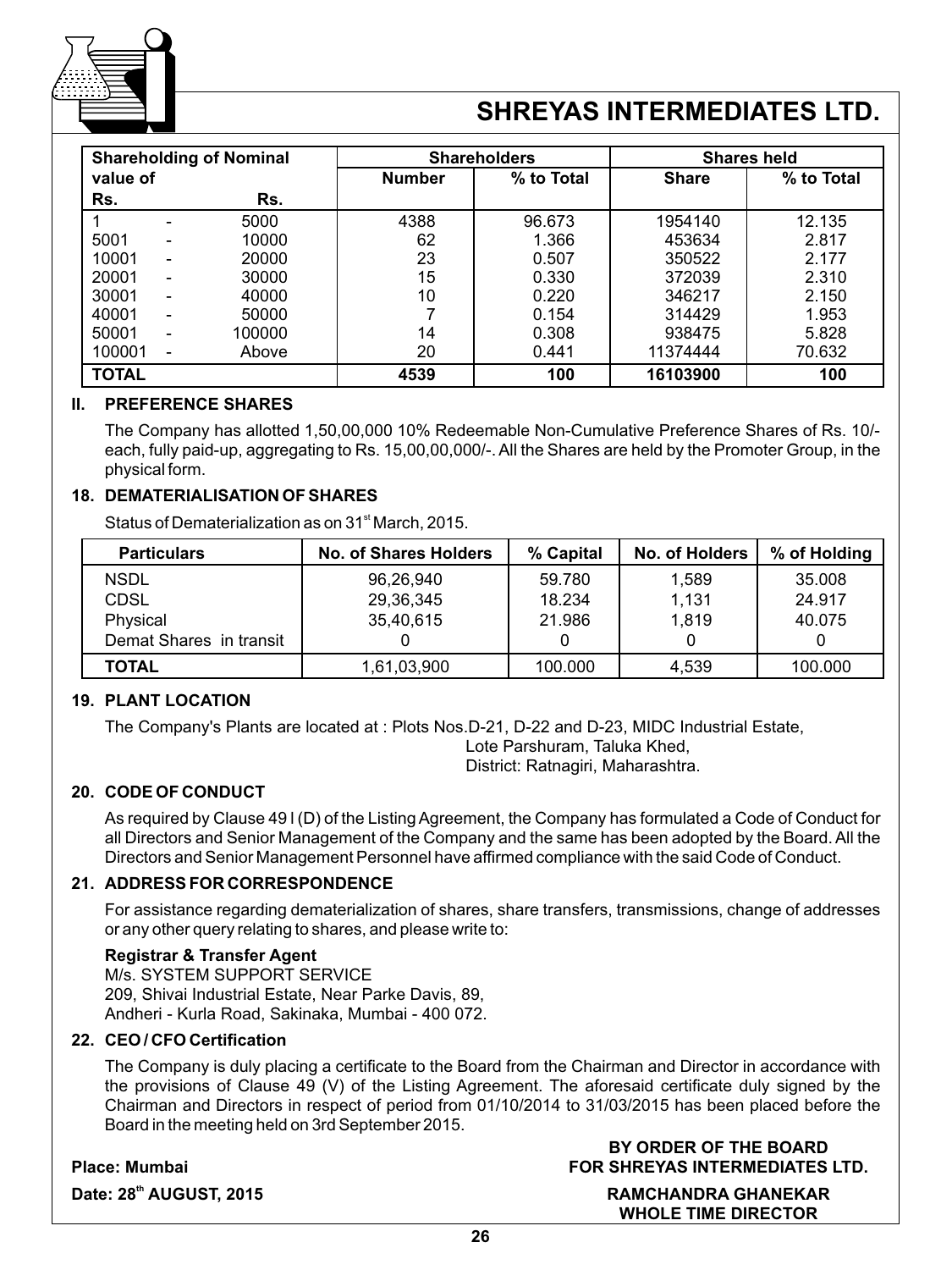

#### **AUDITORS REPORT ON CORPORATE GOVERNANCE REPORT OF THE BOARD**

To,

The Board of Directors

#### **SHREYAS INTERMEDIATES LIMITED**

122-125, Solaris - II, Saki Vihar Road, Powai, Andheri East, MUMBAI 400 072.

We have read the Report of the Board of Directors on Corporate Governance and have examined the relevant records relating to compliance of conditions of Corporate Governance by Shreyas Intermediates Limited ("the Company"), for the six months ended 31st March, 2015, as stipulated in Clause 49 of the Listing Agreement of the said Company with the stock exchanges.

The compliance of conditions of Corporate Governance is the responsibility of the management. Our examination was conducted in the manner described in the Guidance Note on Certification of Corporate Governance' issued by the Institute of Chartered Accountants of India and was limited to procedures and implementation thereof adopted by the Company for ensuring compliance with the conditions of Corporate Governance. Our examination was neither an audit nor was it conducted to express an opinion on the financial statements of the Company.

In our opinion and to the best of our information and according to the explanations given to us and on the basis of our examination described above, the Company has complied with the conditions of Corporate Governance as stipulated in Clause 49 of the above mentioned Listing Agreement.

We further state that such compliance is neither an assurance as to the future viability of the Company nor the efficiency or effectiveness with which the management has conducted the affairs of the Company.

> **For SAYEED KHAN & ASSOCIATES Chartered Accountants**

**Place: MUMBAI, SAYEED KHAN Date: 28/08/2015 Proprietor**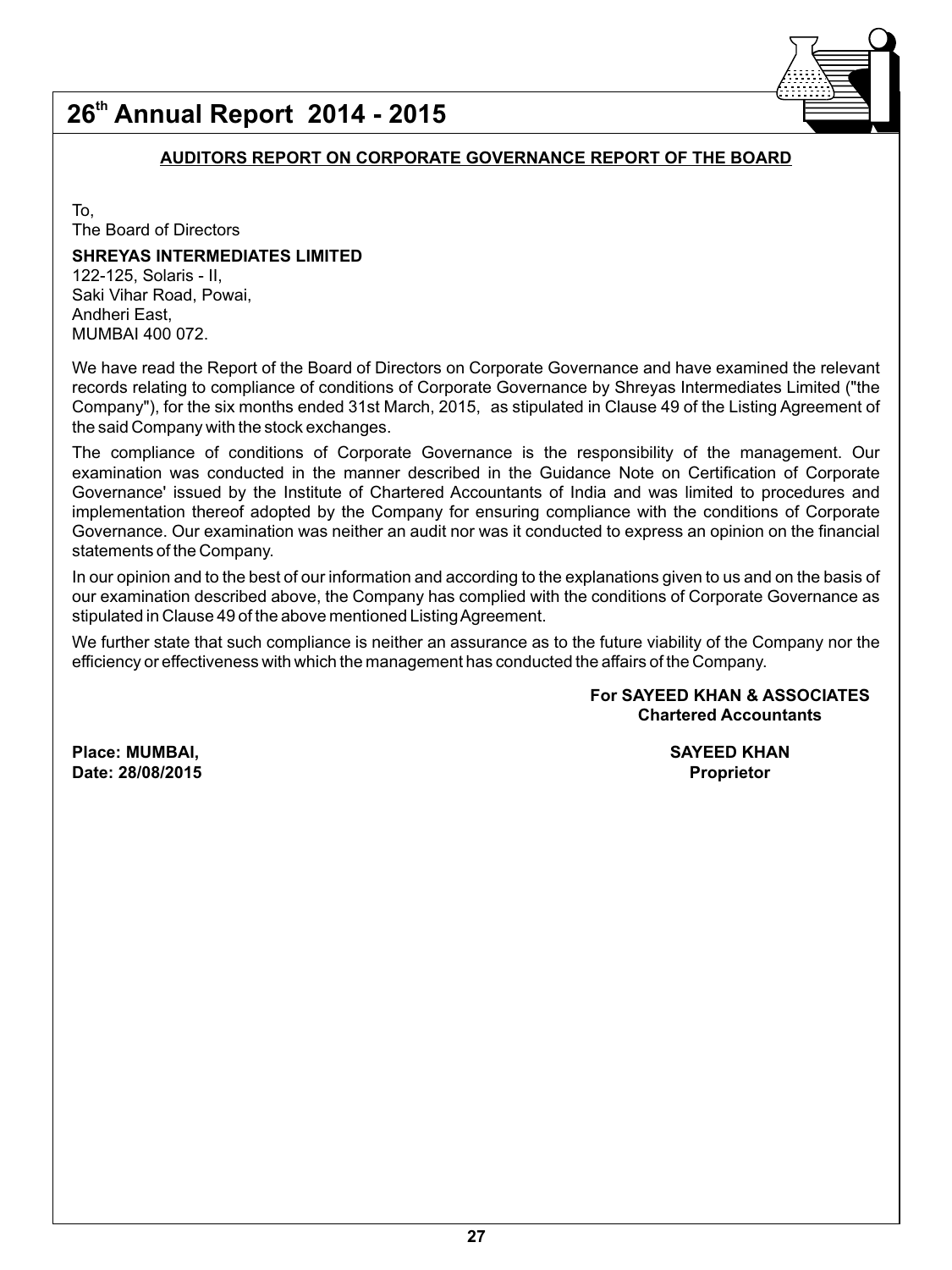

#### **INDEPENDENT AUDITORS REPORT**

We have audited the accompanying financial statements of M/s. SHREYAS INTERMEDIATES LIMITED, which comprise the Balance Sheet as at March 31, 2015, the Statement of Profit and Loss and the Cash Flow Statement for the period from October 1, 2014 to March 31, 2015, and a summary of significant accounting policies and other explanatory information.

#### **Management's Responsibility for the Financial Statements**

The Company's Board of Directors is responsible for the matters stated in Section 134(5) of the Companies Act, 2013 ("the Act") with respect to the preparation of these financial statements that give a true and fair view of the financial position, financial performance and cash flows of the Company in accordance with the accounting principles generally accepted in India, including the Accounting Standards specified under Section 133 of the Act read with Rule 7 of the Companies (Accounts) Rules, 2014. This responsibility also includes maintenance of adequate accounting records in accordance with the provisions of the Act for safeguarding the assets of the Company and for preventing and detecting frauds and other irregularities; selection and application of appropriate accounting policies; making judgments and estimates that are reasonable and prudent; and design, implementation and maintenance of adequate internal financial controls that were operating effectively for ensuring the accuracy and completeness of the accounting records relevant to the preparation and presentation of the financial statements that give a true and fair view and are free from material misstatement, whether due to fraud or error.

#### **Auditor's Responsibility**

Our responsibility is to express an opinion on these standalone financial statements based on our audit. We have taken into account the provisions of the Act, the accounting and auditing standards and matters which are required to be included in the audit report under the provisions of the Act and the Rules made there under.

We conducted our audit in accordance with the Standards on Auditing specified under Section 143 (10) of the Act. Those Standards require that we comply with ethical requirements and plan and perform the audit to obtain reasonable assurance about whether the financial statements are free from material misstatement.

An audit involves performing procedures to obtain audit evidence about the amounts and the disclosures in the financial statements. The procedures selected depend on the auditor's judgment, including the assessment of the risks of material misstatement of the financial statements, whether due to fraud or error. In making those risk assessments, the auditor considers internal financial control relevant to the Company's preparation of the financial statements that give true and fair view in order to design audit procedures that are appropriate in the circumstances, but not for the purpose of expressing an opinion on whether the Company has in place an adequate internal financial controls system over financial reporting and the operating effectiveness of such controls. An audit also includes evaluating the appropriateness of the accounting policies used and the reasonableness of the accounting estimates made by the Company's Directors, as well as evaluating the overall presentation of the financial statements.

We believe that the audit evidence we have obtained is sufficient and appropriate to provide a basis for our audit opinion on the financial statements.

#### **Opinion**

In our opinion and to the best of our information and according to the explanations given to us, the aforesaid financial statements give the information required by the Act in the manner so required and give a true and fair view in conformity with the accounting principles generally accepted in India, of the state of affairs of the Company as at 31st March, 2015, and its profit and its cash flows for the period from October 1, 2014 to March 31, 2015.

#### **Emphasis of matters**

We draw attention to the following notes in Note 24 attached to the financial statements. Our opinion is not qualified in respect of these matters.

iv. Notes 24C (1) regarding Company being declared within the purview of the Sick Company's definition and the BIFR Regulations and the application with the board and other matters referred to there under.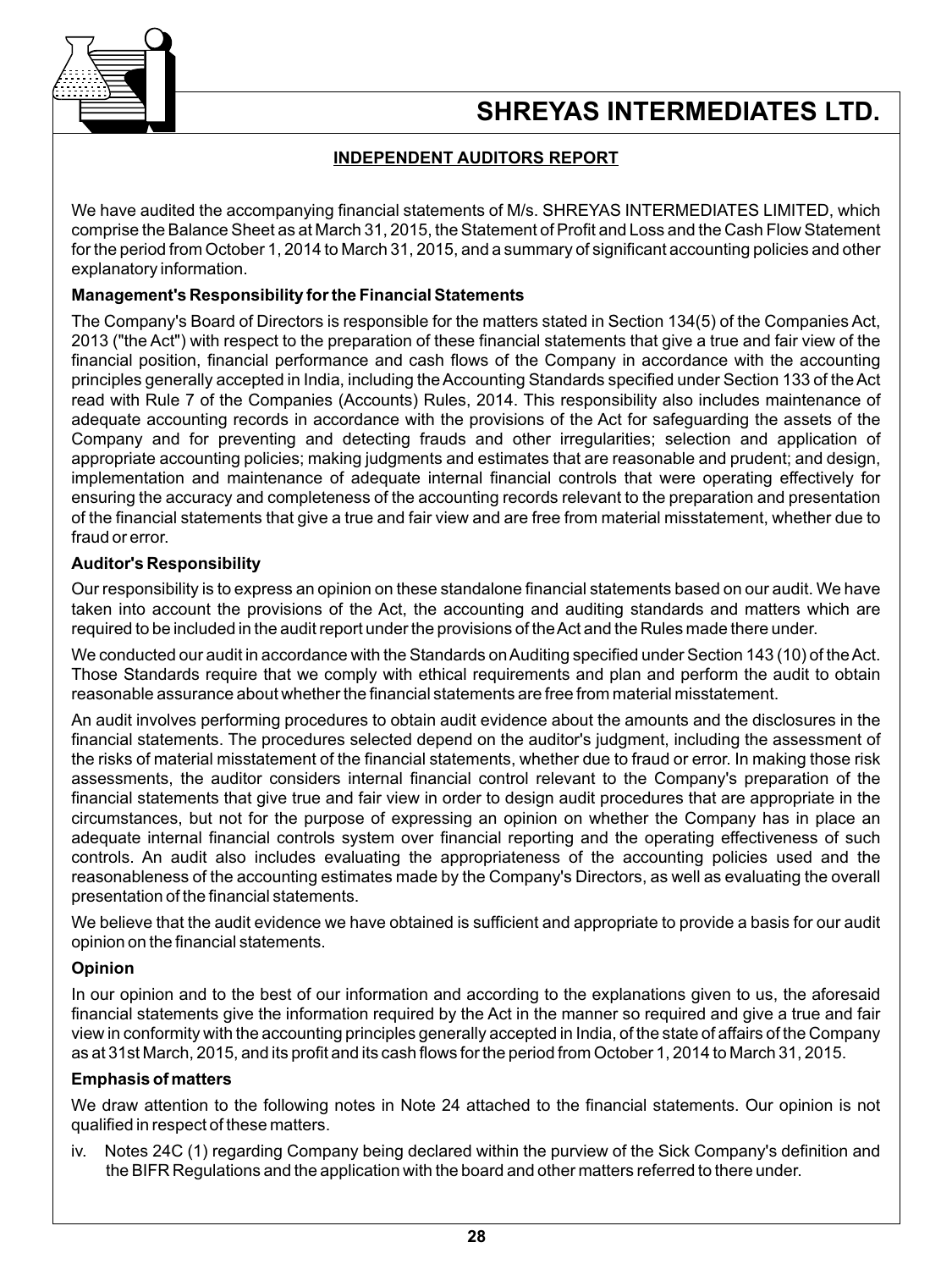- v. Notes 24 C (2) regarding Secured Loans from Financial Institutions and other matters as referred to there under.
- vi. Notes 24 C (3) regarding Fixed Assets and other matters as referred to there under.

#### **Report on Other Legal and Regulatory Requirements**

- 1. As required by the Companies (Auditor's Report) Order, 2015 ("the Order"), issued by the Central Government of India in terms of Section 143(11) of the Act, we give in the Annexure a statement on the matters specified in paragraphs 3 and 4 of the Order, to the extent applicable.
- 2. As required by Section 143(3) of the Act, we report that:
	- (a) We have sought and obtained all the information and explanations which to the best of our knowledge and belief were necessary for the purposes of our audit.
	- (b) In our opinion, proper books of account as required by law have been kept by the Company so far as it appears from our examination of those books.
	- (c) The Balance Sheet, the Statement of Profit and Loss, and the Cash Flow Statement dealt with by this Report are in agreement with the books of account.
	- (d) In our opinion, the aforesaid financial statements comply with the Accounting Standards specified under Section 133 of the Act, read with Rule 7 of the Companies (Accounts) Rules, 2014.
	- (e) On the basis of the written representations received from the directors as on March 31, 2015, and taken on record by the Board of Directors, none of the directors is disqualified as on March 31, 2015, from being appointed as a director in terms of Section 164(2) of the Act.
	- (f) With respect to other matters to be included in the Auditor's Report in accordance with Rule 11 of the Companies (Audit and Auditors) Rules, 2014, in our opinion and to the best of our information and according to the explanations given to us:
		- i. The Company has disclosed the impact of pending litigations on its financial position in its financial statements -

Refer Note 24 B (12) to the financial statements;

- ii. The Company has made provisions as required under the applicable law or accounting, standards, for material foreseeable losses if any, on long-term contracts including derivative contracts.
- iii. There has been no delay in transferring amounts, required to be transferred, to the Investor Education and Protection Fund by the Company.

**For Sayeed Khan & Associates Chartered Accountants**

**Place : Mumbai Sayeed Khan th Date : 28 AUGUST, 2015 Proprietor**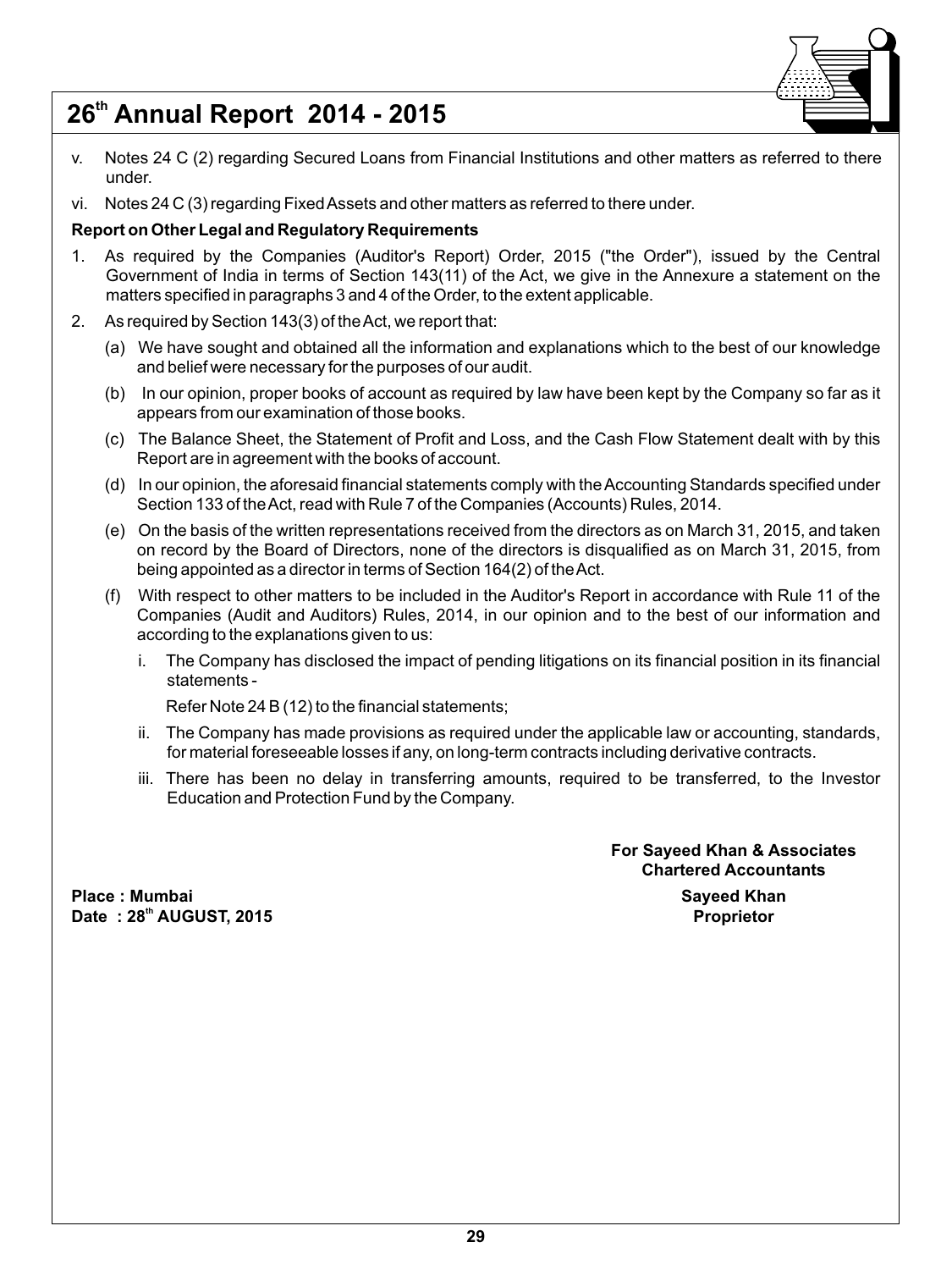

#### **ANNEXURE TO THE AUDITOR'S REPORT**

(Referred to in paragraph 1 of our report of even date)

- i. In respect of its fixed assets:
	- a The Company has maintained proper records showing full particulars, including quantitative details and situation of fixed assets.
	- b The Company has a program of verification of fixed assets to cover all the items in a phased manner over a period of two years which, in our opinion, is reasonable having regard to the size of the Company and the nature of its assets. Pursuant to the program, certain fixed assets were physically verified by the Management during the year. According to the information and explanations given to us no material discrepancies were noticed on such verification.
- ii. In respect of its inventories:
	- a. As explained to us, inventories have been physically verified by the management at regular intervals during the period. As explained to us, the inventories were physically verified during the year by the Management. In our opinion, having regard to the nature and location of the stocks, the frequency of verification is reasonable.
	- b. In our opinion and according to the information and explanations given to us, the procedures of physical verification of inventories followed by the Management were reasonable and adequate in relation to the size of the Company and the nature of its business.
	- c. In our opinion and according to the information and explanations given to us, the Company has maintained proper records of its inventories and no material discrepancies were noticed on physical verification.
- vii. The Company has not granted any loans, secured or unsecured, to companies, firms or other parties covered in the Register maintained under Section 189 of the Companies Act, 2013.
- viii. In our opinion and according to the information and explanations given to us, there are adequate internal control procedures, commensurate with the size of the Company and the nature of its business for the purchase of stores, raw materials including components, plants and machinery, equipment and other assets and for the sale of goods. During the course of our audit, and according to the information and explanations given to us we have neither come across nor have been informed of any continuing failure to correct major weakness in the internal control procedures.
- ix. The company has not accepted any deposits from the public within the meaning of Section 73 and 74 of the Act and the Rules framed there under to the extent notified. According to the information and explanations given to us, no order has been passed by the Company Law Board or the National Company Law Tribunal or the Reserve Bank of India or any Court or any other Tribunal
- x. We are informed by the Company that maintenance of cost records have not been prescribed under clause (d) of sub-section (i) of Section 209 of the Act.
- vii. According to the information and explanations given to us, in respect of statutory dues:
	- a. The Company has generally been regular in depositing undisputed statutory dues, including Provident Fund, Income-tax, Sales Tax, Wealth Tax, Service Tax, Customs Duty, Excise Duty, Value Added Tax, Cess and other material statutory dues applicable to it with the appropriate authorities.
	- b. There were no undisputed amounts payable in respect of Provident Fund, Employees' State Insurance, Income-tax, Sales Tax, Wealth Tax, Service Tax, Customs Duty, Excise Duty, Value Added Tax, Cess and other material statutory dues in arrears as at March 31, 2015 for a period of more than six months from the date they became payable.
	- c. Details of dues of Income-tax, Sales Tax, Wealth Tax, Service Tax, Customs Duty, Excise Duty, Value Added Tax and Cess which have not been deposited as on March 31, 2015 on account of disputes are given below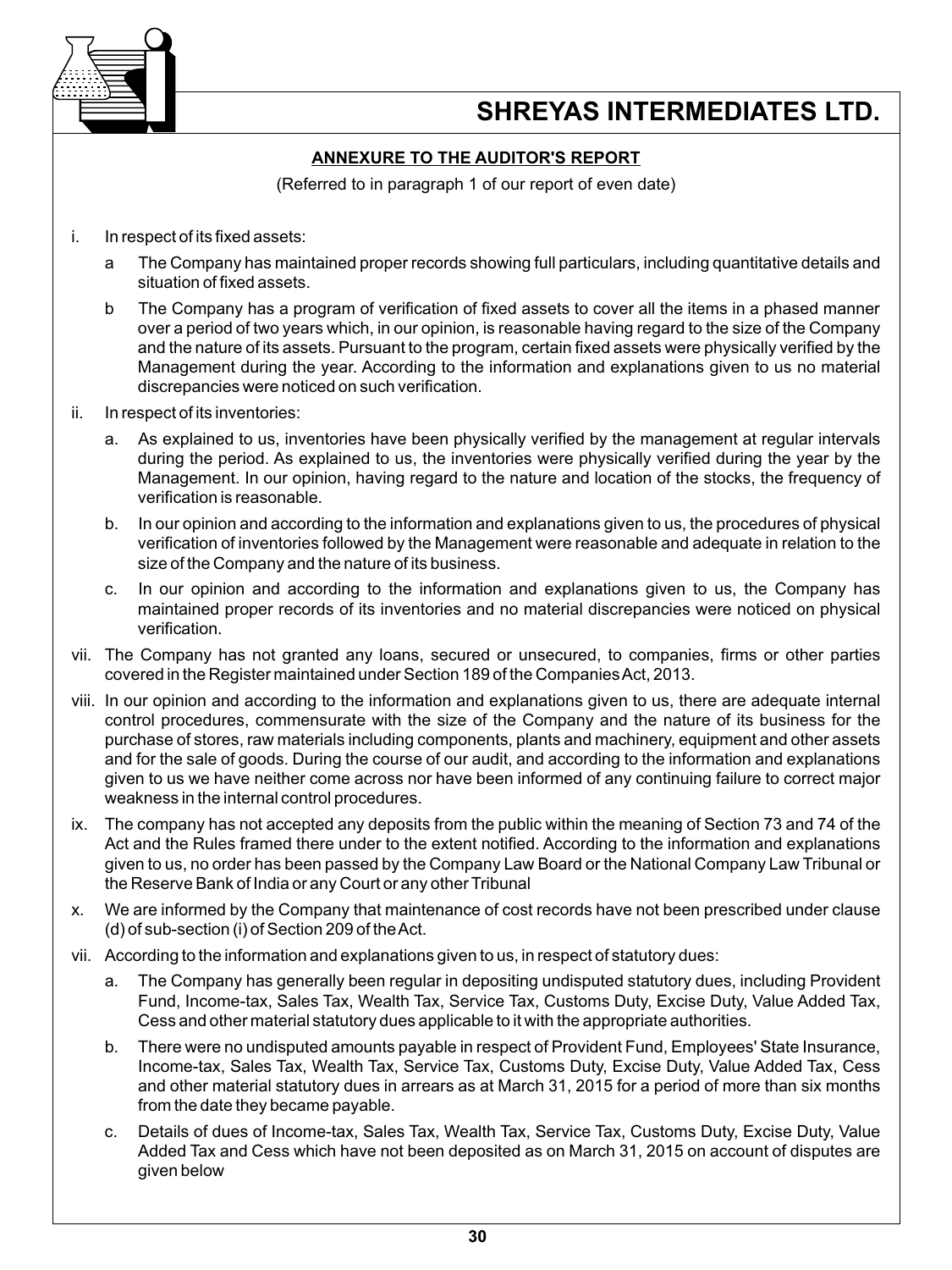

| Name of the Statute<br>(Nature of Dues)                                                                                    | Forum where<br>Dispute is pending | Period to which the amount<br>relates Amount involved | (Rs. In Lacs) |
|----------------------------------------------------------------------------------------------------------------------------|-----------------------------------|-------------------------------------------------------|---------------|
| The Central Excise Act, 1944                                                                                               | <b>CESTAT</b>                     | July 2007 to October 2008                             | Rs. 164.71    |
| The Central Excise Act, 1944                                                                                               | <b>CESTAT</b>                     | 6th Nov 2009 to 25th Nov 2009                         | Rs. 129.16    |
| The Central Excise Act, 1944                                                                                               | <b>CESTAT</b>                     | 2005-06 to 2008-2009                                  | Rs. 127.48    |
| The Central Excise Act, 1944                                                                                               | <b>CESTAT</b>                     | Jan 2005- Dec 2010                                    | Rs. 32.21     |
| The Central Excise Act, 1944                                                                                               | <b>CESTAT</b>                     | Jan 2005- Dec 2010                                    | Rs. 2.45      |
| The Securitization & Reconstruction Of<br>Financial Assets And Enforcement Of<br>Securities Act, 2002 [SARFAESI] Act, 2002 | Debt Recoverya<br>Tribunal        | May 2009 to 25/11/2010                                | Rs. 41.38     |

- d. The Company has been generally regular in transferring amounts to the Investor Education and Protection Fund in accordance with the relevant provisions of the Companies Act, 1956 (1 of 1956) and Rules made there under within time.
- viii. The accumulated losses of the company as at the end of the year exceed fifty percent of its net worth. The company has also incurred cash losses during the financial year covered by our audit and in the preceding financial year as well.
- ix. Based on our audit procedures and as per the information and explanations given to us by the management, the company had approached the financial institutions with a settlement scheme which has been duly approved by both the lending bankers. Bank of Baroda had approved a One Time Settlement option in respect of its dues by assigning its entire dues to Invent ARC. Furthermore State Bank of India had also assigned their dues on Security Realization basis to Invent ARC. The company is in the process of executing the said scheme of settlement and the board has expressed its utmost commitment to resolve the issue accordingly. Refer Note 24C (2) to the financial statements;
- x. According to the information and explanations given to us, the company has not given any guarantee for loans taken by others from banks and financial institutions.
- xi. In our opinion and according to the information and explanation given to us, the term loans have been applied for the purpose for which they were raised.
- xii. In our opinion and according to the information and explanation given to us, no material fraud on or by the company has been noticed or reported during the course of our audit.

**For SAYEED KHAN & ASSOCIATES Chartered Accountants**

> **Sayeed Khan Proprietor**

**Place: Mumbai th Date: 28 AUGUST, 2015**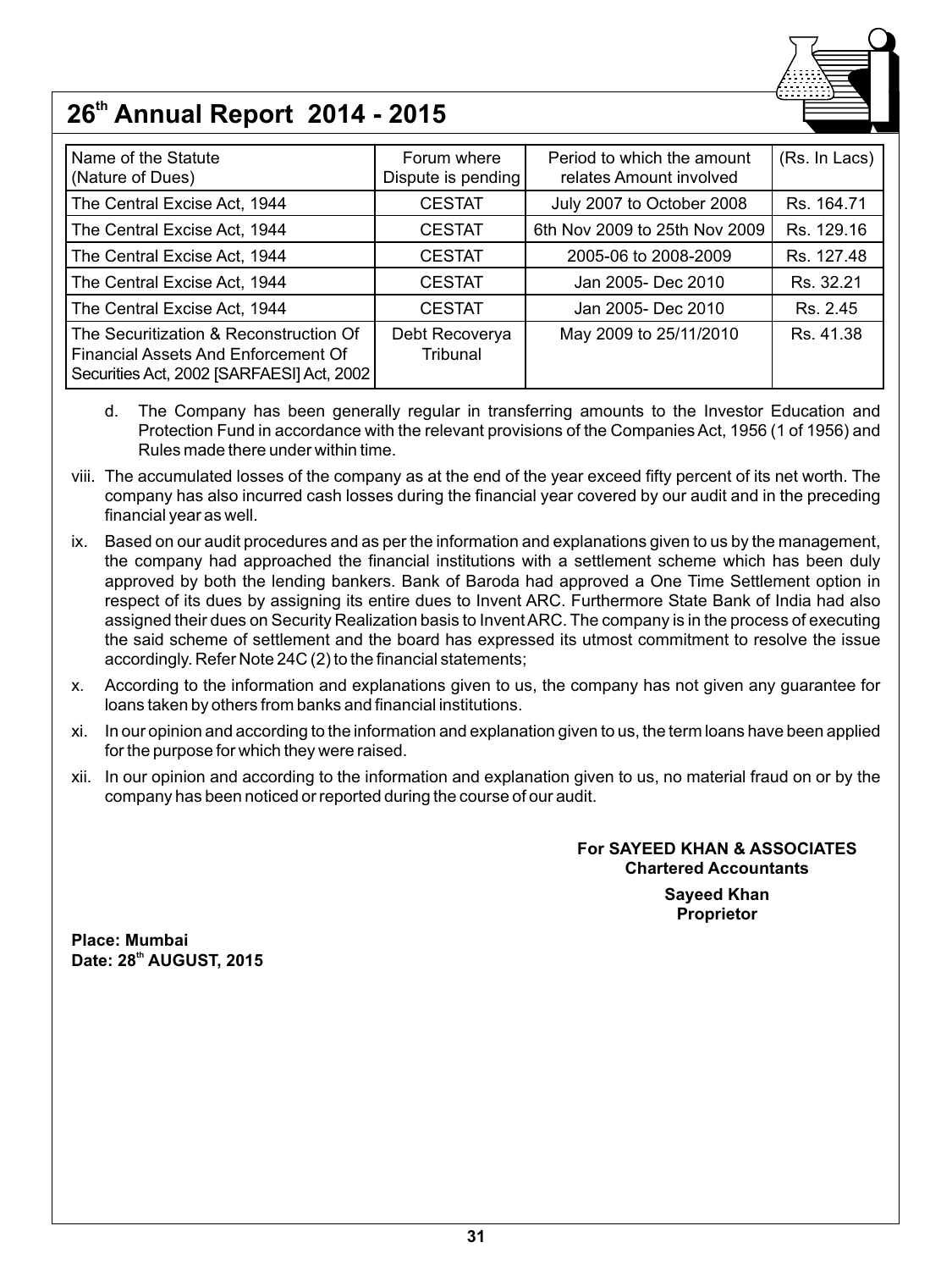

### **BALANCE SHEET AS AT 31st MARCH 2015**

| <b>PARTICULARS</b> |    |                                                                                                | <b>NOTE</b>                                         | AS AT<br>31-Mar-2015<br>Rs.                                  | AS AT<br>30-Sep-2014<br>Rs. |
|--------------------|----|------------------------------------------------------------------------------------------------|-----------------------------------------------------|--------------------------------------------------------------|-----------------------------|
| I)                 |    | <b>EQUITY &amp; LIABILITIES</b>                                                                |                                                     |                                                              |                             |
|                    | 1) | <b>SHAREHOLDERS FUNDS</b>                                                                      |                                                     |                                                              |                             |
|                    |    | (a) Share Capital                                                                              | 1                                                   | 311,039,000                                                  | 311,039,000                 |
|                    |    | (b) Reserves & Surplus                                                                         | $\overline{2}$                                      | (820, 187, 403)                                              | (1,073,356,933)             |
|                    |    |                                                                                                |                                                     | (509, 148, 403)                                              | (762, 317, 933)             |
|                    | 2) | <b>NON CURRENT LIABILITIES</b>                                                                 |                                                     |                                                              |                             |
|                    |    | (a) Long Term Borrowings                                                                       | 3                                                   | 991,122,793                                                  | 1,251,151,282               |
|                    |    |                                                                                                |                                                     | 991,122,793                                                  | 1,251,151,282               |
|                    | 3) | <b>CURRENT LIABILITIES</b>                                                                     |                                                     |                                                              |                             |
|                    |    | (a) Short Term Borrowings                                                                      | 4                                                   |                                                              | 329,581,683                 |
|                    |    | (b) Trade Payables                                                                             | 5                                                   | 58,740,435                                                   | 197,045,670                 |
|                    |    | (c) Other Current Liabilities                                                                  | 6                                                   | 214,223                                                      | 4,507,731                   |
|                    |    | (d) Short Term Provisions                                                                      | 7                                                   | 48,405                                                       | 2,541,501                   |
|                    |    |                                                                                                |                                                     | 59,003,063                                                   | 533,676,585                 |
|                    |    |                                                                                                |                                                     | 540,977,453                                                  | 1,022,509,934               |
| $\mathbf{II}$      |    | <b>ASSETS</b>                                                                                  |                                                     |                                                              |                             |
|                    | 1) | <b>NON CURRENT ASSETS</b>                                                                      |                                                     |                                                              |                             |
|                    |    | (a) Fixed assets                                                                               |                                                     |                                                              |                             |
|                    |    | <b>Tangible Assets</b>                                                                         | 8                                                   | 316,544,700                                                  | 802,036,297                 |
|                    |    | (b) Long Term Loans & Advances                                                                 | 9                                                   | 6,362,100                                                    | 27,481,112                  |
|                    |    | (c) Other Non Current Assets                                                                   | 10                                                  | 97,530,411                                                   | 9,226,184                   |
|                    |    | (d) Deferred Tax Asset                                                                         |                                                     | 10,466,999                                                   |                             |
|                    |    |                                                                                                |                                                     | 430,904,210                                                  | 838,743,593                 |
|                    | 2) | <b>CURRENT ASSETS</b>                                                                          | 11                                                  |                                                              |                             |
|                    |    | (a) Current Investments                                                                        |                                                     |                                                              |                             |
|                    |    | (b) Inventories                                                                                | 12                                                  | 20,451,265                                                   | 21,426,974<br>130, 193, 765 |
|                    |    | (c) Trade Receivables<br>(d) Cash & Cash Equivalents                                           | 13<br>14                                            | 83,477,497<br>6,144,481                                      | 22,777,485                  |
|                    |    | (e) Short Term Loans & Advances                                                                | 15                                                  |                                                              | 9,368,117                   |
|                    |    |                                                                                                |                                                     | 110,073,243                                                  | 183,766,341                 |
|                    |    |                                                                                                |                                                     | 540,977,453                                                  | 1,022,509,934               |
|                    |    | AS PER OUR REPORT OF EVEN DATE<br>For SAYEED KHAN & ASSOCIATES<br><b>CHARTERED ACCOUNTANTS</b> |                                                     |                                                              |                             |
|                    |    | <b>SAYEED KHAN</b><br><b>CFO</b><br><b>PROPRIETOR</b><br>(Rajesh Pareek)                       | <b>WHOLETIME DIRECTOR</b><br>(Shri. R. D. Ghanekar) | <b>DIRECTOR</b><br>(Shri. Govind Sharma) (Ms. Shruti Sharma) | <b>DIRECTOR</b>             |
|                    |    | <b>PLACE: MUMBAI</b><br>DATED: 28th AUGUST, 2015                                               |                                                     |                                                              |                             |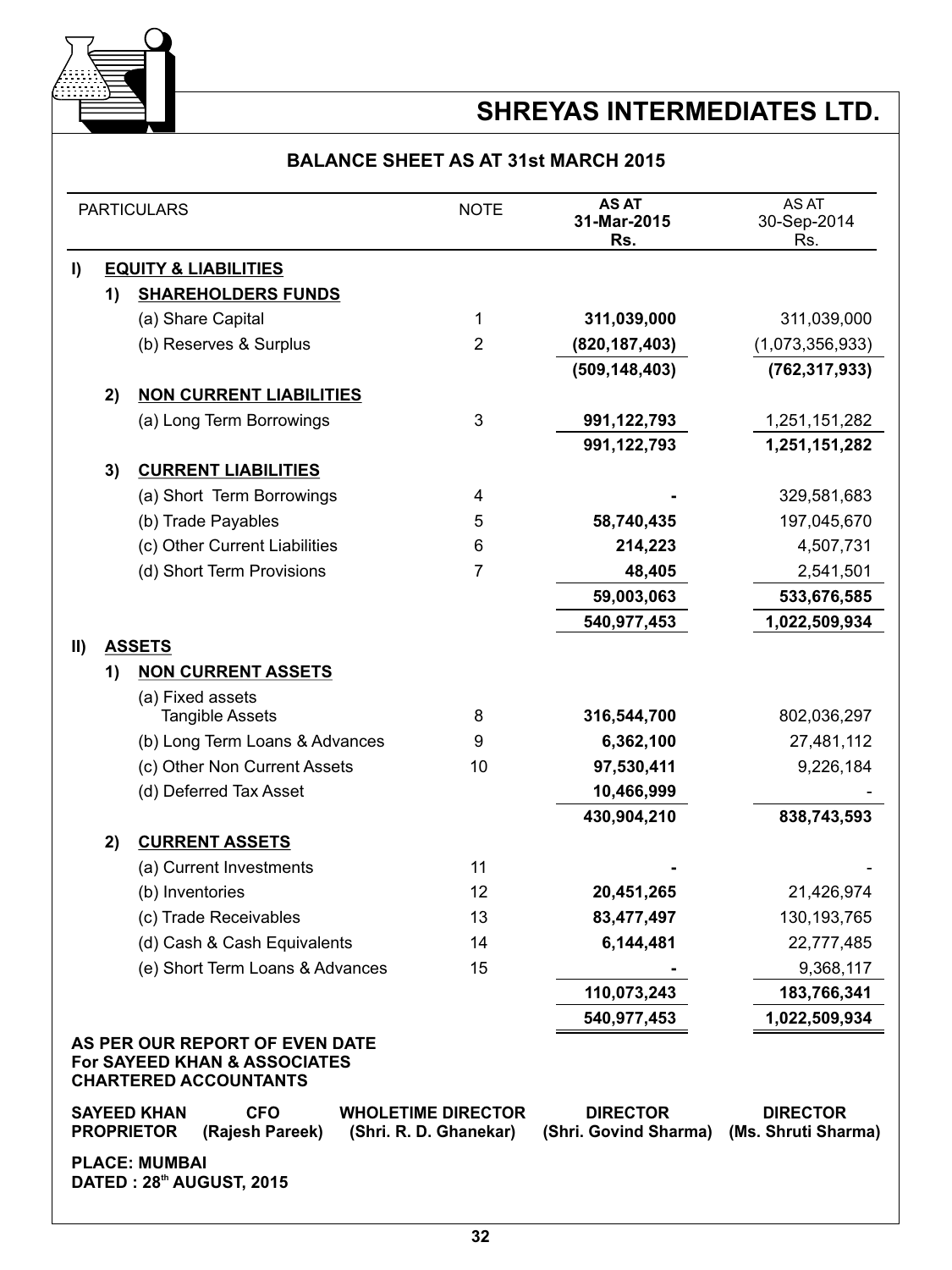### **PROFIT AND LOSS ACCOUNT FOR THE YEAR ENDED 31st MARCH 2015**

|             | <b>PARTICULARS</b>                                                                                        | <b>NOTE</b>                                         | Six months ended<br>31-Mar-2015<br>Rs.                       | Year ended<br>30-Sep-2014<br>Rs. |
|-------------|-----------------------------------------------------------------------------------------------------------|-----------------------------------------------------|--------------------------------------------------------------|----------------------------------|
| I)          | Revenue from Operations                                                                                   | 1                                                   | 458,745,076                                                  | 136,312,684                      |
| $\parallel$ | Other Income                                                                                              | 17                                                  | 729,149                                                      | 10,000                           |
| III)        | Total Revenue (1 + II)                                                                                    |                                                     | 459,474,225                                                  | 136,322,684                      |
| IV)         | Expenses                                                                                                  |                                                     |                                                              |                                  |
|             | <b>Cost of Material Consumed</b>                                                                          | 18                                                  | 398,770,300                                                  | 109,438,597                      |
|             | Change in Inventories                                                                                     | 19                                                  | 2,014,013                                                    | 15,265,987                       |
|             | <b>Employee Benefit Expenses</b>                                                                          | 20                                                  | 6,123,019                                                    | 2,212,617                        |
|             | <b>Finance Cost</b>                                                                                       | 21                                                  | 123,426                                                      | 90,615,500                       |
|             | Depreciation and Amortisation Expenses                                                                    | 22                                                  | 27,734,928                                                   | 56,103,949                       |
|             | <b>Other Expenses</b>                                                                                     | 23                                                  | 101,335,017                                                  | 16,471,606                       |
|             | <b>Total Expenses</b>                                                                                     |                                                     | 536,100,703                                                  | 290,108,256                      |
| V)          | <b>Profit before Exceptional &amp; Extraordinary</b><br>Items & Tax (III - IV)                            |                                                     | (76, 626, 478)                                               | (153, 785, 572)                  |
|             | VI) Exceptional Items / Extraordinary Items<br>Interest Rebate for the period<br>Refer Note 24 C (3)      |                                                     | 319,329,009                                                  |                                  |
|             | VII) Profit before Tax (V - VI)                                                                           |                                                     | 242,702,531                                                  | (153, 785, 572)                  |
|             | VIII) Tax Expense                                                                                         |                                                     |                                                              |                                  |
|             | 1)<br><b>Current Tax</b>                                                                                  |                                                     |                                                              |                                  |
|             | Deferred Tax<br>2)                                                                                        |                                                     | 10,466,999                                                   |                                  |
| IX)         | Profit/(Loss) for the year (VII - VIII)                                                                   |                                                     | 253,169,530                                                  | (153, 785, 572)                  |
| X)          | <b>Earning per equity share</b>                                                                           |                                                     |                                                              |                                  |
|             | 1)<br>Basic                                                                                               |                                                     | 15.72                                                        | (9.55)                           |
|             | 2)<br>Diluted                                                                                             |                                                     | 15.72                                                        | (9.55)                           |
|             | AS PER OUR REPORT OF EVEN DATE<br><b>For SAYEED KHAN &amp; ASSOCIATES</b><br><b>CHARTERED ACCOUNTANTS</b> |                                                     |                                                              |                                  |
|             | <b>CFO</b><br><b>SAYEED KHAN</b><br>(Rajesh Pareek)<br><b>PROPRIETOR</b>                                  | <b>WHOLETIME DIRECTOR</b><br>(Shri. R. D. Ghanekar) | <b>DIRECTOR</b><br>(Shri. Govind Sharma) (Ms. Shruti Sharma) | <b>DIRECTOR</b>                  |
|             | <b>PLACE: MUMBAI</b><br>DATED: 28th AUGUST, 2015                                                          |                                                     |                                                              |                                  |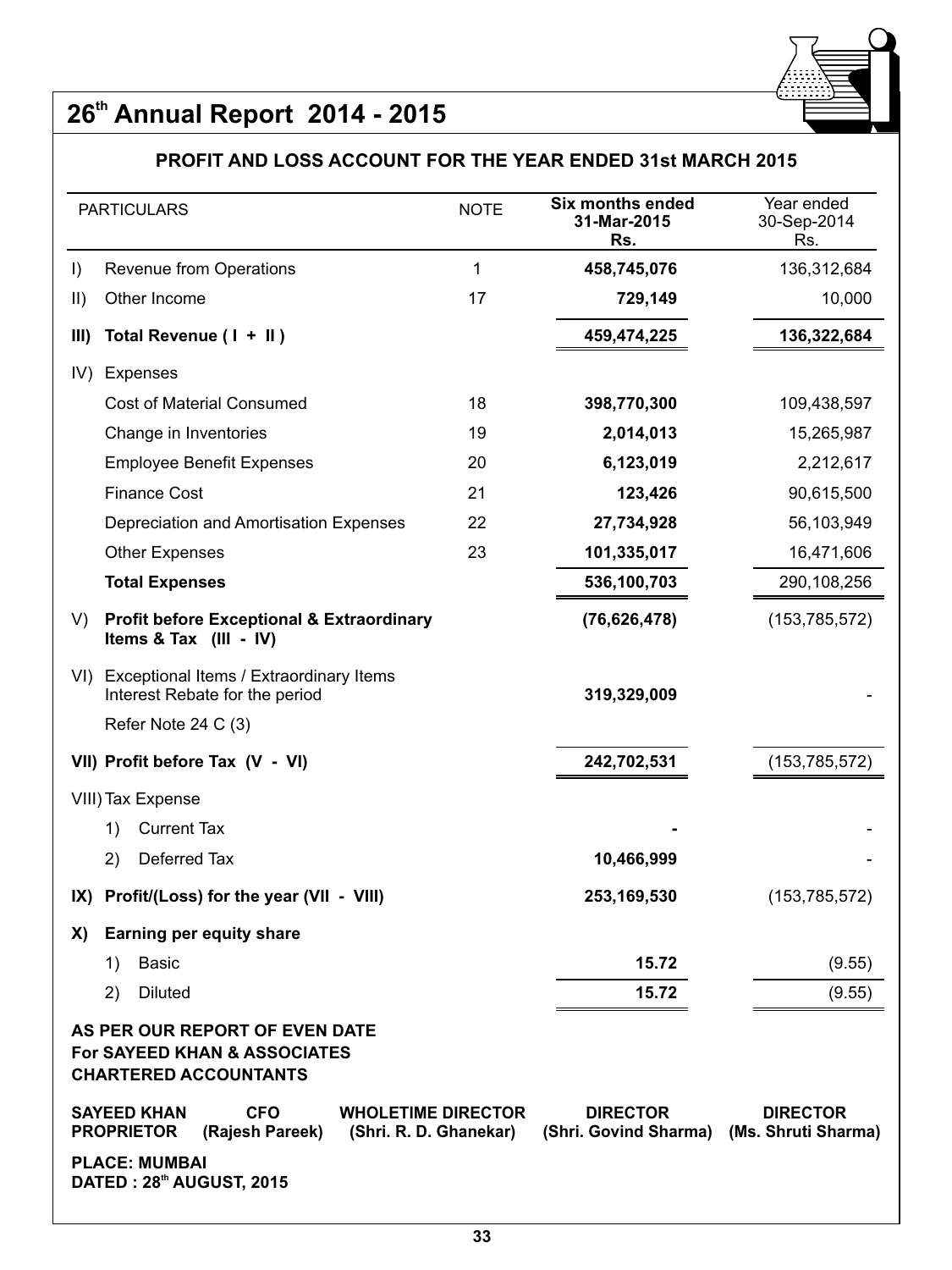

|   | CASH FLOW STATEMENT FOR THE YEAR ENDED 31ST MARCH, 2015                                                                        |                             | (Rs. In Lacs)        |
|---|--------------------------------------------------------------------------------------------------------------------------------|-----------------------------|----------------------|
|   |                                                                                                                                | <b>AS AT</b><br>31-Mar-2015 | AS AT<br>30-Sep-2014 |
|   |                                                                                                                                |                             |                      |
|   | A) CASH FLOW FROM OPERATING ACTIVITIES :<br>NET PROFIT BEFORE TAX AND EXTRA ORDINARY ITEMS                                     |                             |                      |
|   | <b>ADJUSTMENTS FOR:</b>                                                                                                        | (76, 626, 478)              | (153, 785, 572)      |
|   | <b>DEPRECIATION</b>                                                                                                            | 27,734,928                  | 56,103,949           |
|   | <b>INTEREST PAID</b>                                                                                                           | 123,426                     | 90,615,500           |
|   | OTHER INCOME                                                                                                                   | (729, 149)                  | (10,000)             |
|   | OPERATING PROFIT BEFORE WORKING CAPITAL CHANGES                                                                                | (49, 497, 273)              | (7,076,123)          |
|   | <b>ADJUSTMENTS FOR:</b>                                                                                                        |                             |                      |
|   | TRADE AND OTHER RECEIVABLES                                                                                                    | 77,203,397                  | (87, 339, 330)       |
|   | <b>INVENTORIES</b>                                                                                                             | 975,709                     | 83,748,061           |
|   | <b>TRADE PAYABLE &amp; OTHERS</b>                                                                                              | (145,091,839)               | 10,144,392           |
|   | CASH GENERATED FROM OPERATIONS                                                                                                 | (116, 410, 006)             | (523,000)            |
|   | <b>CASH FLOW BEFORE EXTRAORDINARY ITEMS</b>                                                                                    | (116, 410, 006)             | (523,000)            |
|   | <b>EXTRAORDINARY ITEMS:</b>                                                                                                    |                             |                      |
|   | NET CASH FROM OPERATING ACTIVITIES                                                                                             | (116, 410, 006)             | (523,000)            |
| в | <b>CASH FLOW FROM INVESTING ACTIVITIES:</b>                                                                                    |                             |                      |
|   | REDUCTION IN FIXED ASSETS                                                                                                      | 369,452,443                 |                      |
|   | <b>INTEREST INCOME</b>                                                                                                         | 729,149                     | 10,000               |
|   | NET CASH USED IN INVESTING ACTIVITIES                                                                                          | 370,181,592                 | 10,000               |
| C | <b>CASH FLOW FROM FINANCING ACTIVITIES</b>                                                                                     |                             |                      |
|   | PROCEEDS FROM BORROWINGS                                                                                                       | (270, 281, 163)             | 90,994,858           |
|   | <b>INTERESTS PAID</b>                                                                                                          | (123, 426)                  | (90, 615, 500)       |
|   | NET CASH USED IN FINANCING ACTIVITIES                                                                                          | (270, 404, 589)             | 379,358              |
|   | NET INCREASE/DECREASE IN CASH & CASH EQUIVALENTS                                                                               | (16, 633, 003)              | (133, 642)           |
|   | CASH & CASH EQUIVALENTS (OPENING BALANCE)                                                                                      | 22,777,485                  | 22,911,127           |
|   | CASH & CASH EQUIVALENTS (CLOSING BALANCE)                                                                                      | 6,144,481                   | 22,777,485           |
|   | <b>AUDITORS' CERTIFICATE</b>                                                                                                   |                             |                      |
|   | We have verified the above Cash Flow Statement of SHREYAS INTERMEDIATES LTD. derived from the audited financial                |                             |                      |
|   | Statements for the year ended 31 <sup>st</sup> March, 2015 and found the same to be drawn in accordance therewith and with the |                             |                      |
|   | requirements of clause 32 of the listing agreements with the Stock Exchanges.                                                  |                             |                      |

**SAYEED KHAN PROPRIETOR (Shri. R. D. Ghanekar) (Shri. Govind Sharma) (Ms. Shruti Sharma) (Rajesh Pareek) PLACE: MUMBAI th DATED : 28 AUGUST, 2015 WHOLETIME DIRECTOR DIRECTOR DIRECTOR CFO**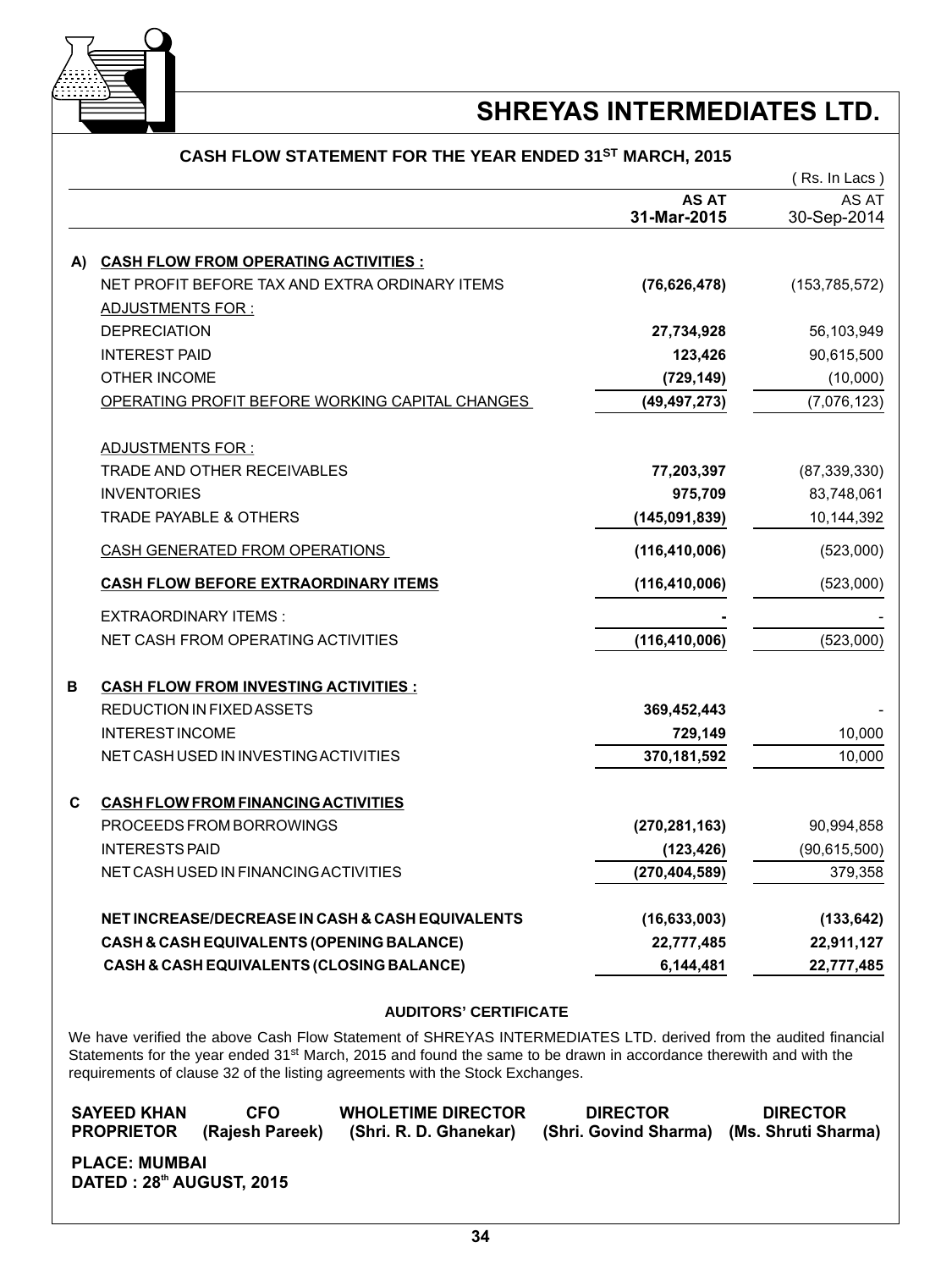

| NOTES FORMING PART OF ACCOUNTS FOR THE YEAR ENDED 31ST MARCH 2015                                                                                            |                     |                                    |                     |                             |
|--------------------------------------------------------------------------------------------------------------------------------------------------------------|---------------------|------------------------------------|---------------------|-----------------------------|
| <b>PARTICULARS</b>                                                                                                                                           |                     | <b>AS ON</b><br>31-Mar-2015<br>Rs. |                     | AS ON<br>30-Sep-2014<br>Rs. |
| <b>NOTE - '1'</b>                                                                                                                                            |                     |                                    |                     |                             |
| <b>SHARE CAPITAL</b><br>i)                                                                                                                                   |                     |                                    |                     |                             |
| <b>AUTHORISED</b>                                                                                                                                            |                     |                                    |                     |                             |
| 2,00,00,000 Equity Shares of Rs.10/- each                                                                                                                    |                     | 200,000,000                        |                     | 200,000,000                 |
| 1,50,00,000 Preference Shares of Rs.10/- each                                                                                                                |                     | 150,000,000                        |                     | 150,000,000                 |
| (Previous year 1,62,50,000 equity shares of Rs. 10/- each)                                                                                                   |                     | 350,000,000                        |                     | 350,000,000                 |
| ISSUED, SUBSCRIBED AND PAID UP                                                                                                                               |                     |                                    |                     |                             |
| 1,61,03,900 (Previous year 1,61,03,900) Equity Shares<br>of Rs. 10/- each                                                                                    |                     | 161,039,000                        |                     | 161,039,000                 |
| 1,50,00,000 (Previous year 12000000) Cumulative Redeemable<br>at Par Preference Shares of Rs. 10/- each fully paid up<br>issued at a Premium of Rs. 5/- each |                     | 150,000,000                        |                     | 150,000,000                 |
| <b>TOTAL Rs.</b>                                                                                                                                             |                     | 311,039,000                        |                     | 311,039,000                 |
| <b>PAR VALUE PER SHARE - RS. 10/-</b><br>ii)                                                                                                                 |                     |                                    |                     |                             |
| Reconciliation of the number of equity shares outstanding<br>iii)<br>at the beginning and at the end of the reporting period:                                |                     |                                    |                     |                             |
| Outstanding as at beginning of the year                                                                                                                      |                     | 16,103,900                         |                     | 16,103,900                  |
| Change during the year                                                                                                                                       |                     | <b>NIL</b>                         |                     | NIL.                        |
| Outstanding as at end of the year                                                                                                                            |                     | 16,103,900                         |                     | 16,103,900                  |
| iv) The details of Shareholders holding more than 5% of shares                                                                                               |                     |                                    |                     |                             |
|                                                                                                                                                              |                     | As at 31 <sup>st</sup> March 2015  |                     | As at 30th September 2014   |
| Name of the Shareholders                                                                                                                                     | <b>No of Shares</b> |                                    | % held No of Shares | % held                      |
| CYAN FORMULATORS PVT.LTD                                                                                                                                     | 1926700             | 11.96%                             | 1926700             | 11.96%                      |
| DEFT HOLDINGS PVT.LTD                                                                                                                                        | 1867300             | 11.59%                             | 1867300             | 11.59%                      |
| SNEHALATA SHARMA                                                                                                                                             | 2614450             | 16.23%                             | 2614450             | 16.23%                      |
| SHREYAS SHARMA                                                                                                                                               | 1001250             | 6.21%                              | 1001250             | 6.21%                       |
| <b>SHRUTI SHARMA</b>                                                                                                                                         | 1000000             | 6.20%                              | 1000000             | 6.20%                       |
| <b>NOTE - '2'</b>                                                                                                                                            |                     |                                    |                     |                             |
| <b>RESERVES &amp; SURPLUS</b>                                                                                                                                |                     |                                    |                     |                             |
| <b>Amalgamation Reserve</b>                                                                                                                                  |                     | (69, 491, 212)                     |                     | (69, 491, 212)              |
| Share Premium                                                                                                                                                |                     | 90,000,000                         |                     | 90,000,000                  |
| <b>General Reserve</b>                                                                                                                                       |                     | 3,000,000                          |                     | 3,000,000                   |
| Surplus / (Deficit) in Statement of Profit and Loss                                                                                                          |                     |                                    |                     |                             |
| Opening Balance                                                                                                                                              |                     | (1,096,865,721)                    |                     | (943,080,149)               |
| Less: Profit during the year                                                                                                                                 |                     | 253,169,530                        |                     | (153, 785, 572)             |
|                                                                                                                                                              |                     | (843, 696, 191)                    |                     | (1,096,865,721)             |
| Balance as on                                                                                                                                                |                     | (843, 696, 191)                    |                     | (1,096,865,721)             |
| <b>TOTAL Rs.</b>                                                                                                                                             |                     | (820, 187, 403)                    |                     | (1,073,356,933)             |
|                                                                                                                                                              |                     |                                    |                     |                             |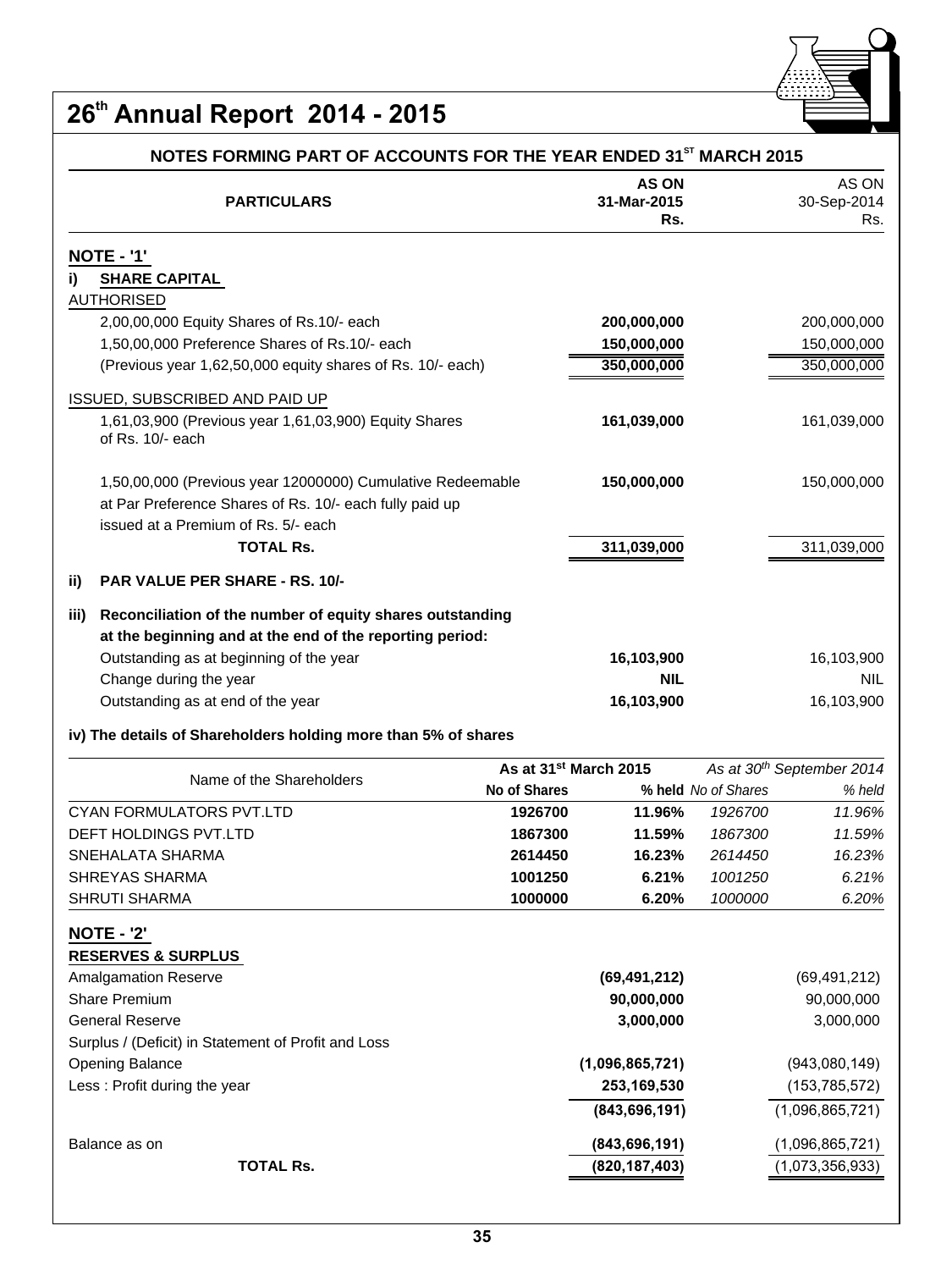

|                                   | AS ON       | AS ON         |
|-----------------------------------|-------------|---------------|
| <b>PARTICULARS</b>                | 31-Mar-2015 | 30-Sep-2014   |
|                                   | Rs.         | Rs.           |
| <b>NOTE - '3'</b>                 |             |               |
| <b>LONG TERM BORROWING</b>        |             |               |
| SECURED LOANS                     |             |               |
| Other Loans & Advances            |             |               |
| (a) Term Loan                     | 991,102,796 | 1,061,978,868 |
| (b) Other Dues - Interests        |             | 90,598,526    |
| UNSECURED LOANS                   |             |               |
| Other Loans & Advances            | 19,997      | 98,573,888    |
| <b>TOTAL Rs.</b>                  | 991,122,793 | 1,251,151,282 |
| <b>NOTE - '4'</b>                 |             |               |
| <b>SHORT TERM BORROWINGS</b>      |             |               |
| Secured Loans from Banks          |             | 329,581,683   |
| <b>TOTAL Rs.</b>                  |             | 329,581,683   |
| <b>NOTE - '5'</b>                 |             |               |
| <b>TRADE PAYABLES</b>             |             |               |
| Micro Small and Medium Enterprise |             |               |
| Others                            | 58,740,435  | 197,045,670   |
| (Refer Note 25 Part B No 6)       |             |               |
| <b>TOTAL Rs.</b>                  | 58,740,435  | 197,045,670   |
| NOTE - '6'                        |             |               |
| OTHER CURRENT LIABILITIES         |             |               |
| Other payables                    | 214,223     | 4,507,731     |
| <b>TOTAL Rs.</b>                  | 214,223     | 4,507,731     |
|                                   |             |               |
| <b>NOTE - '7'</b>                 |             |               |
| <b>SHORT TERM PROVISION</b>       |             |               |
| Provision for Tax                 | 48,405      | 2,449,871     |
| <b>Other Provisions</b>           |             | 91,630        |
| <b>TOTAL Rs.</b>                  | 48,405      | 2,541,501     |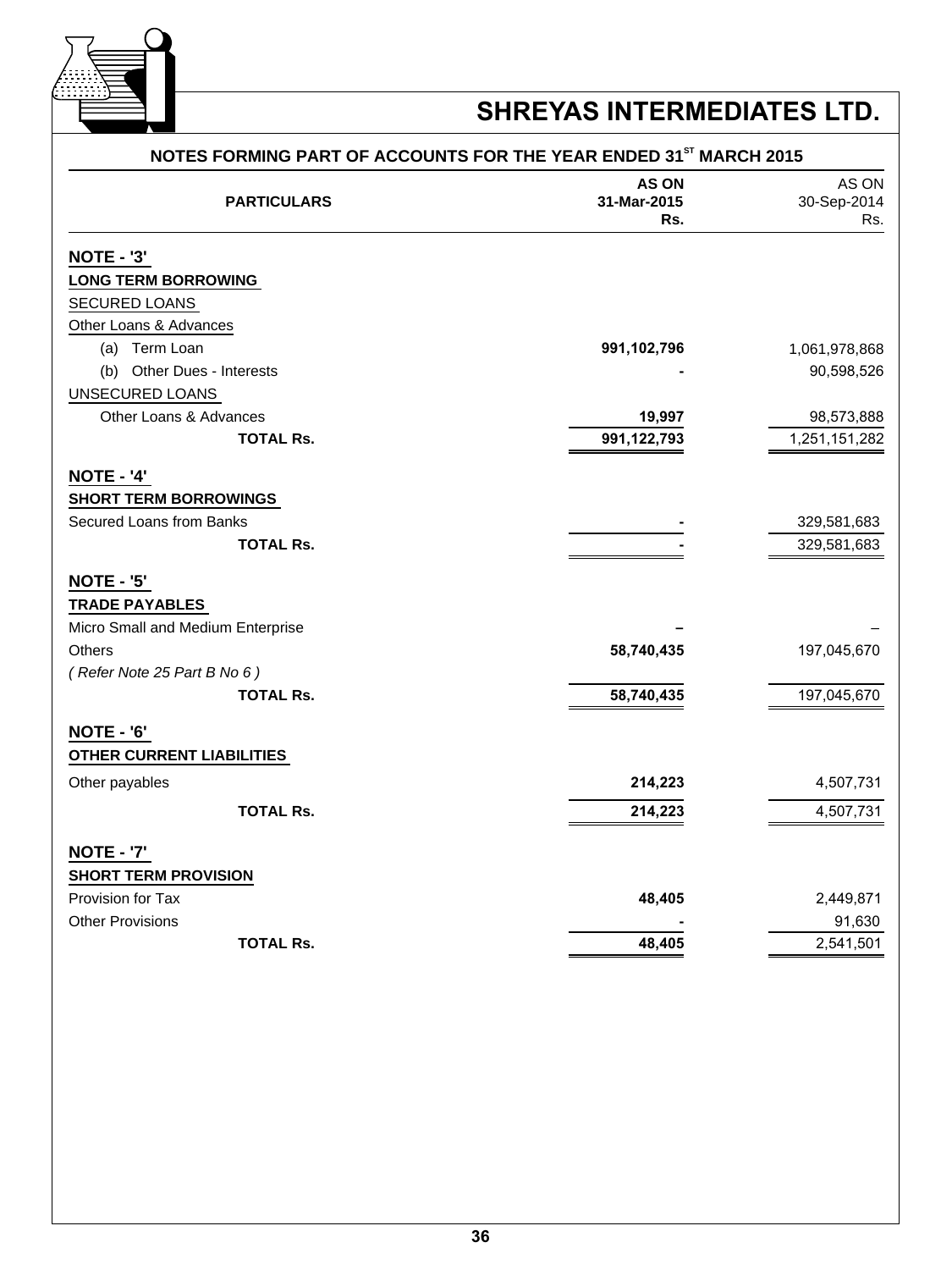| $26^{\circ\circ}$                                      |                                              |                                       |                  | <b>Annual Report 2014 - 2015</b> |                  |                                          |                          |                         |                        |                  |              |                   |                          |                          |                    |  |
|--------------------------------------------------------|----------------------------------------------|---------------------------------------|------------------|----------------------------------|------------------|------------------------------------------|--------------------------|-------------------------|------------------------|------------------|--------------|-------------------|--------------------------|--------------------------|--------------------|--|
|                                                        |                                              | AS ON                                 | 30/09/2014       | 23,285,959                       | 86,775,568       | 564,065,437                              | 33,931,994               | 93,977,339              | $\odot$                | $\circ$          | Ť            |                   |                          | 802,036,297              | 858, 140, 247      |  |
|                                                        | <b>NETBLOCK</b>                              | AS ON                                 | 31/03/2015       | 23,285,959                       | 84,663,678       | 85,705,669                               | 32,519,087               | 90,370,306              | $\widehat{\mathbf{e}}$ | $\circ$          | $\circ$      |                   | I.                       | 316,544,700              | 802,036,297        |  |
|                                                        |                                              | <b>OLdn</b>                           | 31/03/2015       | $\mathbf{I}$                     | 41,796,761       | 217,124,048                              | 26,971,730               | 61,504,777              | 2,654,639              | 9,918,792        | 6,707,244    |                   |                          | 366,677,989              | 445,855,541        |  |
|                                                        | <b>ACCUMULATED DEPRECIATION / IMPAIRMENT</b> | FOR THE DEDUCTIONS<br>ON<br>DISPOSALS |                  | $\mathbf{I}$                     | T.               | 20,603,098 (106,912,479)                 | $\mathbf{I}$             | $\mathsf I$             | T                      | $\mathbf{I}$     | $\mathbf{I}$ |                   | I.                       | 27,734,928 (106,912,479) | $\mathbf{I}$       |  |
|                                                        |                                              |                                       | <b>YEAR</b>      | 1                                | 2,111,889        |                                          | 1,412,907                | 3,607,033               | T.                     | 1                | ı            |                   |                          |                          | 56,103,949         |  |
|                                                        |                                              | RATE                                  | %                | J.                               | 3.34%            | 4.75%                                    | 4.75%                    | 4.75%                   | 6.33%                  | 16.21%           | 9.50%        |                   | 0.00%                    |                          |                    |  |
|                                                        |                                              | <b>DLE</b>                            | 01/10/2014       | $\mathbf{I}$                     | 39,684,871       | 303,433,429                              | 25,558,823               | 57,897,743              | 2,654,639              | 9,918,792        | 6,707,244    |                   | $\mathbf{I}$             | 445,855,541              | 389,751,592        |  |
| TANGIBLE FIXED ASSETS (AT COST) AS AT 31st MARCH, 2015 |                                              | DEDUCTIONS/ BALANCE COST<br>AS AT"    | 31/03/2015       | 23,285,959                       | 126,460,439      | 867,498,866                              | 59,490,817               | 51,875,082              | 2,654,639              | 9,918,792        | 6,707,244    |                   |                          | 683,222,689              | 1,247,891,838      |  |
|                                                        | GROSS BLOCK                                  |                                       | <b>TRANSFERS</b> | $\mathbf I$                      | $\overline{1}$   | (564, 669, 149)                          | $\mathbf{I}$             | $\mathbf I$             | $\mathbf{I}$           | $\overline{1}$   |              |                   | $\mathbf{I}$             | (564, 669, 149)          | $\mathbf I$        |  |
| $\blacksquare$<br>ةٍ                                   |                                              | ADDITIONS/                            | <b>TRANSFERS</b> | $\mathsf I$                      | $\overline{1}$   | $\mathbf I$                              | $\mathbf{I}$             | $\mathbf{I}$            | $\mathbf{I}$           | $\mathsf I$      | $\mathbf{I}$ |                   | $\mathbf{I}$             | $\mathbf{I}$             | 42,81,343          |  |
| NOTE                                                   |                                              | <b>COST AS AT</b>                     | 01/10/2014       | 23,285,959                       | 126,460,439      | 867,498,866                              | 59,490,817               | 151,875,082             | 2,654,639              | 9,918,792        | 6,707,244    |                   | $\mathbf{I}$             | 1,247,891,838            | 1,243,610,495      |  |
|                                                        |                                              | <b>PARTICULARS</b>                    |                  | Land                             | <b>Buildings</b> | (Refer Note 24 C(3)<br>Plant & Machinery | Effluent Treatment Plant | Electrical Installation | Furniture & Fixtures   | Other Equipments | Vehicles     | Intangible Assets | Capital Work in Progress | TOTAL Rs.                | Py Ended Sept 2014 |  |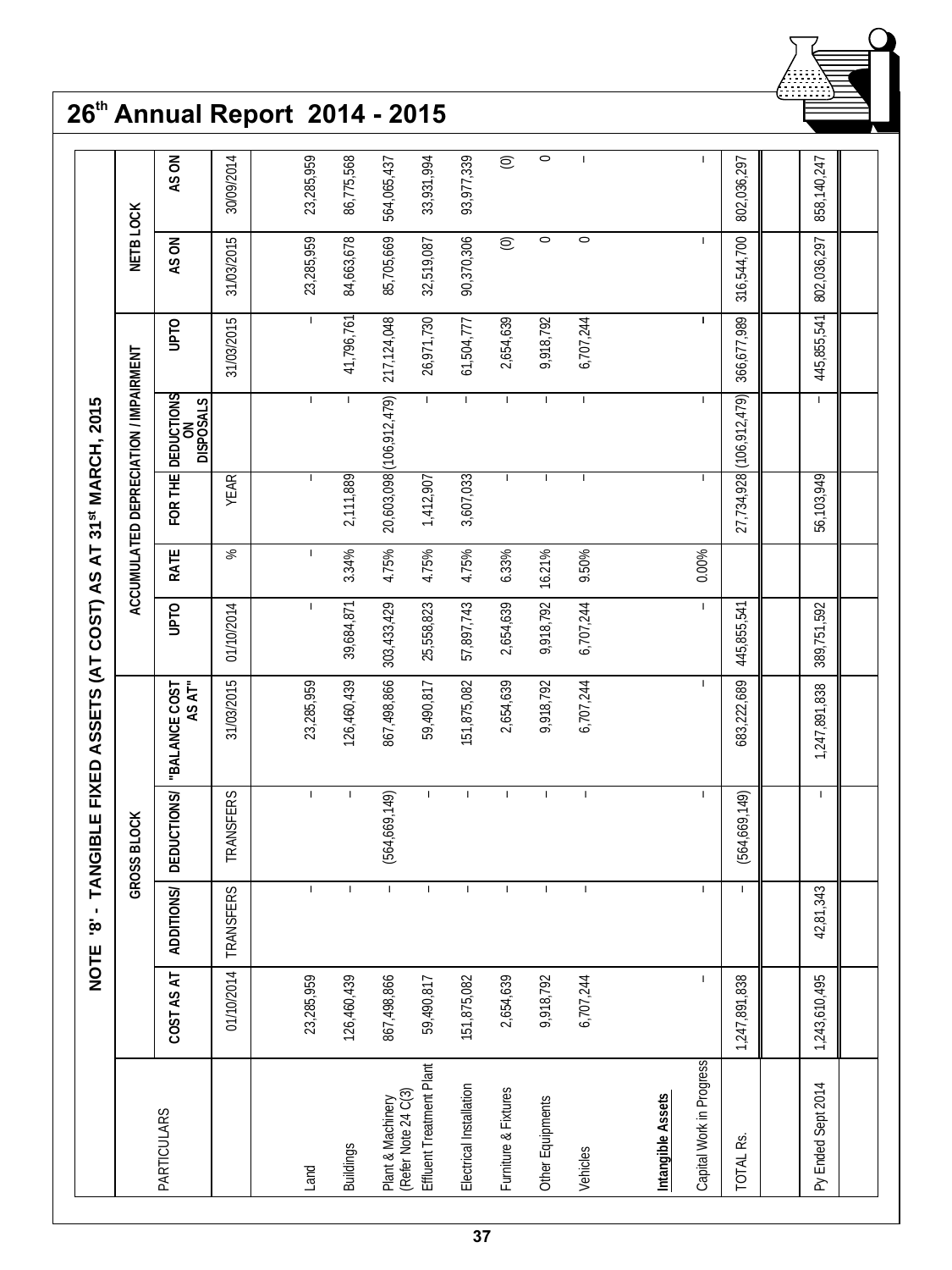

| NOTES FORMING PART OF ACCOUNTS FOR THE YEAR ENDED 31ST MARCH 2015                                 |                                    |                             |
|---------------------------------------------------------------------------------------------------|------------------------------------|-----------------------------|
| <b>PARTICULARS</b>                                                                                | <b>AS ON</b><br>31-Mar-2015<br>Rs. | AS ON<br>30-Sep-2014<br>Rs. |
| <b>NOTE '9'</b>                                                                                   |                                    |                             |
| <b>LONG TERM LOANS AND ADVANCES</b>                                                               |                                    |                             |
| <b>Balance with Government Authorities</b>                                                        | 6,362,100                          | 27,481,112                  |
| <b>TOTAL Rs.</b>                                                                                  | 6,362,100                          | 27,481,112                  |
|                                                                                                   |                                    |                             |
| <b>NOTE '10'</b>                                                                                  |                                    |                             |
| OTHER NON CURRENT ASSETS                                                                          |                                    |                             |
| <b>Unamortized Expenses</b>                                                                       | 97,530,411                         | 9,226,184                   |
| <b>TOTAL Rs.</b>                                                                                  | 97,530,411                         | 9,226,184                   |
| <b>NOTE '11'</b>                                                                                  |                                    |                             |
| <b>CURRENT INVESTMENTS</b>                                                                        |                                    |                             |
| <b>Others Current Investment</b>                                                                  |                                    |                             |
| <b>TOTAL Rs.</b>                                                                                  |                                    |                             |
| <b>NOTE '12'</b><br><b>INVENTORIES</b><br>(As per inventory certified & valued by the management) |                                    |                             |
| Stores & Spare Parts                                                                              |                                    |                             |
| <b>Finished Goods</b>                                                                             |                                    |                             |
| <b>Raw Materials</b>                                                                              | 20,451,265                         | 19,412,961                  |
| Work-in-progress                                                                                  |                                    | 2,014,013                   |
| <b>TOTAL Rs.</b>                                                                                  | 20,451,265                         | 21,426,974                  |
|                                                                                                   |                                    |                             |
| <b>NOTE '13'</b><br><b>TRADE RECIEVABLES</b>                                                      |                                    |                             |
| Outstanding for less than 6 months from the due date                                              |                                    | 14,704,565                  |
| Outstanding for More than 6 months from the due date                                              | 83,477,497                         | 115,489,200                 |
| <b>TOTAL Rs.</b>                                                                                  | 83,477,497                         | 130, 193, 765               |
| <b>NOTE - '14'</b>                                                                                |                                    |                             |
| <b>CASH AND CASH EQUIVALENTS</b>                                                                  |                                    |                             |
| <b>Balance with banks</b>                                                                         | 5,546,845                          | 22,501,109                  |
| Cash on Hand                                                                                      | 597,636                            | 276,376                     |
| <b>TOTAL Rs.</b>                                                                                  | 6,144,481                          | 22,777,485                  |
| <b>NOTE - '15'</b>                                                                                |                                    |                             |
| <b>SHORT TERM LOANS AND ADVANCES</b>                                                              |                                    |                             |
| <b>Others Loans Advances</b>                                                                      |                                    | 9,368,117                   |
| <b>TOTAL Rs.</b>                                                                                  |                                    | 9,368,117                   |
|                                                                                                   |                                    |                             |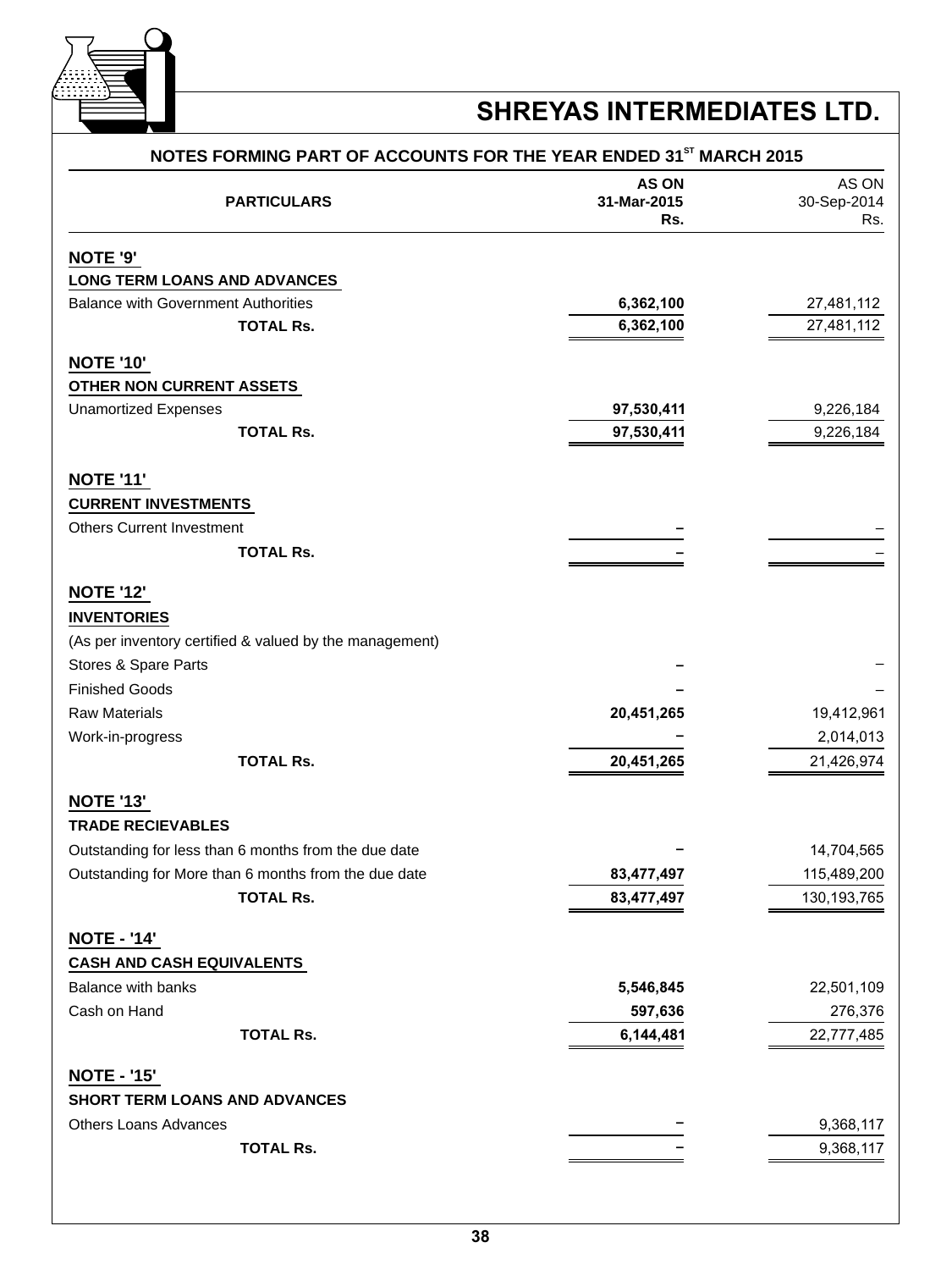

|                                                 | <b>AS ON</b>   | AS ON                |
|-------------------------------------------------|----------------|----------------------|
| <b>PARTICULARS</b>                              | 31-Mar-2015    | 30-Sep-2014          |
|                                                 | Rs.            | Rs.                  |
| <b>NOTE - '16'</b>                              |                |                      |
| Revenue from operations                         |                |                      |
| Sale of products                                | 458,745,076    | 136,312,684          |
| <b>TOTAL Rs.</b>                                | 458,745,076    | 136,312,684          |
|                                                 |                |                      |
| <b>NOTE - '17'</b><br>Other Income              |                |                      |
| <b>Interest Received</b>                        |                |                      |
|                                                 |                |                      |
| Other Income                                    | 729,149        | 10,000               |
| <b>TOTAL Rs.</b>                                | 729,149        | 10,000               |
| <b>NOTE - '18'</b>                              |                |                      |
| <b>COST OF MATERIAL CONSUMED</b>                |                |                      |
| Opening Stock of Raw Material                   | 19,412,961     | 77,670,035           |
| Opening Stock of Stores                         |                | 10,225,000           |
| Add: Purchases of Raw Material                  | 399,808,604    | 40,956,523           |
| Less: Closing Stock of Raw Material             | (20, 451, 265) | (19, 412, 961)       |
| Less: Closing Stock of Stores                   |                |                      |
| <b>TOTAL Rs.</b>                                | 398,770,300    | 109,438,597          |
|                                                 |                |                      |
| <u>NOTE - '19'</u>                              |                |                      |
| <b>CHANGE IN INVENTORIES</b>                    |                |                      |
| Stock as on 30-09-2014                          |                |                      |
| <b>Finished Goods</b>                           |                |                      |
| work in progress                                |                | 2,014,013            |
|                                                 |                | 2,014,013            |
| Less: Stock as on 30-09-2013                    |                |                      |
| <b>Finished Goods</b>                           |                |                      |
|                                                 | 2,014,013      |                      |
| work in progress<br>(Refer Note 25 Part A No 4) |                | 17,280,000           |
|                                                 | 2,014,013      | 17,280,000           |
| <b>TOTAL Rs.</b>                                | 1,52,65,987    | 28,63,70,941         |
| <b>NOTE - '20'</b>                              |                |                      |
| <b>EMPLOYEE BENEFIT EXPENSES</b>                |                |                      |
|                                                 |                |                      |
| Salaries & Wages                                | 6,017,445      |                      |
| Welfare & Contribution to Funds                 | 105,574        | 1,582,151<br>630,466 |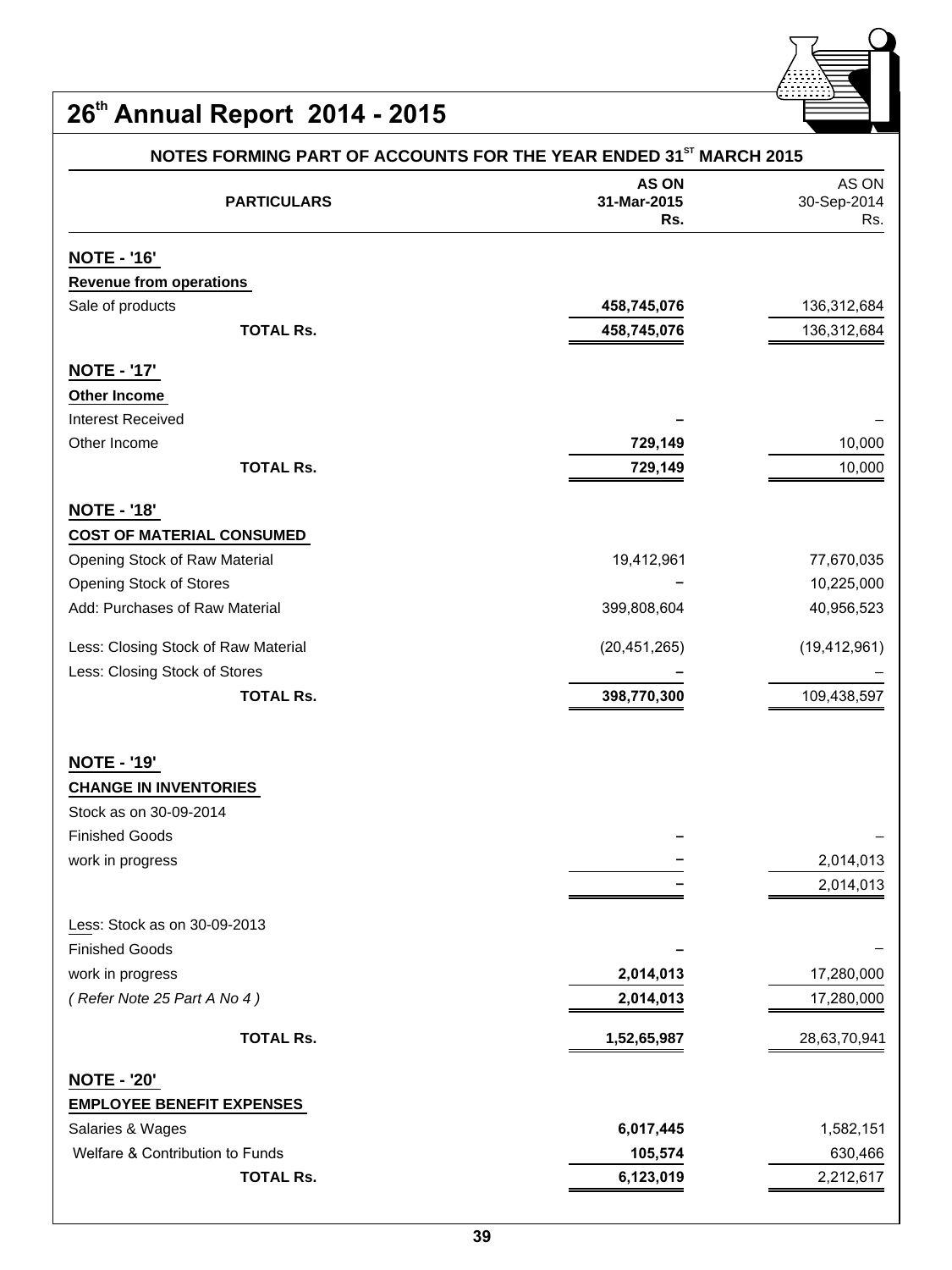

| <b>PARTICULARS</b>                              | <b>AS ON</b><br>31-Mar-2015<br>Rs. | AS ON<br>30-Sep-2014<br>Rs. |
|-------------------------------------------------|------------------------------------|-----------------------------|
| <b>NOTE - '21'</b>                              |                                    |                             |
| <b>FINANCE COSTS</b>                            |                                    |                             |
| Interest Expenses & Other Charges               | 123,426                            | 90,615,500                  |
| <b>TOTAL Rs.</b>                                | 123,426                            | 90,615,500                  |
| <b>NOTE - '22'</b>                              |                                    |                             |
| <b>DEPRECIATION &amp; AMORTIZATION EXPENSES</b> |                                    |                             |
| Depreciation for the year                       | 27,734,928                         | 56,103,949                  |
| Amortizations for the year                      |                                    |                             |
| <b>TOTAL Rs.</b>                                | 27,734,928                         | 56,103,949                  |
| <b>NOTE - '23'</b>                              |                                    |                             |
| <b>OTHER EXPENSES</b>                           |                                    |                             |
| <b>Administrative Expenses</b>                  | 1,634,057                          | 2,327,502                   |
| <b>Auditors Remuneration</b>                    | 60,000                             | 60,000                      |
| Donations                                       |                                    | 15,000                      |
| Electricity & Water                             | 511,263                            | 462,425                     |
| <b>Factory Expenses</b>                         | 49,436,800                         | 3,670,019                   |
| <b>Guest House Expenses</b>                     |                                    | 60,208                      |
| Insurance                                       | 2,812                              | 271,785                     |
| <b>Other Expenses</b>                           | 44,755,711                         | 5,308,435                   |
| Office Expenses                                 | 6,178                              | 185,787                     |
| Repairs & Maintenance:                          |                                    |                             |
| - Buildings                                     | 691,964                            | 187,246                     |
| - Machinery & others                            | 1,464,725                          | 106,350                     |
| <b>Sales Promotion</b>                          |                                    | 220,435                     |
| Selling & Distribution Costs                    | 587,920                            | 1,713,910                   |
| Transport & Handling                            | 2,183,587                          | 1,882,504                   |
| <b>TOTAL Rs.</b>                                | 101,335,017                        | 16,471,606                  |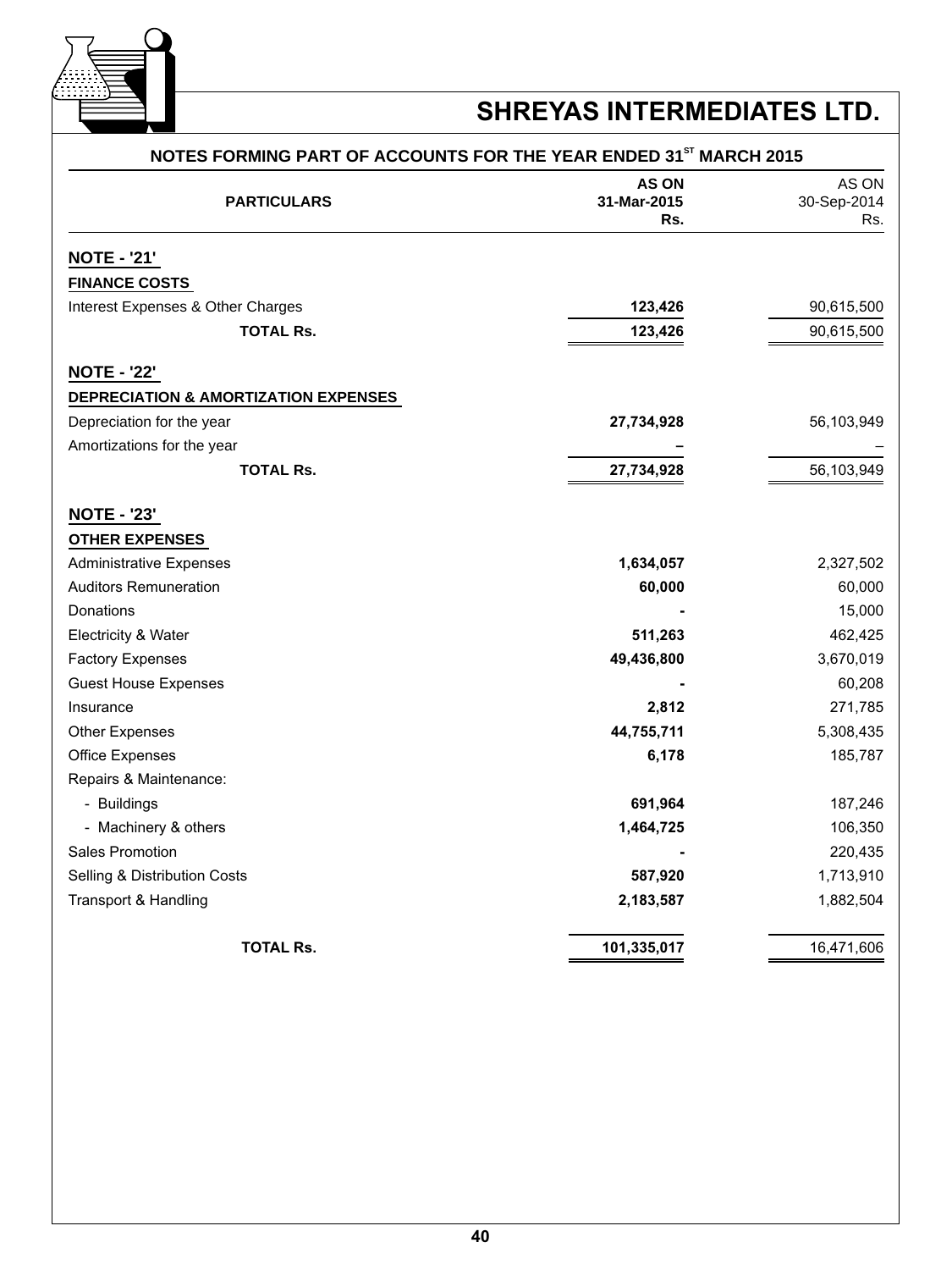

#### A) **CORPORATE INFORMATION**

Shreyas Intermediates Limited (The Company) was incorporated in the year 1992 and is engaged in the business of manufacturing of Pigments and Pigment Intermediates.

#### **B) STATEMENT OF SIGNIFICANT ACCOUNTING POLICIES**

#### **1. Basis of Preparation of Accounts**

The financial statements have been prepared covering for the period of six months from 1stof October 2014 to 31st of March 2015.

The accounts have been prepared on historical cost basis ignoring changes, if any, in the purchasing power of money and on accounting principles of going concern.

All revenues and expenses are accounted on accrual basis, except Sale Tax setoff benefit, which is accounted on cash basis. Accounting policies not specifically referred to otherwise are consistent and are in consonance with generally accepted accounting principles.

#### **2. Fixed Assets & Depreciation**

Fixed Assets are shown at cost less accumulated depreciation.

Depreciation on all assets is provided on straight-line method at the rate and in the manner specified in schedule XIV of the Companies Act, 1956 on single shift basis. The financial statements have been prepared for six months ended March 2015, and as per the advice of the technical evaluation team, the company has preferred to charge depreciation for this six months period at the rates specified in schedule XIV of the Companies Act, 1956 to present comparable figures for the financial statements pursuant to MCANotification dated 29th August, 2014.

Depreciation is provided on pro-rata basis, from the month in which assets have been put to use.

#### **3. Inventory**

Finished goods and work in progress are stated at cost or net realizable value whichever is lower.

Raw materials and stores & spare parts are valued at cost

#### **4. Revenue Recognition**

Sales are recognized at when goods are dispatched and are recorded net of trade discounts, rebates. All sales have been shown inclusive of Excise & Other Duties but excluding Sales Tax. Revenue in respect of Overdue interests, insurance claims etc in recognized to the extent company has realized or is reasonably certain of its ultimate realization. Expenses are accounted for on accrual basis except medical reimbursement and LTA for employees, which are accounted for in cash basis.

#### **5. Employee Benefits**

#### a) Salary, Wages &Compensated Absences

Short-term employee benefits including accumulated compensated absences determined by company's policy are recognized as an expense at the undiscounted amount in the Statement of Profit and Loss of the year in which the employee has rendered services.

b) Gratuity

The company has conducted an actuarial valuation using the Projected Unit Credit method in respect of its liabilities with regard to the gratuity benefits payable in future and has made an annual provision towards the same however no contributions have been made to any Gratuity Funds by the company during the year.

c) Provident fund

The Company contributes to the Provident Fund, a defined contribution scheme, which is administered by the Government. The rate at which the contributions are made are as per the statutory requirements and is recognized as expense in the Statement of Profit and Loss, of the period in which the services are rendered by employees.

#### **6. Contingent Liability**

Contingent Liabilities are not accounted for but are disclosed in the Notes to Accounts.

#### **8. Current & Deferred Tax**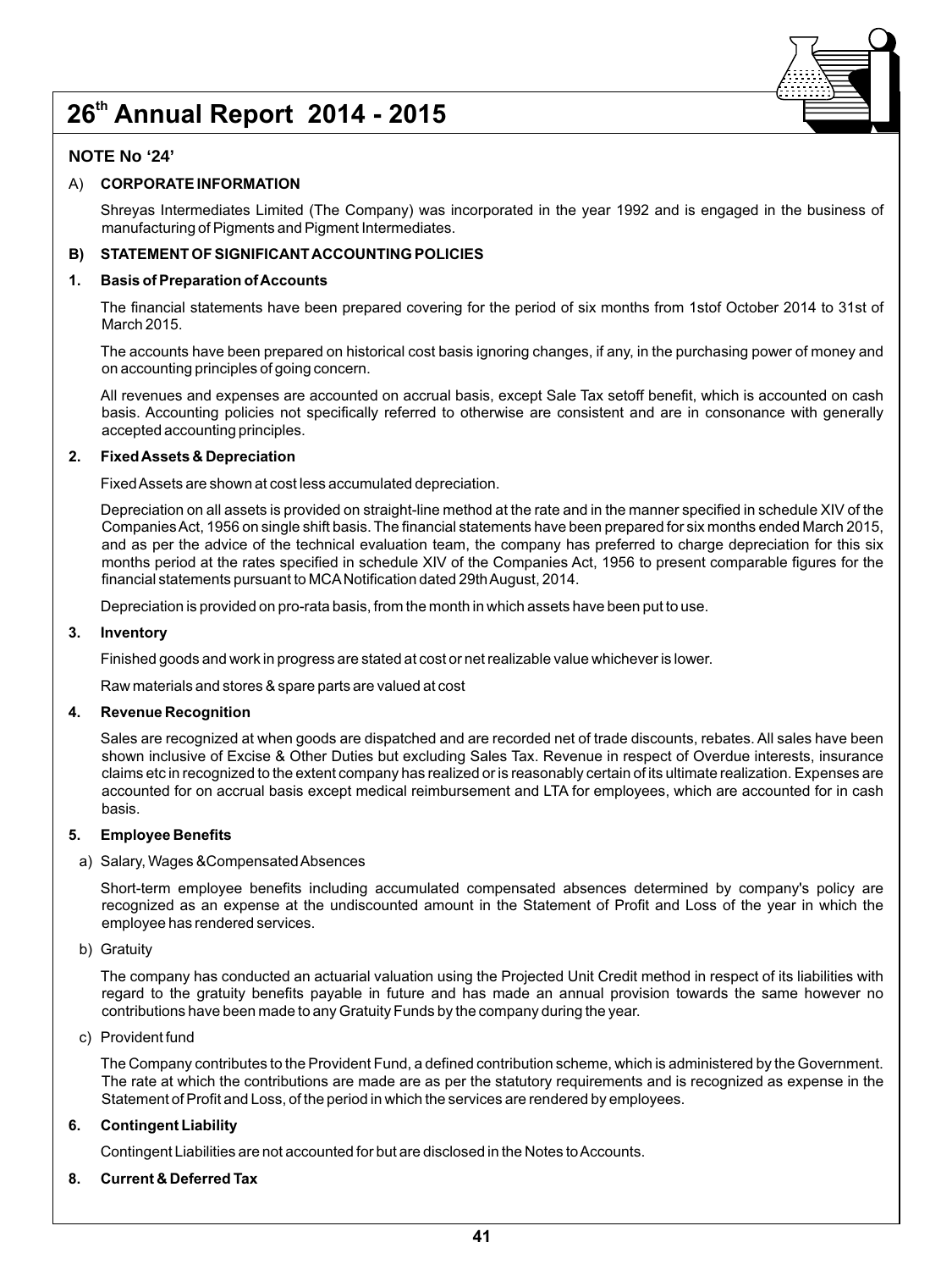

The company is eligible for substantial set off of carried forward Business Losses under the provisions of the Income Tax Act, 1961 in the earlier and current year, and the same is estimated to be eligible for setoff in the forthcoming years and considering the same, the management has provided for the deferred tax during the year. The same remains based upon realistic estimates and are considered adequate.

#### **9. Related Party Disclosure**

- i) Related Party Relationship
- (a) Key Management Personnel :Mr. Ramchandra Ghanekar.
- ii) Transaction with related Parties:

| l Nature of Transactions                                 | <sup>1</sup> Key Management Personnel |
|----------------------------------------------------------|---------------------------------------|
| Managerial Remuneration (Including Value of Perquisites) | Rs. 4.80.000/-                        |

#### **10. Segment Reporting**

The company is engaged in the manufacture of pigments and pigment intermediates which are single reportable business segment.

|    | 11. Payments made to Auditors:                                                    | 31.3.2015                                     | 30.9.2014                        |
|----|-----------------------------------------------------------------------------------|-----------------------------------------------|----------------------------------|
|    | For Audit fees                                                                    | 30.000                                        | 30.000                           |
|    | For Tax audit fees                                                                | 30.000                                        | 30.000                           |
|    | 12. Contingent Liabilities                                                        | As on<br>31st March 2015<br>$\bar{z}$ in Lacs | 30th September 2014<br>₹ in Lacs |
| a. | Guarantee given by the company's Bankers<br>And Counter guaranteed by the company |                                               | 26.00                            |
| b. | Claims against the company not acknowledged<br>As Debts*                          | 1600.00                                       | 1600.00                          |
| C. | Liability towards Sales Tax Assessment                                            |                                               | 382.00                           |
| d. | Liability towards Central Excise Dues                                             | 456.01                                        | 540.00                           |
|    |                                                                                   |                                               |                                  |

\* A claim has been filed during the earlier year by a creditor for Rs. 1600.00 Lacs which is over & above its claims.

#### **13. Earnings Per Share** As on the state of the state of the state of the state of the state of the state of the state of the state of the state of the state of the state of the state of the state of the state of the state

|    | санніць гегонаге                            | AS VII<br>31st March 2015<br>₹ in Lacs | 30th September 2014<br>$\bar{\tau}$ in Lacs |
|----|---------------------------------------------|----------------------------------------|---------------------------------------------|
| a) | Profit /(Loss) after Tax as per P&L Account | (6,61,59,479)                          | (15, 37, 85, 572)                           |
| b) | Number of Equity Shares of Rs. 10/- each    | 1,61,03,900                            | 1,61,03,900                                 |
| C) | <b>Basic EPS</b>                            | (4.11)                                 | (9.55)                                      |
| d) | <b>Diluted EPS</b>                          | (4.11)                                 | (9.55)                                      |
| e) | Face Value per Equity Shares                | 10.00                                  | 10.00                                       |
|    |                                             |                                        |                                             |

#### **C) NOTES TO ACCOUNTS: -**

1. The company has incurred Cash Losses during the year as well as in the earlier year and accordingly has been covered under the definition and provisions of The Sick Industrial Companies (Special Provisions) Act, 1985. The company had made an application with the Board of Industrial & Financial Restructuring under the provisions of the Act which was declined due to technical issues. The company has made a fresh reference to the Board of Industrial & Financial restructuring which is pending before the Secretariat. The notice was issued by the Secretariat for personal hearing on a date however the notice was received upon the lapse of the above date. The company has represented its case and is awaiting further instruction and intimations from the respective authority and forums.

2. The company had availed secured loans from the bankers which had been defaulted. The company had approached the financial institutions with a settlement scheme which has been duly approved by both the lending bankers. Bank of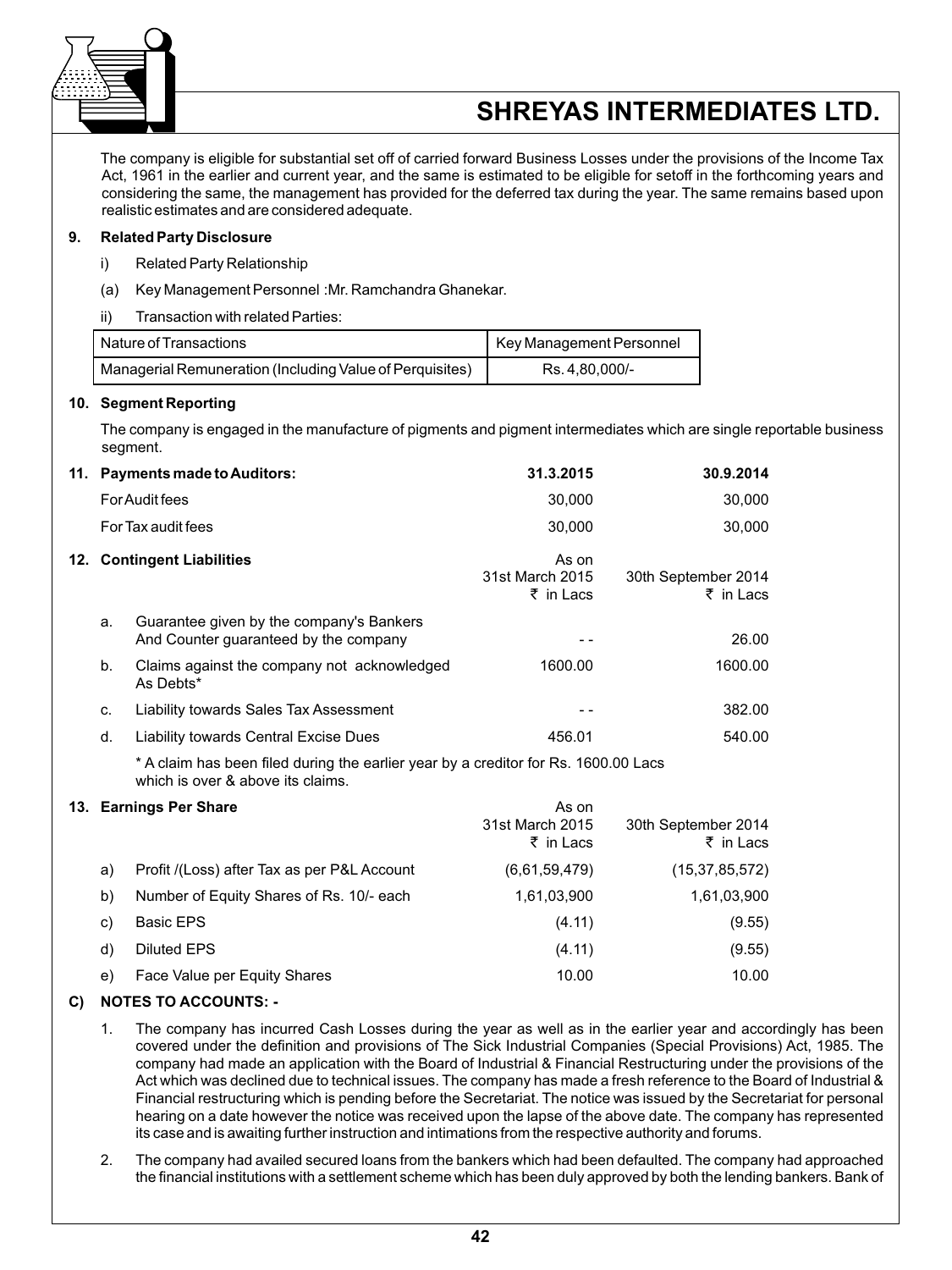Baroda had approved a One Time Settlement option in respect of its dues by assigning its entire dues to Invent ARC. Furthermore State Bank of India had also assigned their dues on Security Realization basis to Invent ARC. The company remains committed to settle the dues according to the above scheme on specified terms. According to the specified terms under the scheme, the company has not made any provision towards the above and thus we remain unable to quantify the implication of the above scheme of restructuring in our report.

- 3. During the year, the company has reduced the carrying cost of its Plant & Machinery by the quantum of interest and principal which had been capitalized by the Company. An additional amount which represents the value of Capital Repairs undertaken in respect of the said plant & machineries during the production trial run period, has been reduced and reclassified under Other Non-Current Assets, pursuant to the advice of the technical evaluation team. Accordingly, during the year the cost of Plant & Machinery have been decreased to account for the above reduction of carrying cost of the plant as also Capital Repairs to bring the value of the Plant at its reasonable realistic value as per the technical evaluation team. The company has claimed a rebate on the Interest during the year which represents cessation of the interest liability in respect of its Secured Loans availed during the earlier years.
- 4. The Directors of the Company have certified that Current Assets, Loans, Advances and Deposits have a realizable value at least equal to the amount at which they are stated in the Balance Sheet. Directors are of the opinion that provision for all known liabilities has been made during the year and not in excess of the amount reasonably necessary.
- 5. The Company has not yet been able to completely identify the suppliers covered under Interest on Delayed Payments to Small Scale and Ancillary Industrial Undertakings Act, 1993. However, the Company does not have any claim for interest outstanding at the close of the year from any said party.
- 6. Balances of Sundry Creditors, Debtors and advances are subject to reconciliation and confirmation.
- 7. The financial statements have been prepared covering for the period of six months from 1st of October 2014 to 31st of March 2015 whereas the previous year cover a period of year ended 30thSeptember, 2014. The figures pertaining to previous year have been regrouped / reclassified wherever required.

**As per our report of even date For Sayeed Khan & Associates For & on behalf of the Board of Directors Chartered Accountants SAYEED KHAN PROPRIETOR WHOLETIME DIRECTOR (Shri. R. D. Ghanekar) DIRECTOR (Shri. Govind Sharma) (Ms. Shruti Sharma) DIRECTOR CFO (Rajesh Pareek)**

 **PLACE: MUMBAI th DATED : 28 AUGUST, 2015**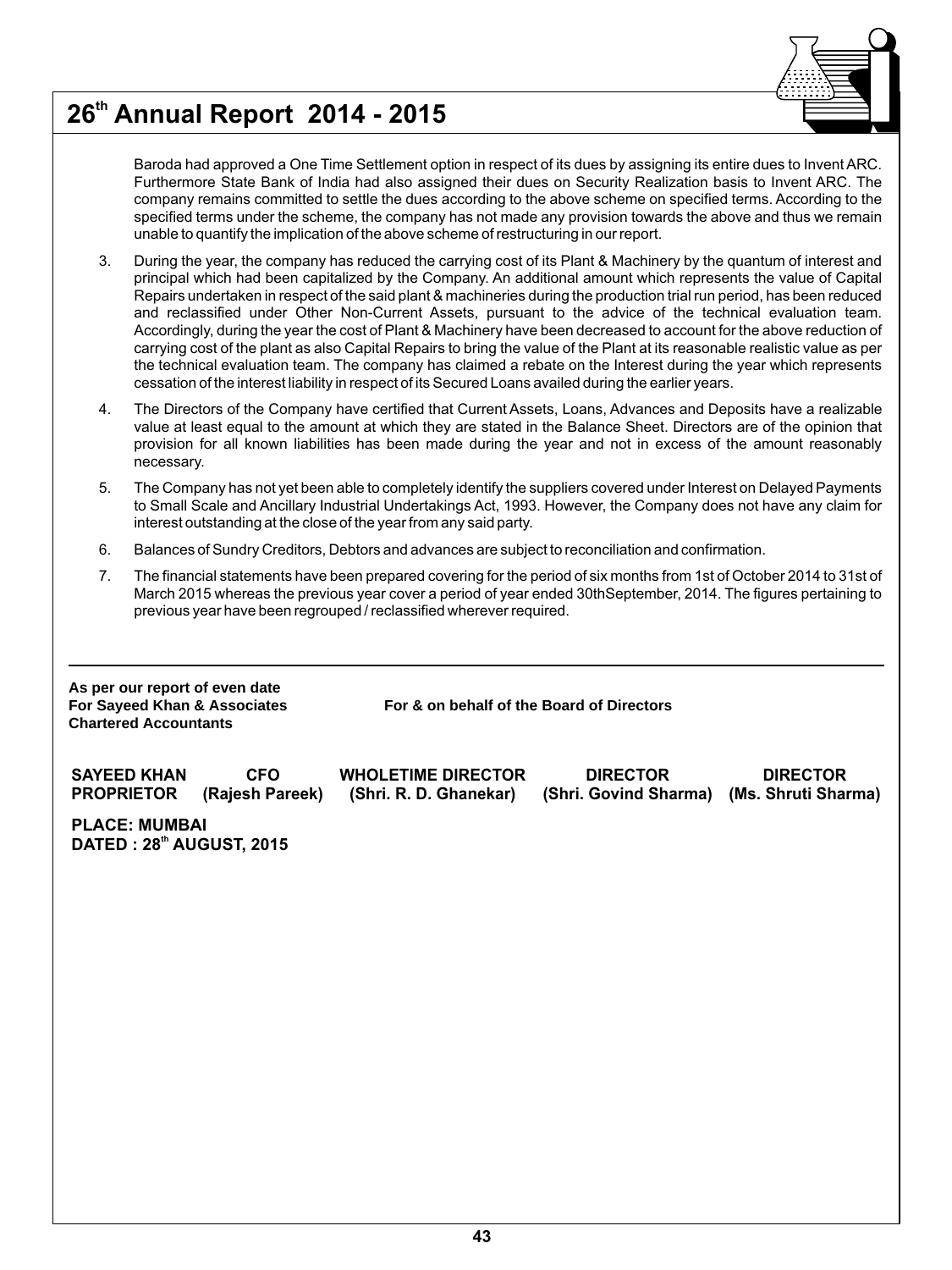

| 26TH ANNUAL REPORT 2014 - 2015                                                |                                                          |                                                                                |                          |                                                               |
|-------------------------------------------------------------------------------|----------------------------------------------------------|--------------------------------------------------------------------------------|--------------------------|---------------------------------------------------------------|
| <b>BALANCE SHEET ABSTRACT AND COMPANY'S GENERAL BUSINESS PROFILE</b>          |                                                          |                                                                                |                          |                                                               |
| ı.                                                                            | <b>Registration Detail</b>                               |                                                                                |                          |                                                               |
|                                                                               | Registration No.                                         | $\sqrt{5}$<br>$\overline{4}$<br>0<br>$\overline{4}$<br>$7^{\circ}$<br>1<br>1   | <b>State Code</b>        | $\mathbf{1}$<br>$\mathbf{1}$                                  |
|                                                                               | <b>Balance Sheet Date</b>                                | $\mathbf{3}$<br>3<br>0<br>1<br>5<br>1<br>Year<br>Date<br>Month                 |                          |                                                               |
| II.                                                                           |                                                          | Capital Raised During the year (Amount in Rs. Thousands).                      |                          |                                                               |
|                                                                               | <b>Public Issue</b>                                      | N<br>ı                                                                         | <b>Rights Issue</b>      | Ν<br>L                                                        |
|                                                                               | Bonus Issue                                              | N<br>T<br>L                                                                    | <b>Private Placement</b> | N<br>ı                                                        |
|                                                                               | On Amalgamation                                          | N<br>$\mathbf{I}$                                                              |                          |                                                               |
|                                                                               |                                                          | III. Position of Mobilisation & Deployment of Funds (Amount in Rs. Thousands). |                          |                                                               |
|                                                                               | <b>Total Liabilities</b>                                 | 5<br>4 <sup>1</sup><br>$\pmb{0}$<br>9<br>7<br>7                                | <b>Total Assets</b>      | 5<br>$\overline{4}$<br>$\pmb{0}$<br>9<br>7<br>7               |
|                                                                               | <b>Sources of Funds (Amount in</b><br>Rs.Thousands).     |                                                                                |                          |                                                               |
|                                                                               | Paid-Up Capital                                          | 3<br>1<br>0<br>3<br>9<br>1                                                     | Reserve & Surplus        | 7<br>8<br>2<br>$\mathbf 0$<br>1<br>8                          |
|                                                                               | Secured Loans                                            | 9<br>$\mathbf{1}$<br>$\overline{2}$<br>9<br>$\overline{2}$<br>1                | Unsecured Loan           | $\mathbf 0$<br>$\mathbf 0$<br>$\mathbf 0$<br>$\mathbf 0$<br>0 |
|                                                                               | <b>Application of Funds (Amount in</b><br>Rs.Thousands). |                                                                                |                          |                                                               |
|                                                                               | <b>Net Fixed Assets</b>                                  | 3<br>6<br>$\mathbf 5$<br>1<br>4<br>4                                           | Investments              | Ν<br>$\mathbf{I}$<br>L                                        |
|                                                                               | <b>Net Current Assets</b>                                | $\overline{2}$<br>8<br>4<br>6<br>ä,                                            | Misc. Expenditure        | N<br>$\mathbf{I}$<br>L                                        |
|                                                                               | <b>Accumulated Losses</b>                                | N<br>$\mathbf{I}$<br>L                                                         | Preoperative Exp's       | N<br>$\mathbf{I}$                                             |
|                                                                               |                                                          | IV. Performance of the Company : (Amount in Rs. Thousands).                    |                          |                                                               |
|                                                                               | Turnover                                                 | 5<br>8<br>5<br>7<br>4<br>4                                                     | <b>Total Expenditure</b> | 3<br>6<br>5<br>1<br>0<br>0                                    |
|                                                                               | Profit/Loss Before Tax                                   | $\overline{2}$<br>2<br>4<br>$\overline{7}$<br>$\mathbf 0$<br>$\overline{2}$    | <b>Profit After Tax</b>  | $\,$ 5 $\,$<br>$\sqrt{3}$<br>$\overline{2}$<br>1<br>6<br>9    |
|                                                                               | <b>Earning Per Share</b><br>(In Rupees)                  | 1<br>5 <sup>5</sup>                                                            |                          |                                                               |
|                                                                               |                                                          | V. Generic Names of Three Principal Products / Service of Company              |                          |                                                               |
|                                                                               | Item Code No.                                            | 3<br>$\overline{2}$<br>0<br>4                                                  |                          |                                                               |
|                                                                               | <b>Product Description</b>                               | C   P  <br>C B <br>U<br>E.<br>L.                                               |                          | P <br>GR<br>E.<br>E N<br>C<br>$\mathsf{C}$                    |
| FOR AND ON BEHALF OF THE BOARD OF DIRECTORS<br>FOR SHREYAS INTERMEDIATES LTD. |                                                          |                                                                                |                          |                                                               |
|                                                                               | R.D.GHANEKAR<br>WHOLETIME DIRECTOR                       | G.K.SHARMA<br><b>DIRECTOR</b>                                                  |                          |                                                               |
|                                                                               |                                                          |                                                                                |                          |                                                               |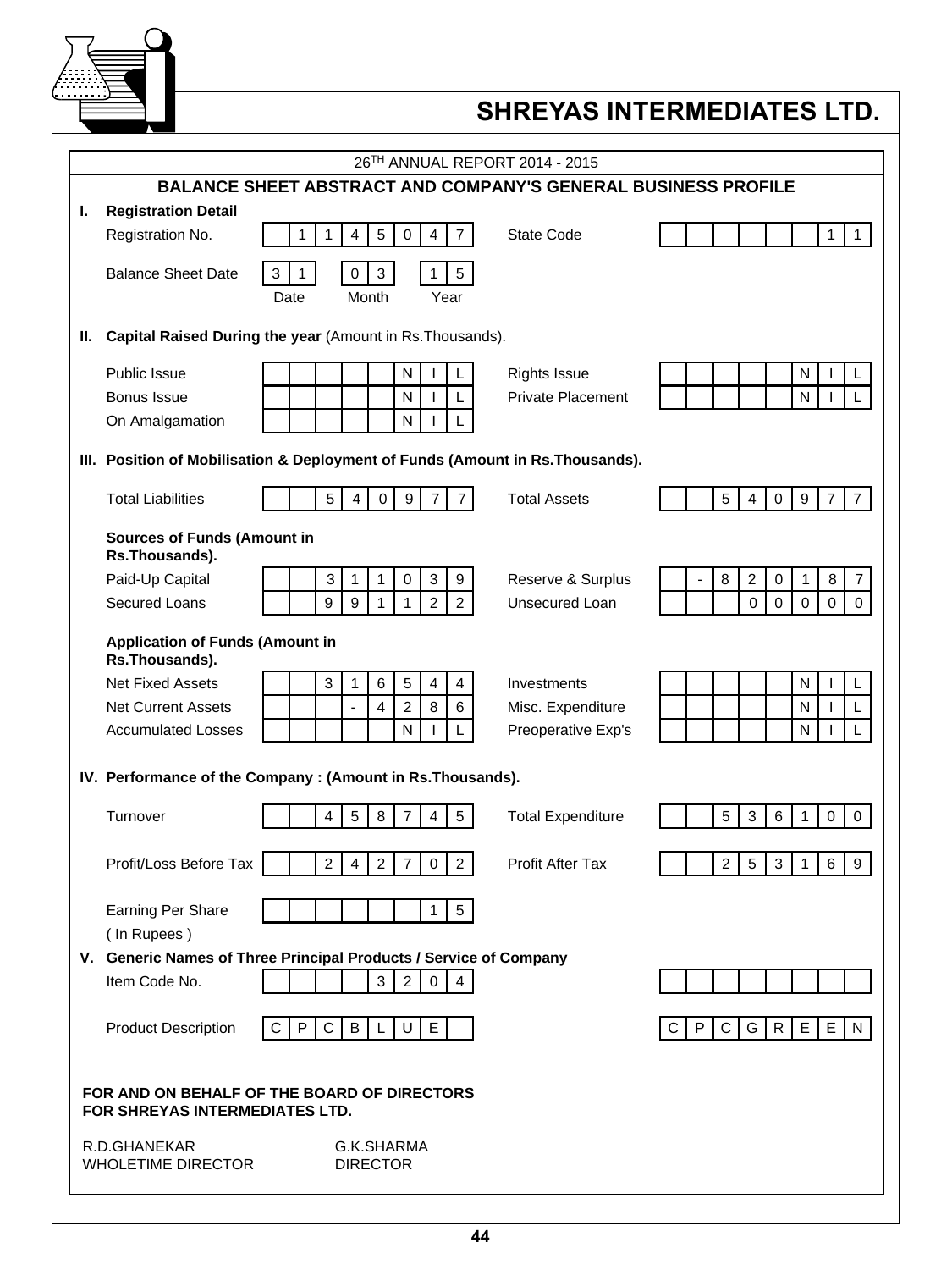

Affix Revenue Stamp

## **th 26 Annual Report 2014 - 2015**

#### **FORM NO. MGT-11**

**PROXY FORM**

[Pursuant to Section 105(6) of the Companies Act, 2013 and rule 19(3) of the Companies (Management and Administration) Rules, 2014]

#### **SHREYAS INTERMEDIATES LIMITED**

(CIN: L24120PN1989PLC145047)

Plots Nos. D-21, D-22 and D-23, MIDC Industrial Estate, Lote Parshuram, Taluka Khed, District Ratnagiri-415722, Maharashtra.

|    | Name of the Member (s) :                                                                                                                                                                                                       |                                                                                                                                                                                                                                |                 |
|----|--------------------------------------------------------------------------------------------------------------------------------------------------------------------------------------------------------------------------------|--------------------------------------------------------------------------------------------------------------------------------------------------------------------------------------------------------------------------------|-----------------|
|    | Registered Address :                                                                                                                                                                                                           |                                                                                                                                                                                                                                |                 |
|    | Email Id                                                                                                                                                                                                                       |                                                                                                                                                                                                                                |                 |
|    | Folio / DP ID - Client ID No :                                                                                                                                                                                                 |                                                                                                                                                                                                                                |                 |
|    | I/We being the member (s) of                                                                                                                                                                                                   | shares of the above named Company hereby appoint:                                                                                                                                                                              |                 |
| 1. |                                                                                                                                                                                                                                |                                                                                                                                                                                                                                |                 |
|    |                                                                                                                                                                                                                                |                                                                                                                                                                                                                                | or falling him; |
| 2. |                                                                                                                                                                                                                                |                                                                                                                                                                                                                                |                 |
|    |                                                                                                                                                                                                                                | Email Id experience and Signature experience and the Signature experience and the set of the set of the set of the set of the set of the set of the set of the set of the set of the set of the set of the set of the set of t | or falling him; |
| 3. |                                                                                                                                                                                                                                |                                                                                                                                                                                                                                |                 |
|    | Email Id and the state of the state of the state of the state of the state of the state of the state of the state of the state of the state of the state of the state of the state of the state of the state of the state of t | Signature                                                                                                                                                                                                                      |                 |

as my/our proxy to attend and vote (on a poll) for me/us and on my/our behalf at the  $26<sup>th</sup>$  Annual General Meeting of the Company, to be held on Tuesday, the 29<sup>th</sup> September, 2015 at 11.30 a.m. at Plots Nos. D-21, D-22 and D-23, MIDC Industrial Estate, Lote Parshuram, Taluka Khed, District Ratnagiri-415722, Maharashtra, and at any adjournment thereof in respect of such resolutions as are indicated below:

|    | <b>Resolutions</b><br>Optional*                                                                                                |     |         |
|----|--------------------------------------------------------------------------------------------------------------------------------|-----|---------|
|    | <b>ORDINARY BUSINESS</b>                                                                                                       | For | Against |
|    | Adoption of Financial Statements for the year ended 30 <sup>th</sup> September, 2014, Reports<br>of the Directors and Auditors |     |         |
| 2. | Appointment of Auditor and fix their Remuneration                                                                              |     |         |
|    | <b>SPECIAL BUSINESS</b>                                                                                                        |     |         |
| 3. | Appointment of Mr. Surya Prakash Pandey as a Director                                                                          |     |         |
| 4. | Appointment of Mr. Surya Prakash Pandey as an Independent Director                                                             |     |         |
| 5. | Appointment of Mr. Govind Krishna Sharma as an Independent Director                                                            |     |         |
| 6. | Adoption of New Articles of Association                                                                                        |     |         |
| 7. | Fixation of Limits of Borrowing Powers                                                                                         |     |         |
| 8. | Mortgage of Assets                                                                                                             |     |         |

Signed this \_\_\_\_\_\_\_\_\_\_\_\_day of \_\_\_\_\_\_\_\_\_\_\_\_2015

Signature of Shareholder

Signature of Proxy holder(s)

**Notes:** 

- 1. This form of proxy in order to be effective should be duly completed and deposited at the Registered Office of the Company, not less than 48 hours before the commencement of the meeting.
- 2. For the Resolutions, Explanatory Statement and Notes, please refer to the Notice of 26<sup>th</sup> Annual General Meeting.
- 3. It is optional to put a 'X' in the appropriate column against the Resolutions indicated in the Box. If you leave the 'For' or 'Against' column blank against any or all Resolutions, your proxy will be entitled to vote in the manner as he/she thinks appropriate.
- 4. Please complete all details including details of member(s) in the above box before submission.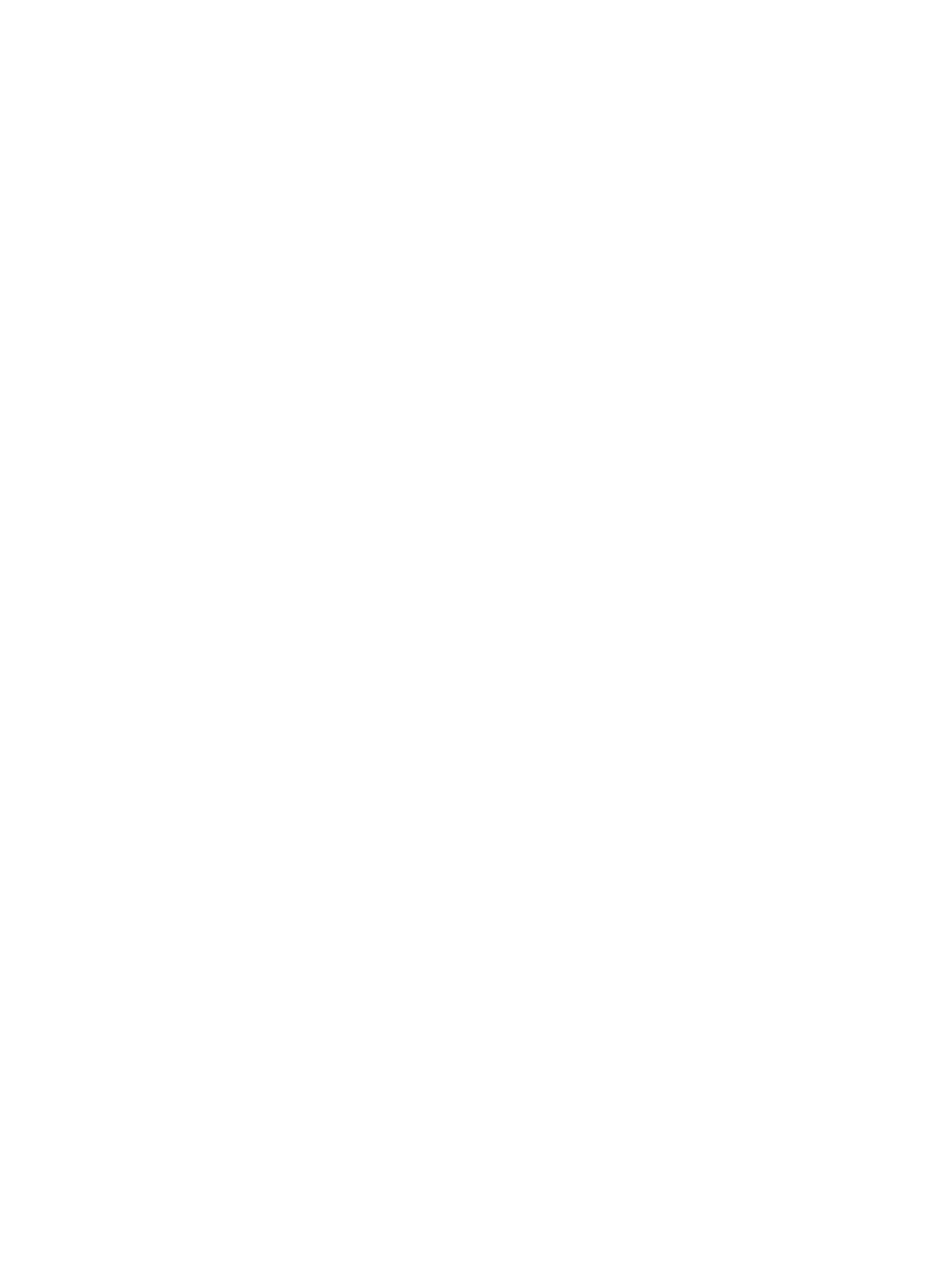| 26th Annual Report 2014 - 2015                                                                                                                                                                                                                                                                      |                                      |
|-----------------------------------------------------------------------------------------------------------------------------------------------------------------------------------------------------------------------------------------------------------------------------------------------------|--------------------------------------|
|                                                                                                                                                                                                                                                                                                     |                                      |
| <b>ATTENDANCE SLIP</b>                                                                                                                                                                                                                                                                              |                                      |
| <b>SHREYAS INTERMEDIATES LIMITED</b><br>(CIN: L24120PN1989PLC145047)                                                                                                                                                                                                                                |                                      |
| <b>Registered Office:</b>                                                                                                                                                                                                                                                                           |                                      |
| Plots Nos. D-21, D-22 and D-23, MIDC Industrial Estate, Lote Parshuram,<br>Taluka Khed, District Ratnagiri-415722, Maharashtra.                                                                                                                                                                     |                                      |
| 26th Annual General Meeting - 29th September 2015                                                                                                                                                                                                                                                   |                                      |
| Please complete this Attendance Slip and hand it over at the entrance of the Meeting Hall.                                                                                                                                                                                                          |                                      |
| NAME OF THE SHAREHOLDER/PROXY                                                                                                                                                                                                                                                                       | Folio No                             |
| <b>ADDRESS</b>                                                                                                                                                                                                                                                                                      | DP ID*                               |
|                                                                                                                                                                                                                                                                                                     |                                      |
| No. of Shares held:                                                                                                                                                                                                                                                                                 | Client Id*                           |
| I hereby record my presence at the 26 <sup>th</sup> ANNUAL GENERAL MEETING of the Company at its Plots Nos. D-21,<br>D-22 and D-23, MIDC Industrial Estate, Lote Parshuram, Taluka Khed, District, Ratnagiri-415722, Maharashtra.,<br>on Tuesday, the 29 <sup>th</sup> September 2015 at 11.30 a.m. |                                      |
| *To be used for shares held in electronic form                                                                                                                                                                                                                                                      |                                      |
|                                                                                                                                                                                                                                                                                                     | Signature of the Shareholder / Proxy |
|                                                                                                                                                                                                                                                                                                     |                                      |
|                                                                                                                                                                                                                                                                                                     |                                      |
|                                                                                                                                                                                                                                                                                                     |                                      |
|                                                                                                                                                                                                                                                                                                     |                                      |
|                                                                                                                                                                                                                                                                                                     |                                      |

 $\bigcirc$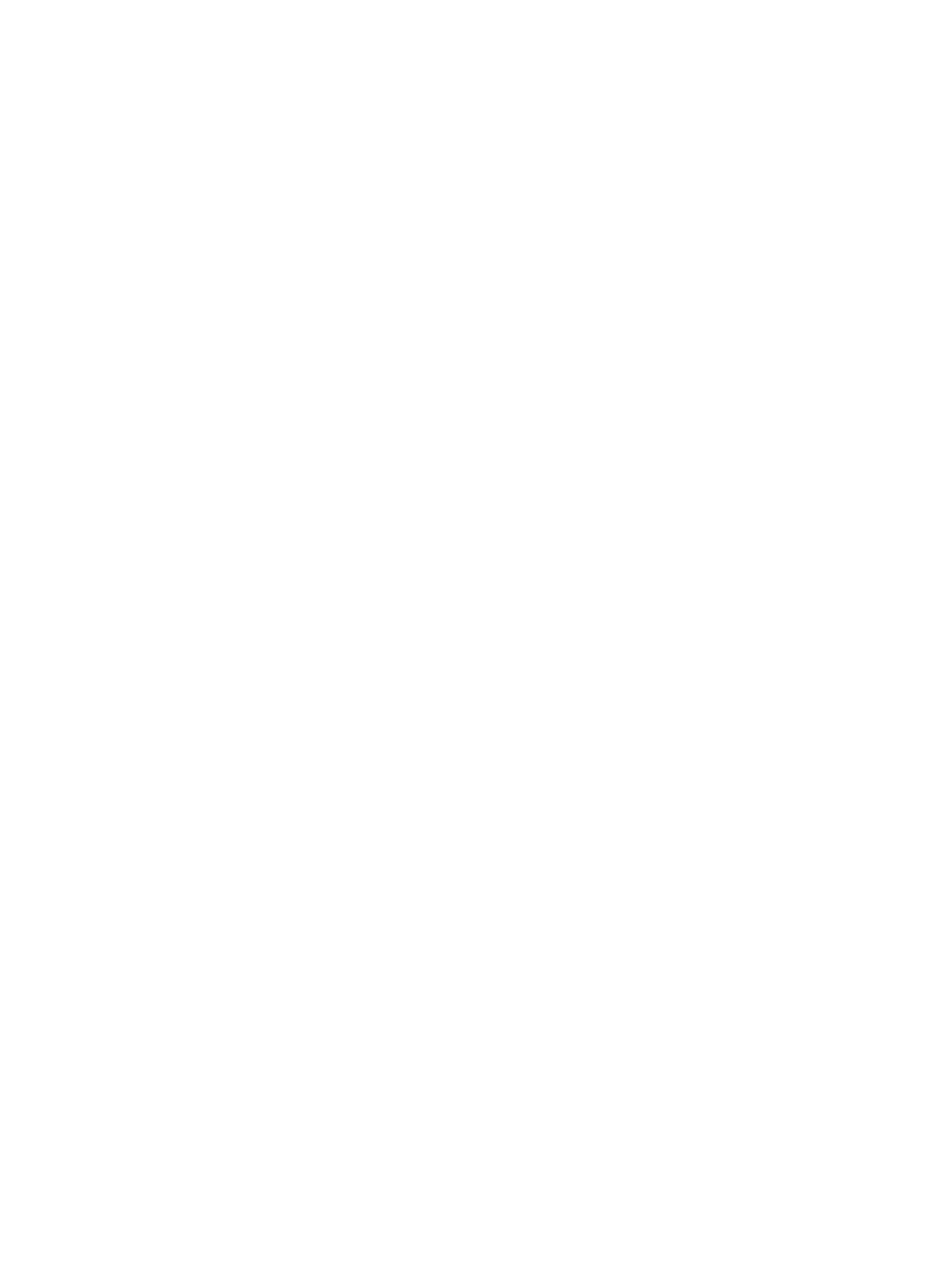

#### **SHREYAS INTERMEDIATES LIMITED**

(CIN: L24120PN1989PLC145047)

Registered Office: Plots Nos. D-21, D-22 and D-23, MIDC Industrial Estate, Lote Parshuram, Taluka Khed, District Ratnagiri, Maharashtra-415722 Phone No. 02356-272339 Email Id: accounts@shreyasintermediates.com Website: www. shreyasintermediates.com

#### **FOR KIND ATTENTION OF SHAREHOLDERS**

Dear Shareholders,

As per the provisions of Section 88 of the Companies Act, 2013 read with Companies (Management & Administration) Rules, 2014, the Company needs to update its 'Register of Members' to incorporate certain new details, as required under the said provisions. Further, as per the "Green Initiative in the Corporate Governance" initiated by the Ministry of Corporate Affairs (MCA), vide its Circular No. 17/2011 dated 21/04/2011, the Company proposes to send all the notices, documents including Annual Report in electronic form to its members.

We, therefore request you to furnish the following details for updation of Register of Members and enable the Company to send all communication to you through electronic mode:

| Folio No                                                                      |  |
|-------------------------------------------------------------------------------|--|
| Name of the Shareholder                                                       |  |
| Father's/Mother's/Spouse's Name                                               |  |
| Address (Registered Office Address in case the<br>Member is a Body Corporate) |  |
| E-mail ID                                                                     |  |
| PAN or CIN                                                                    |  |
| UIN (Aadhar Number)                                                           |  |
| Occupation                                                                    |  |
| <b>Residential Status</b>                                                     |  |
| Nationality                                                                   |  |
| In case member is a minor, name of the quardian                               |  |
| Date of birth of the Member                                                   |  |

Place:  $\Box$ Date:  $\_\_$ 

#### **\_\_\_\_\_\_\_\_\_\_\_\_\_\_\_\_\_\_\_\_\_\_\_\_\_ Signature of the Member**

Kindly submit the above details duly filled in and signed at the appropriate place to the Registrar & Share Transfer Agent of the Company VIZ. ''System Support Services", 209, Shivai Industrial Estate, 89, Andheri-Kurla Road, Sakinaka, Andheri (East),Mumbai-400072.

The E-mail ID provided shall be updated subject to successful verification of your signature. The members may receive Annual Reports in physical form free of cost by post by making request for the same.

> Thanking you, **For Shreyas Intermediates Limited**

> > **Ramchandra Ghanekar Whole Time Director**